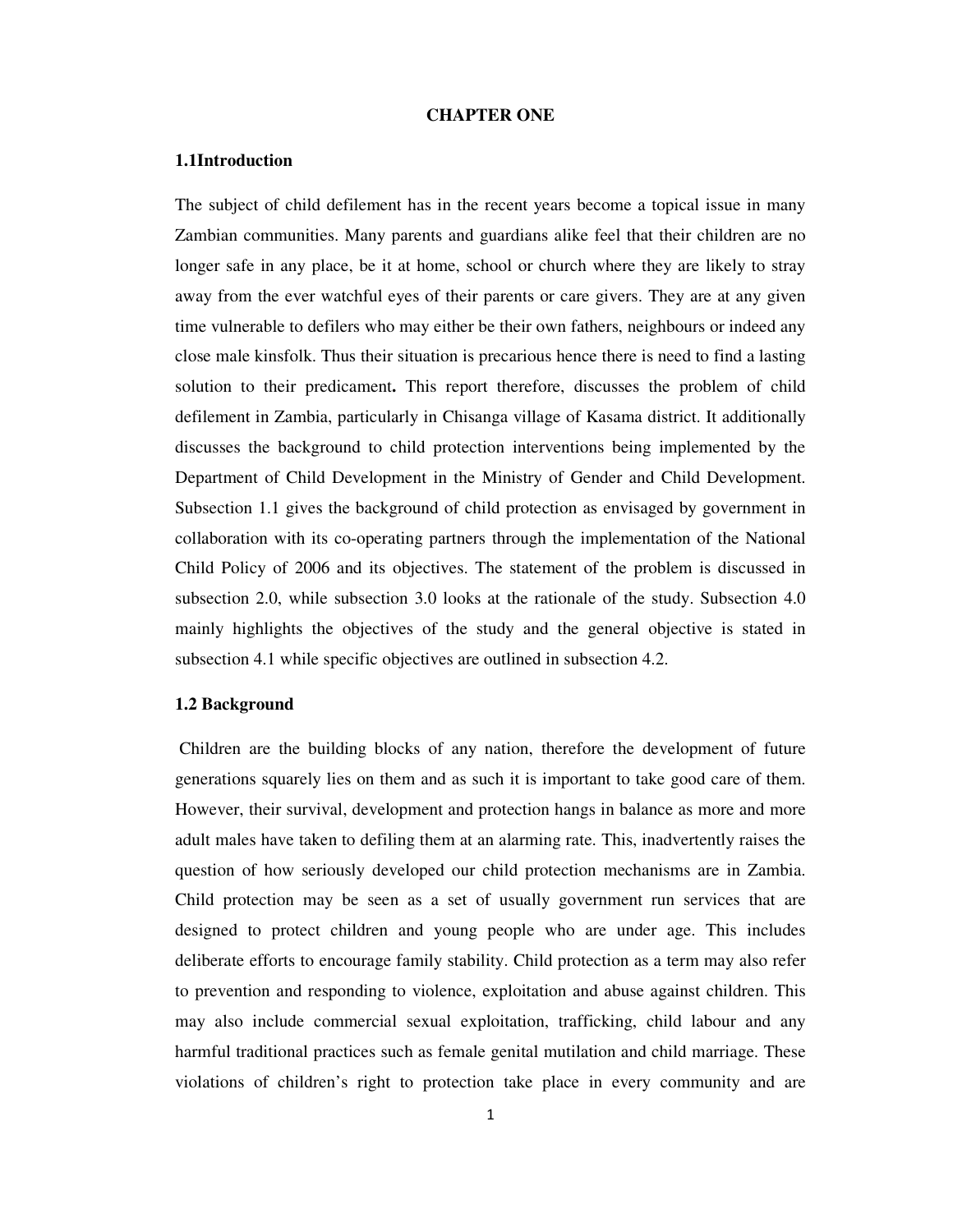massive, under-recognised, under-reported barriers to child survival and development, in addition to being human rights violations. Children subjected to abuse such as rape and defilement are at risk of death, poor physical and mental health, HIV and AIDS infection, educational problems, homelessness, vagrancy and poor parenting skills later in life.

In order to effectively build a protective environment for children that may help to prevent and respond to violence, abuse and exploitation, certain measures have to be put in perspective. These include the strengthening of government commitment and capacity to fulfil children's rights to protection. Once there is strong government commitment and capacity to fulfil the rights of the child, then child protection would almost certainly be guaranteed. Secondly, there is also need to ensure the promotion and establishment of adequate legislation by government aimed at addressing harmful attitudes, customs and practices which currently pose a huge challenge to the administration of child protection. An improvement in general communication by way of encouraging open discussion of child protection issues that includes the media and civil society organisations has to be encouraged. Furthermore, the development of children's life skills, knowledge and participation must be broadened to give them individual capacities that they require for their survival.

 Previous successive governments have put in place adequate laws such as the penal code and various policies to protect the welfare of children in Zambia like the National Child Policy (NCP) of 2006 whose main objective is to spell out in detail some of the strategies that were arrived at by government and stakeholders after extensive consultations on how to improve the general welfare of the child.

The vision of the 2006 National Child Policy is to provide a long-term guidance and a framework for the implementation of child survival, development and protection interventions through a well coordinated and multi sectoral approach in order to improve the quality of life of every child in Zambian (NCP, 2006: 21). Despite all these pieces of legislation, child protection efforts in Zambia still remain hopeless and insignificant as more and more children become sexually abused and defiled.

As others have argued before, there are many schools of thought that have sprung up to try and explain the real causes of child sexual abuse and defilement. Studies and research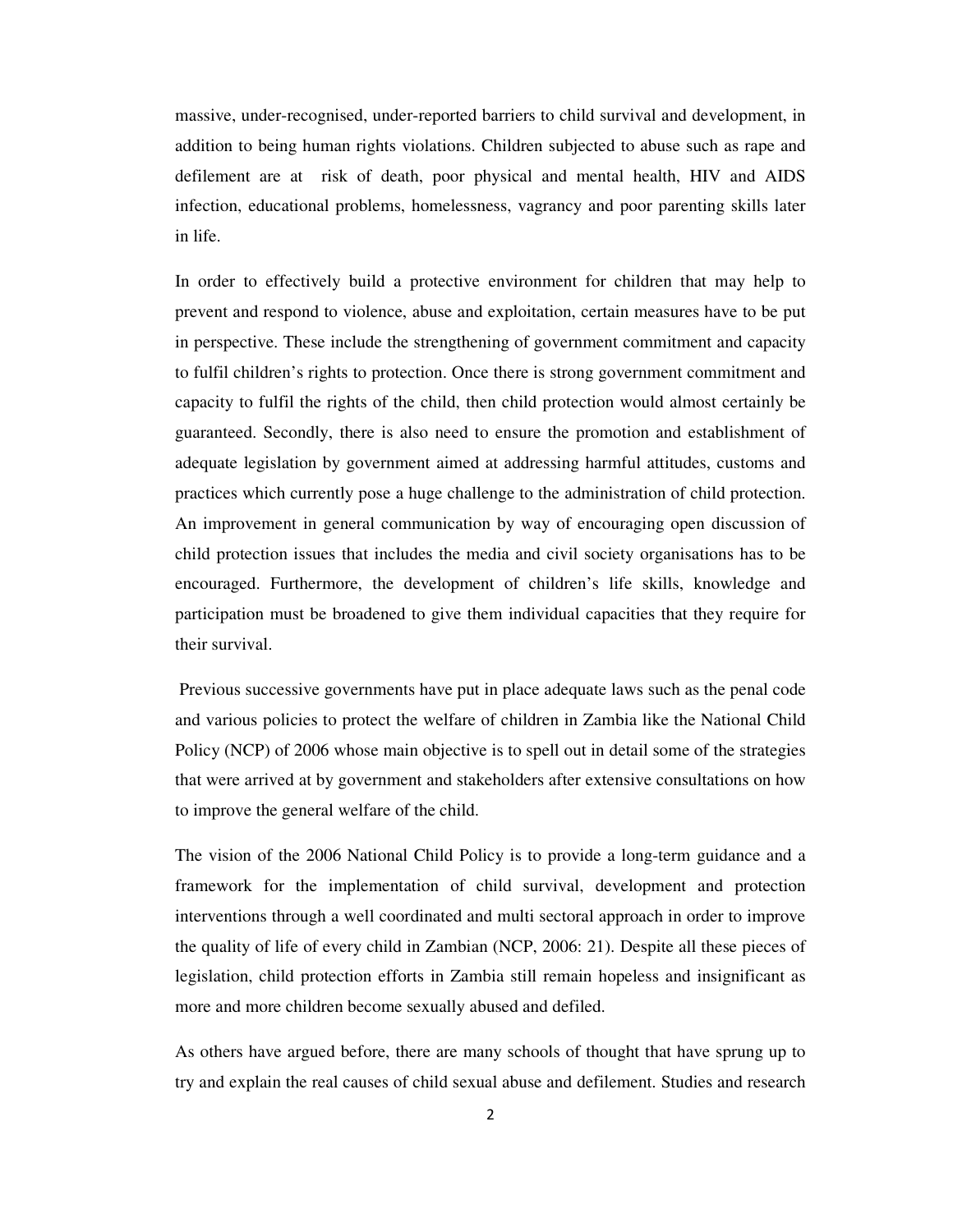have been conducted before on the subject, but it appears, we are now much further away from finding the solutions than before as more and more cases of child defilement keep being reported each day. Ministry of Community Development and Social Services (2006: 42) has argued that due to decreased investments in social services such as health and education, children are now forced to go on the street in search of money and food for their survival. It is while they are on the streets that children get exposed to all sorts of evils such as sexual, substance and alcohol abuse. They are forced by their fellow peers to indulge into sex. At times they are even raped by older members of society as well as their peers.

 The argument of this researcher was that the above is a one sided view which appears to only look at children who are defiled and abused as they take to the streets for various reasons that prompt them there, but also a thought has to be given to the four months old babies, the two years olds and others who are defiled right at home by their own fathers, uncles, brothers and other close keens. It is a firm belief of this author that there must be something else other than the children being found on the street which causes defilers to perpetuate this act. It could be that the communication strategies or the messages being disseminated are not effective enough. It was the intention of this author to explore this possibility.

## **1.3 STATEMENT OF THE PROBLEM**

Harsh penalties or sentences have been imposed upon all convicted child defilers which range from a minimum of 14 years to the maximum of life sentences. The problem is that despite these harsh sentences, more and more children continue to be reported as having been defiled. This implies that the environment in which the children are growing up is no longer safe. This makes the children particularly, the girl-children to be living in very difficult circumstances consequently impacting negatively on their development. The other source of concern is that so many sensitisation campaigns against child defilement have been conducted. However, it appears that these are not yielding positive results as evidenced by the marked increase in the number of reported defilement cases since 2000. This may be attributed to ineffective communication strategies being used by the Department of Child Development to sensitise the general public against this vice. It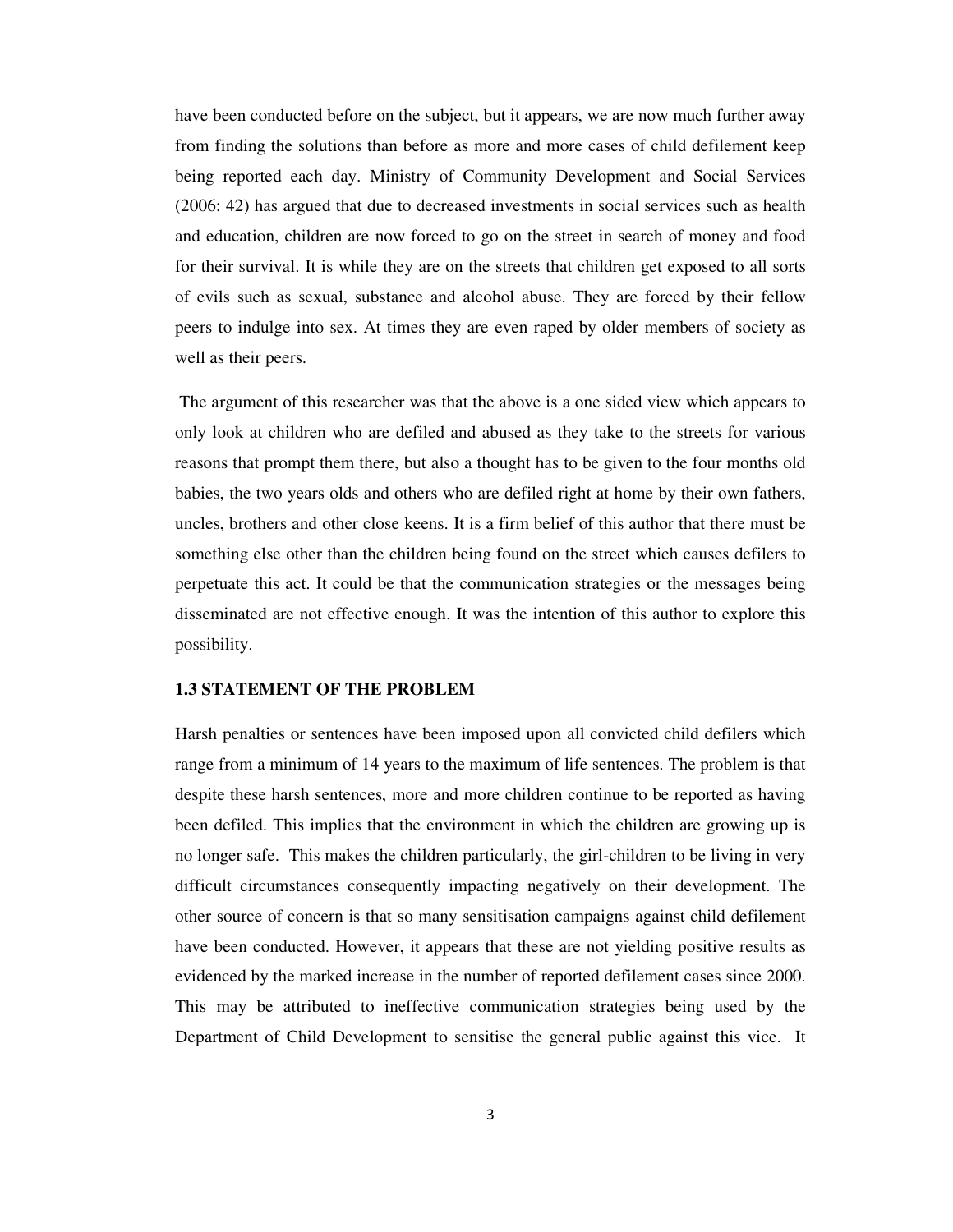may also imply that the messages being disseminated are not effective enough and that they could be targeted at wrong persons.

# **1.4 RATIONALE:**

It is well acknowledged that children are the building blocks of any nation. The child therefore, deserves special attention, protection and recognition at all levels of society and as such the Zambian government in its quest to ensure this is a signatory to many international human rights instruments affecting the child including the United Nation Convention on the Rights of the Child (UNCRC) that was adopted in 1989. It has therefore become important for all member states, including Zambia to implement principles related to child survival, development and protection as stated in the convention. The issue of child defilement in Chisanga village, which is a child rights violation, had become a moral headache and was eating at the very moral fabric of society. Hardly a day passed without having to hear that a child had been defiled by a known person. The ages of children defiled ranged from one month old babies to about fifteen (15) year olds. Some of the perpetrators of child defilement were close relatives to the victim such as brothers, uncles, nephews, cousins and fathers. These are the people who were naturally expected to offer care and protection to the children by virtue of being close relations. Unfortunately, they were the real threat to the girl child as she grew up. Therefore, there was need to find out why people do this. It appeared absurd to the researcher that defilers could do this to get sexual satisfaction from children as young as one month old because it seems highly illogical. Secondly, it also appeared unreasonable that they could do this because of sexual arousal from children as young as one year. The real reasons behind this could only be discovered through research of this magnitude.

## **1.5 OBJECTIVES OF THE RESEARCH**

# **1.5.1 General Objective**

The general objective of the research was to assess the communication strategies used by the Department of Child Development in the Ministry of Gender and Child Development to address the issue of child defilement in Chisanga village aimed at achieving enhanced child development and protection.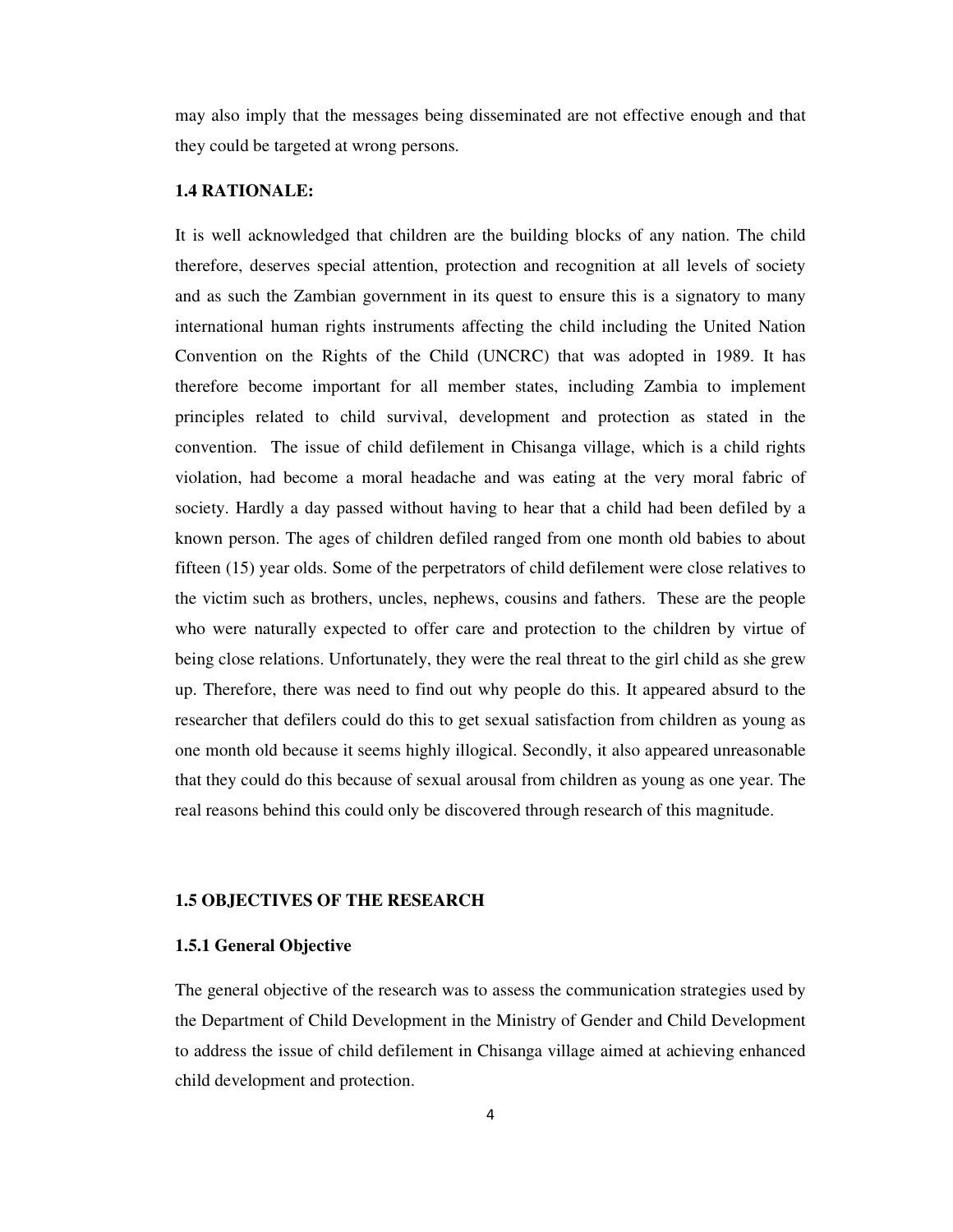# **1.5.2 Specific Objectives**

# **The specific objectives of the research were:**

- 1. To examine the internal communication strategies used by the Department of Child Development to communicate messages within the unit.
- 2. To examine the communication strategies used by the Department of Child Development to disseminate messages to the general public.
- 3. To determine what messages the Department of Child Development communicates to the residents of Chisanga village.
- 4. To assess whether the residents of Chisanga village know that child defilement is against the law.
- 5. To establish the reasons why some people in Chisanga village defile children.
- 6. To find out how the residents of Chisanga village perceive child defilers.
- 7. To assess the level of skills among the Chisanga village residents on communicating messages against child defilements in their area.
- 8. To find out which media the Chisanga residents have access to for information dissemination to help them fight against child defilement.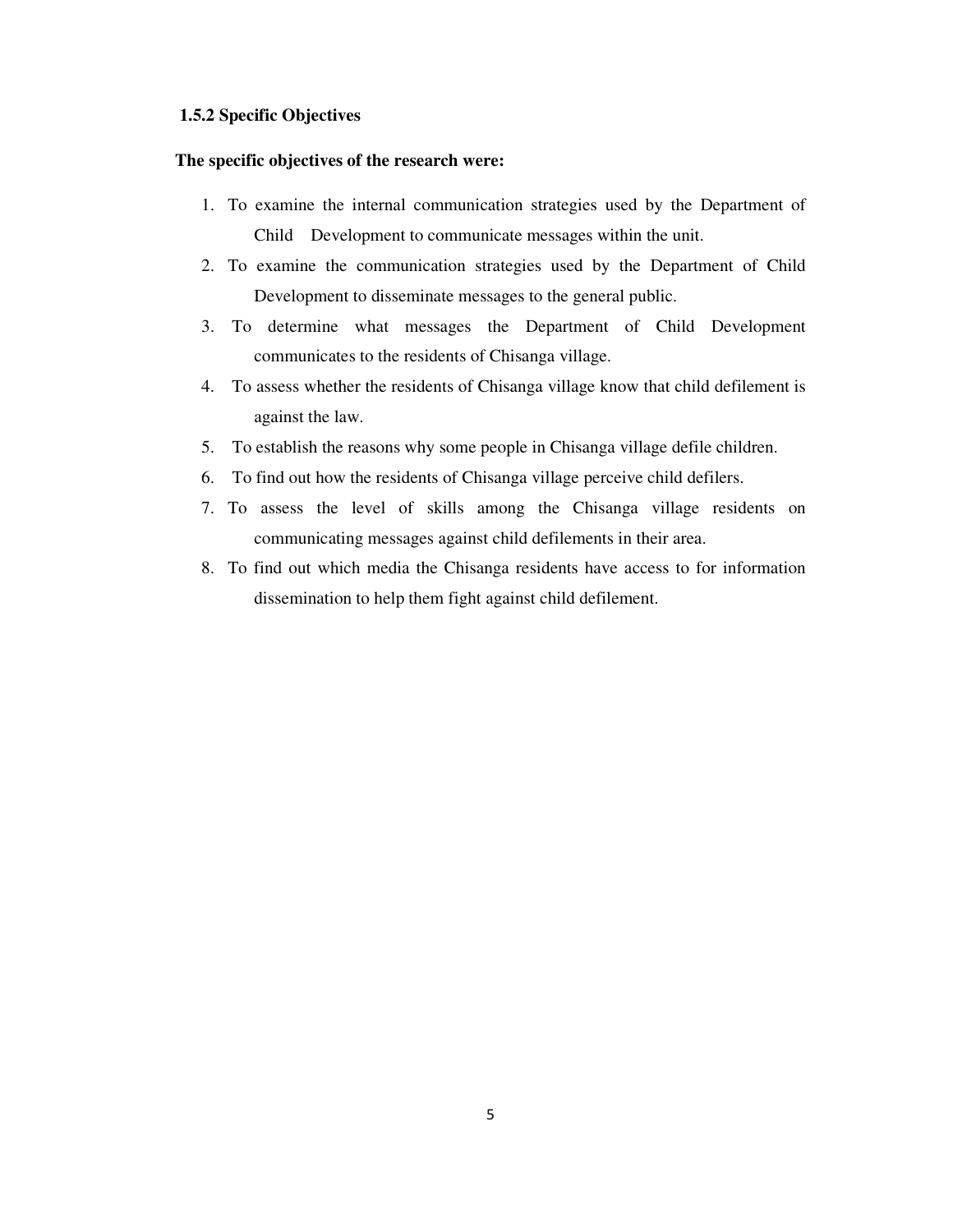# **CHAPTER TWO**

# **2.0 RESEARCH METHODOLOGY**

# **2.1 INTRODUCTION**

This section talks about the Research Methodology and Survey Techniques employed. It includes Research Questions, Quantitative Surveys done, Focus Group Discussions, Indepth Interviews, and Sampling procedures;- Purposive Sampling, Convenience Sampling and Data Gathering. It further includes Data Analysis and as well as Limitations of the study. The researcher used a triangulation method which combined both qualitative and quantitative methodologies in order to get rich information and have a deep understanding of the research questions. The researcher therefore, used questionnaires and focus group discussions to gather information from respondents of Chisanga village. The researcher also used questionnaires for in-depth interviews as well as focus group discussions to gather data from members of staff and stakeholders involved in child protection. Furthermore, secondary data was gathered from reports and available books.

# **2.2 RESEARCH QUESTIONS**

The research question in this particular study was an attempt to assess the communication strategies used by the Department of Child Development in the Ministry of Gender and Child Development in Kasama District of the Northern Province to address the issue of child defilement. The specific research questions were as follows:

- 2.2.1 What communication strategies did the Department of Child Development use to disseminate information on child defilement to Chisanga community?
- 2.2.2 What messages on child defilement did the department disseminate to Chisanga community?
- 2.2.3 Which media did the department of Child Development use to disseminate messages on child defilement to Chisanga community?
- 2.2.4 What impact did these messages have on Chisanga community?
- 2.2.5 What factors in Chisanga community led men to defile children?
- 2.2.6 What was the perception of the Chisanga community to child defilers?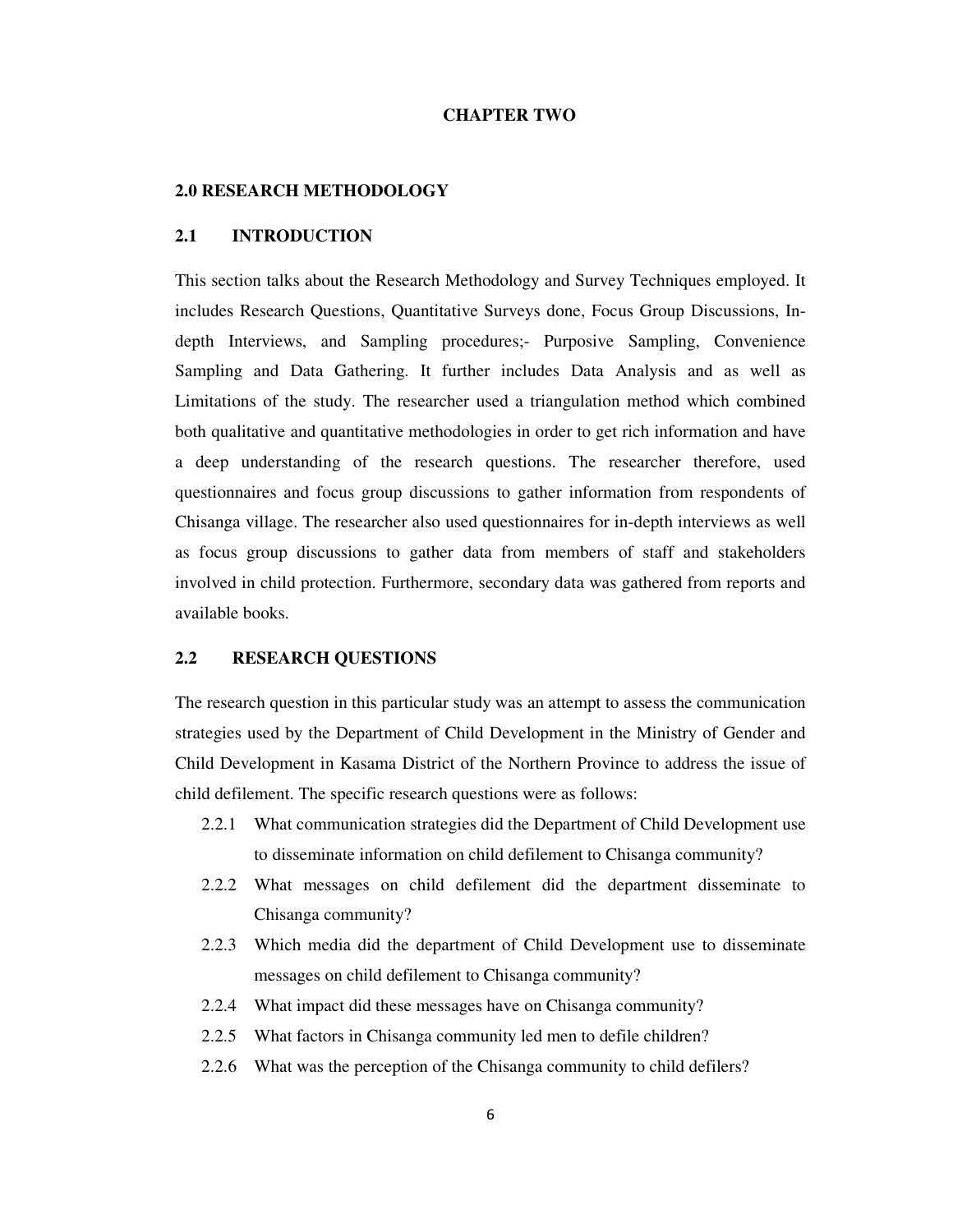# **2.3 Research Methodology**

The research design comprised both qualitative and quantitative research methodologies. This method compensated weaknesses in each one of them and took advantage of their strengths. For instance, in case of relying on information from key informants (qualitative), and once the researcher felt that the results were biased; the quantifiable results (quantitative) could be used. The questionnaires were used to get numerical and statistical data from the respondents in Chisanga village as well as from the Ministry of Gender and Child Development members of staff. Qualitative research involved the use of Focus Group Discussions and In-depth interviews to collect data from Ministry of Gender and Child Development officers, their key stake holders and some informed residents of Chisanga village. These methods helped to bring out detailed information and analysis on the issue of child defilement and its perceived causes and effects on the children which might not have been captured through questionnaires.

# **2.3.1 Quantitative Survey**

The researcher used questionnaires to collect information from respondents and officials from the Ministry of Gender and Child Development (MGCD). The use of questionnaires helped in obtaining numerical and statistical data about the extent of the child defilement problem in Chisanga community. These data were useful in measuring the respondents' attitudes, beliefs, opinions and behaviours towards the issue of child defilement. For this purpose, both open ended and closed questions were administered. In total, there were 100 questionnaires administered to the respondents' resident in Chisanga community and 2 to MGCD staff involved in the child protection programme.

## **2.3.2 Focus Group Discussion (FGD)**

Focus Group Discussions are a qualitative method of data collection used to explore meanings of survey findings that cannot be explained statistically. FDGs are also helpful in providing an insight into different onions among different parties involved in the change process so as to manage it smoothly. The researcher conducted two focus group discussions with the MGCD key stakeholders as well as some residents of Chisanga community where people's views, attitudes and feelings on child defilement, messages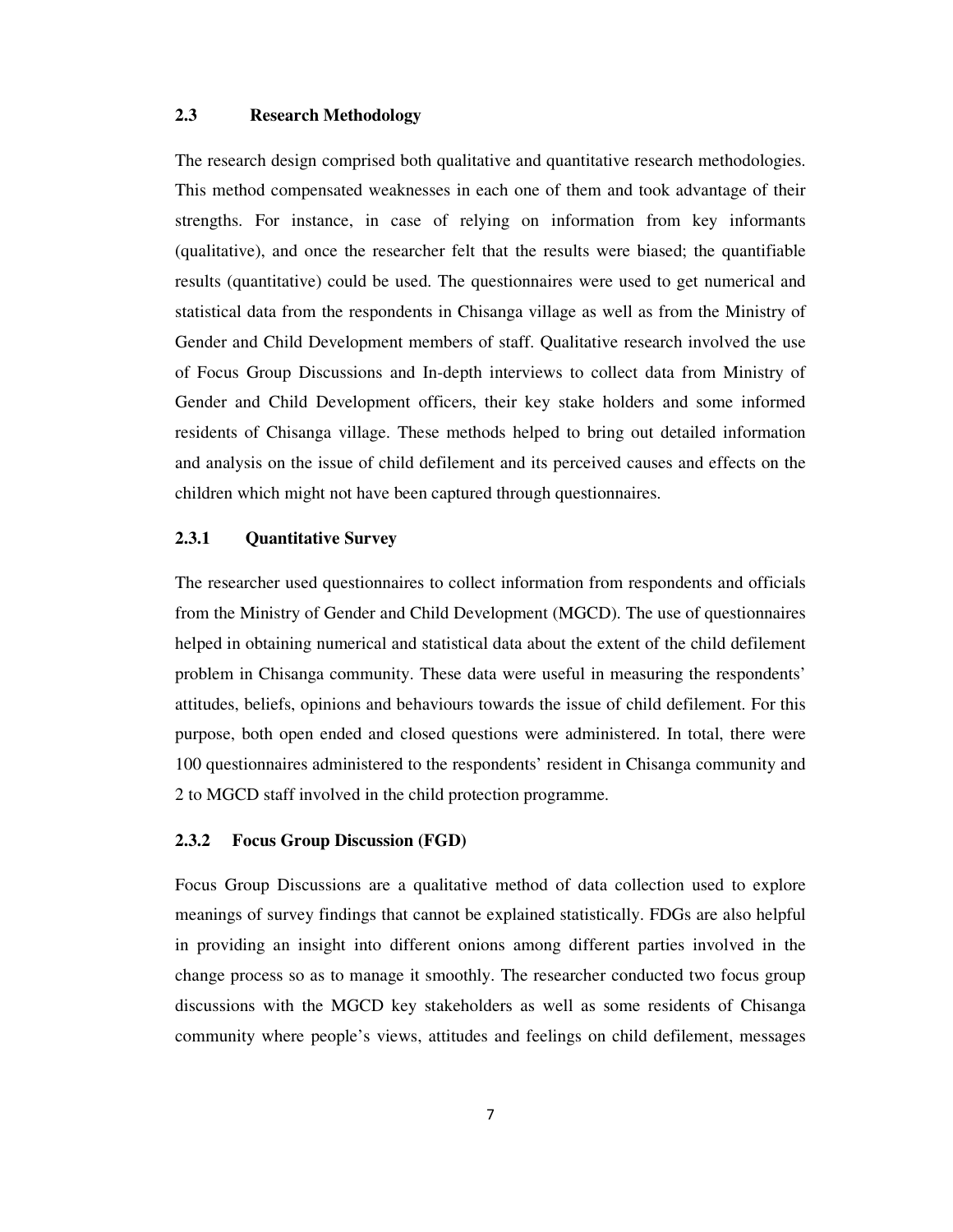being disseminated and the communication strategies used to tackle this problem were fully examined.

# **2.3.3 In-depth Interview**

In-depth interviews are also a qualitative method of data collection and analysis. They usually precede a confidential and secure conversation between an interviewer and a respondent in which questions are less structured to allow the respondent to have more freedom to express their views. In-depth interviews were carried out with key personnel of MGCD. The interviews were conducted with the acting Provincial Child Development Coordinator for the Northern Province based in Kasama where the research was done. The second interview was done with the Child Development Officer also based in Kasama. Two other interviews were conducted with the Coordinators for the One Stop Centre on Sexual and Gender Based Violence based at Kasama General Hospital and Young Women's Christian Association (YWCA) respectively. The researcher felt that the selected persons were experts in the field of child protection and would therefore help to inform the study.

## **2.4 Sampling Procedure**

The researcher used two sampling procedures namely purposive sampling and convenience sampling to collect the required information from the respondents in Chisanga village, MGCD staff and their stakeholders. Purposive sampling was used because the sample size from MGCD only comprised two members of staff while their stakeholders were also very few and this was seen to be the best under the circumstances. Convenience sampling on the other hand was used to collect data from Chisanga residents who were likely to give good information. The other factor considered in using this procedure was the availability and willingness on the part of respondents to answer questionnaires as most people were quite hesitant to spare their time. With purposive sampling, the sample is 'handpicked' for the research (Denscombe, 2004). Therefore, the specific people chosen were seen as likely to produce good information that would be representative of the sample population.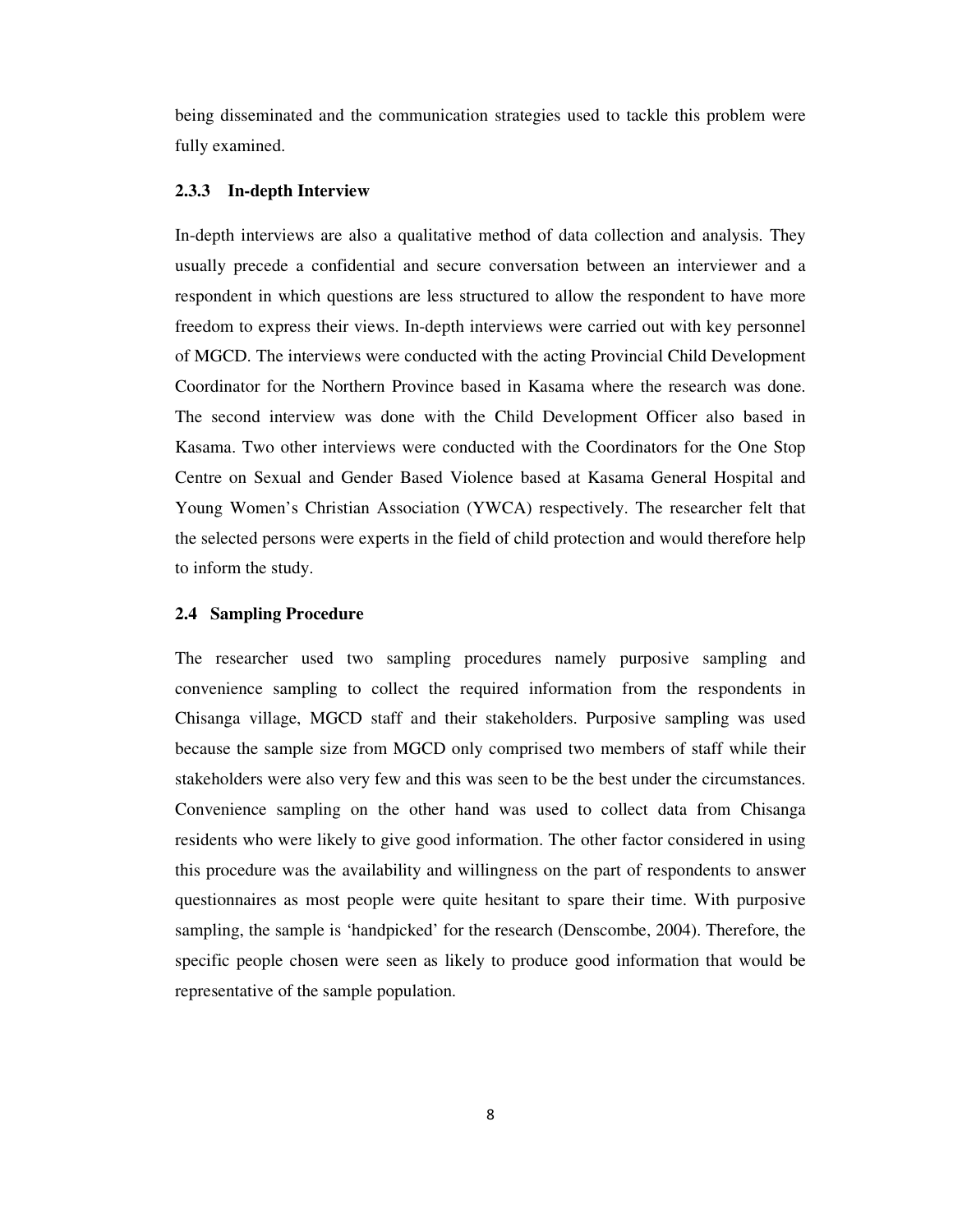# **2.4.1 Purposive Sampling**

Purposive sampling was used to collect data from the Ministry of Gender and Child Development staff and their key stakeholders because the population of the institution was very small marked by the presence of only two officers both based at the provincial office. In terms of their key stake holders, only two key institutions namely the One Stop Centre on Sexual and Gender based Violence based at Kasama General Hospital and the Young Women's Christian Association (YWCA) were selected to inform the study because they directly dealt with cases of child defilement from the community under study.

# **2.4.2 Convenience Sampling**

Convenience sampling which is also known as grab, opportunity, accidental or haphazard sampling is used to collect data with subjects that are easy to reach. As the name describes, the researcher uses subjects because of convenience and subjects are chosen in a random manner and some members of the population have no chance of being included. (www.wisegeek.com). The researcher used this method to obtain the required sample from each of the ten (10) sections chosen. Out of a total number of twenty-two (22) sections that constitute Chisanga community with an estimated population of five thousand (5000) people, the researcher only picked ten (10) sections to obtain the sample size using convenience sampling. This was because time and financial resources could not allow covering all the twenty-two sections. The ten (10) sections were sections A1, A2, B, C, E, F, H, K, P1 and P2. In each section chosen, ten (10) respondents were picked to make a total sample size of one hundred (100) people.

# **2.5 Data Gathering**

Data was gathered using both primary and secondary sources. The sources for primary data were field interviews whereas; the sources for secondary data were records of meetings held, field reports and other literature. Other sources of these data included books, annual reviews and assessment reports, local newspapers, research, articles, and periodicals from both government and other relevant institutions.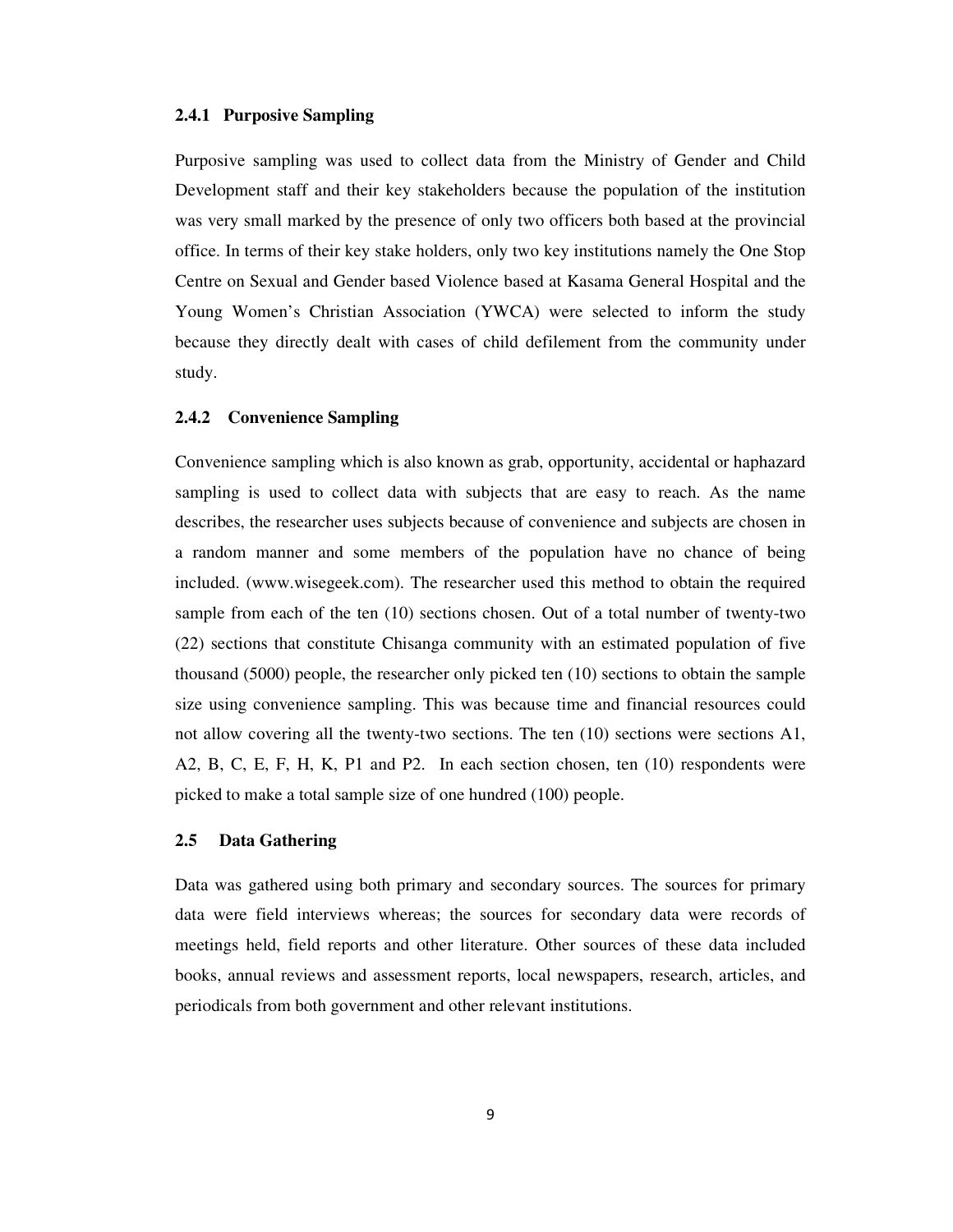The data analysis was done using the Statistical Package for Social Sciences (SPSS). Whereas the data interpretation and analysis was done by the use of frequency tables, pie and bar charts.

# **2.7 Limitations of the Study**

The researcher had plans to interview some of the prisoners who had been convicted for child defilement so that he could get an insight of what went on in their mind. It would have been very useful to hear their views so that speculations on what really led them to defile children would finally end. However, this was not possible because prison authorities demanded that one follows a very rigorous procedure of getting authority from the Prisons Commission before one could be allowed to interview the prisoners.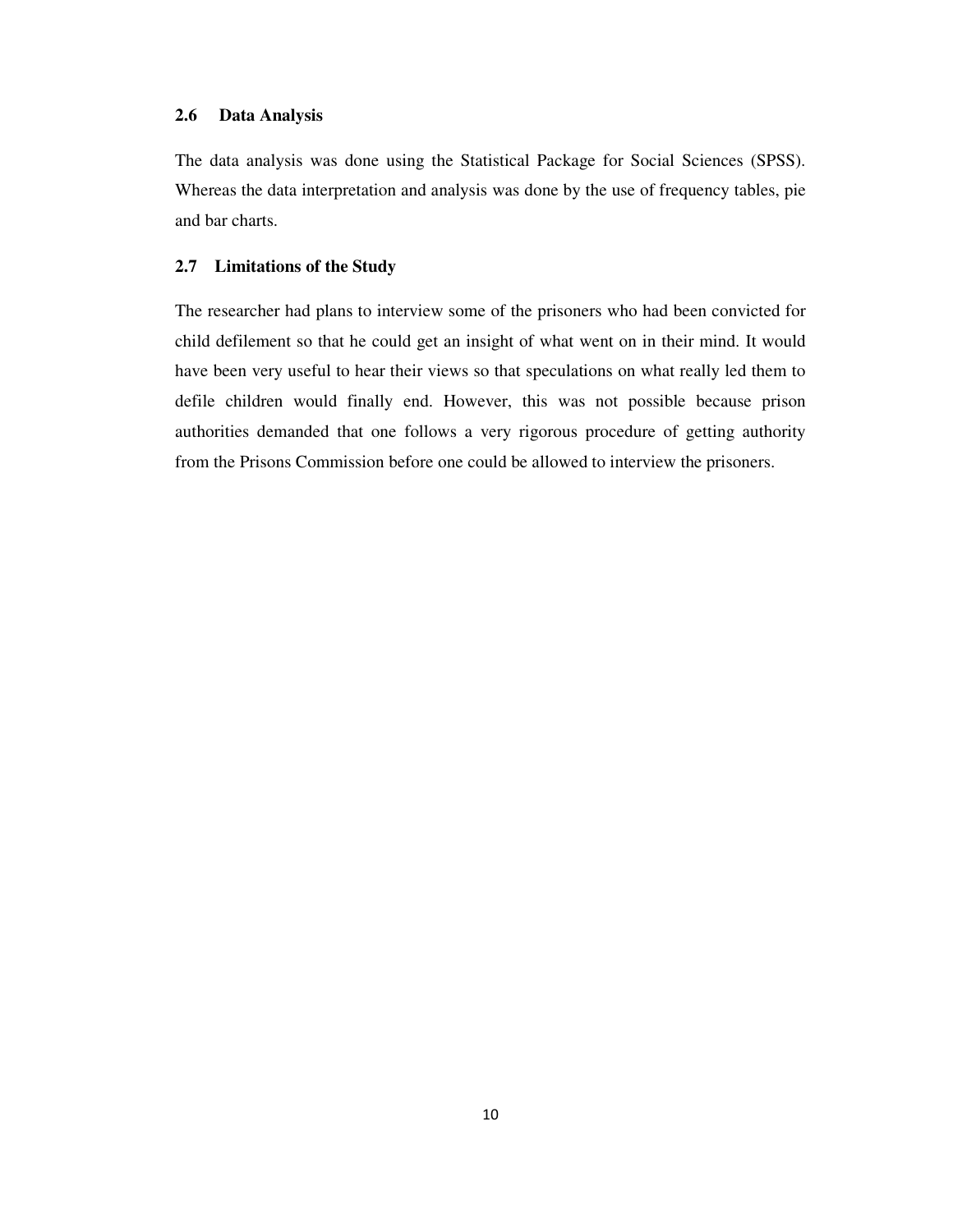# **CHAPTER THREE**

#### **CONCEPTUAL AND OPERATIONAL DEFINITIONS**

# **3.0 Introduction**

This chapter presents the conceptual, operational definitions and theories that underpin this study. The particular concepts and operational definitions have been derived from the themes under discussion in the study owing to the direct linkage that they have with it. The chapter is divided into three subsections. The first one deals with conceptual definitions while the second looks at operational definitions. The last one discusses the relevant theories to the study. The following are some of the concepts discussed;-

## **3.1 Conceptual and Operational Definitions**

## **3.1.0 Conceptual Definitions**

**3.1.1 Communication** is the exchange of ideas, information and opinions through speech, writing, pictures and other symbols. It is essentially a sharing process where a source shares his/her message with a receiver via a certain channel in order to influence the receiver's thoughts and actions. It is not a one-way process but an exchange between the receiver and the sender (Elkamel, 1986). In this way, communication may also be said to occur when humans manipulate symbols to stimulate meaning in other humans (Infante at el 1997).

**3.1.2 Strategy** may be seen as a systematic, well planned series of actions, combining different methods, techniques and tools to achieve an intended change or objective utilising the available resources within a specific time frame (Mefalopulos and Kamlongera (2004).

**3.1.3 Communication Strategy** is a well planned series of actions aimed at achieving certain objectives through the use of communication methods, techniques and approaches (Mefalopulos and Kamlongera, 2004).

 **3.1.4 Channels of Communication** are the means by which a message travels both vertically and horizontally from a source (Rogers, 1973).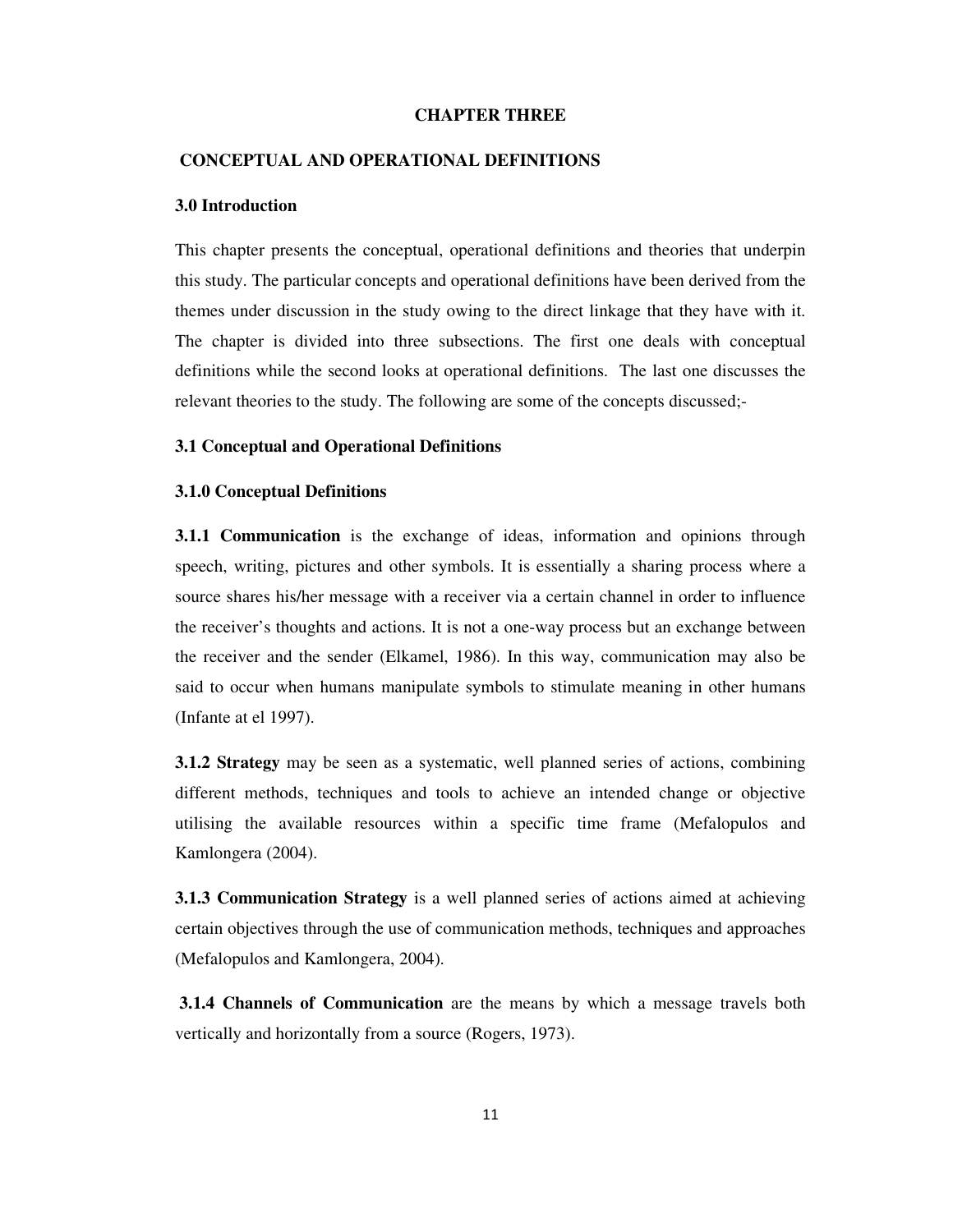**3.1.5** A **Child** according to the National Child Policy (2006) is any person below the age of 18 years.

**3.1.6 Child Defilement** according to Muyongo (2004) is when a man has sexual intercourse with a girl under the age of sixteen years. Based on this definition, it is a criminal offence under the Zambian law for a man to carnally know a girl under sixteen years because it is assumed that a girl below this age should not engage in sexual intercourse. So the Zambian law under the Penal Code, Chapter 87, and Section 138(1) states that: Any person who unlawfully and carnally knows a girl under the age of sixteen years is guilty of a felony and is liable to imprisonment for life. Section 138(2) further states that: Any person who attempts to have carnal knowledge of any girl under the age of sixteen years is guilty of a felony and is liable to imprisonment for life.

**3.1.7 Interpersonal Communication** according to Reardon and Rogers (1988) is faceto-face interaction between two or a few people with opportunities for feedback.

**3.1.8 Group Communication** according to Littlejohn (1991) in Allyn and Bacon (1999) is a situation where a small group of people comes together to communicate with everyone else in the group freely and openly.

**3.1.9 Organisational Communication** may be viewed as the exchange of messages to stimulate meaning within and between organisations and their environments (Infante, 1997).

**3.1.10 Social Change Campaign** according to Kotler and Roberto (1989: 6) is an "organised effort conducted by one group (the change agent) which intends to persuade others (the target adopters) to accept, modify or abandon certain ideas, attitudes, practices and behaviours".

**3.1.11 Child Protection** may be seen as deliberate efforts made by governments to provide a conducive environment in which the rights of children are protected and acknowledged (UNICEF, 2005).

**3.1.12 Mass communication** comprises the institutions and techniques by which specialised groups employ technological devices such as press, radio, film, print and the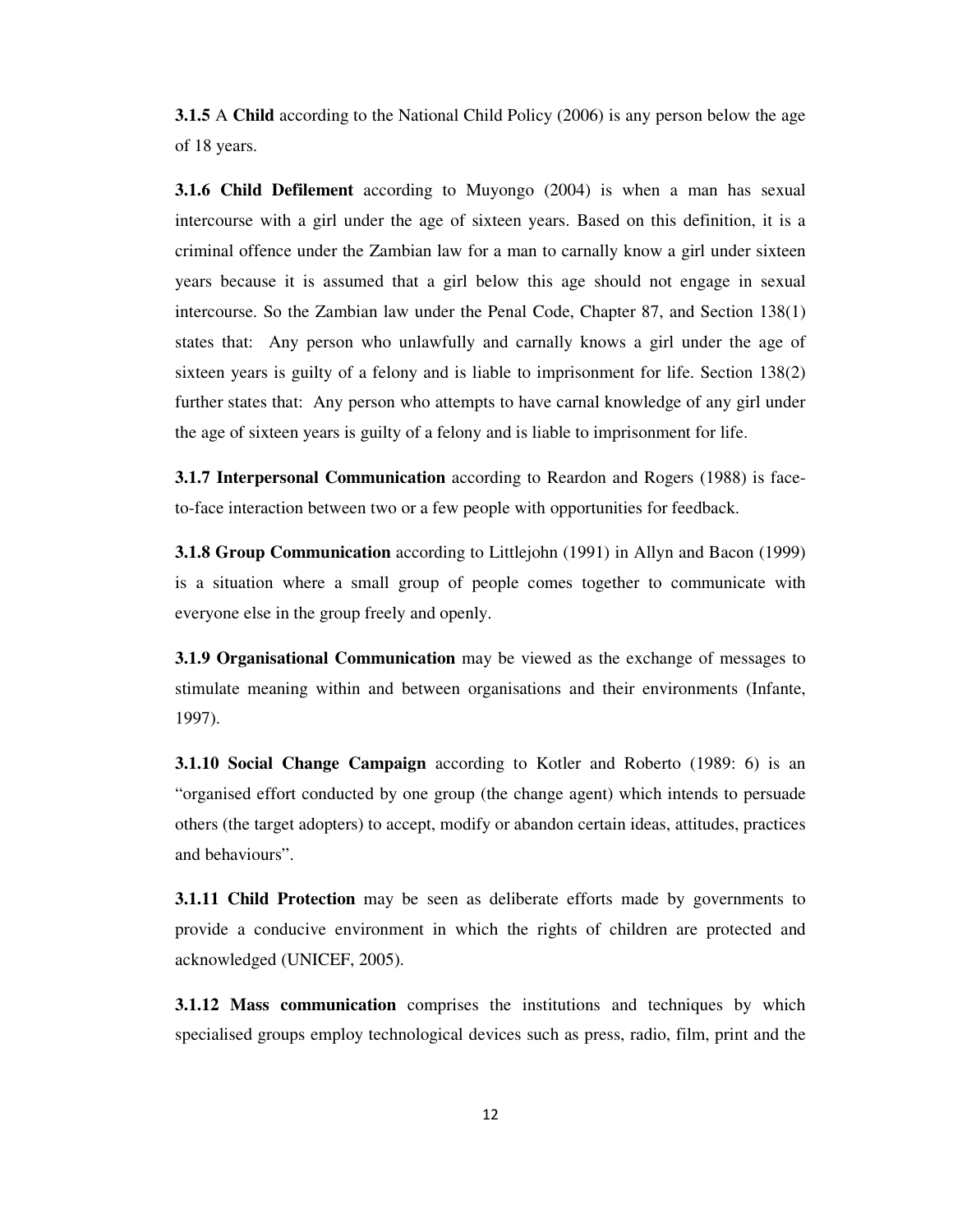electronic media to disseminate symbolic content to a large, anonymous, heterogeneous and widely dispersed audiences (Mc Quail, 1962).

# **4.0 Operational Definitions**

**4.1.1 Child-** The researcher used the word "child" to cover and refer to all children below the age of sixteen years whether they were in or outside the school establishment.

**4.1.2 Child Defilement-**The researcher used the term "child defilement" to refer to having penetrative sex by an adult person with a girl who is below the age of sixteen.

**4.1.3 Child Protection** refers to deliberate efforts made by governments to provide a conducive environment in which the rights of children are protected and acknowledged (UNICEF, 2005). However, the researcher used the term to refer to all policies, rules and regulations such as the National Child Policy (NCP), Convention on the Rights of the Child (CRC) and the Anti Child Trafficking Policy that protect children from all forms of abuse. Furthermore, child protection was used to mean the measures that were put in place by the Department of Child Development to protect children from sexual exploitation and abuse, including prostitution, defilement and involvement in pornography.

**4.1.4 Communication Strategy** can be seen as a coordinated and comprehensive plan for guiding multiple actions and activities aimed at achieving a communication policy. Communication strategies may also be seen as pointers on how the actual mobilisation of activities to achieve the desired goals may be done. They may constitute facilitation of organised and intensified use of interpersonal, group and mass media channels of communication through use of specific ways in which messages are communicated. The researcher used the term to mean sensitisation campaigns, community meetings, and radio talk shows, distribution of flyers, posters and pamphlets on child defilement issues that were implemented by the Department of Child Development.

**4.1.5 Channels of Communication** refer to the means through which a message may be delivered to the target group. The decision to select any particular media or channel is heavily dependent upon a number of factors such as the target group or audience, the available resources and the message itself. There are various ways in which messages can be delivered. These may include but not limited to the following; edutainment,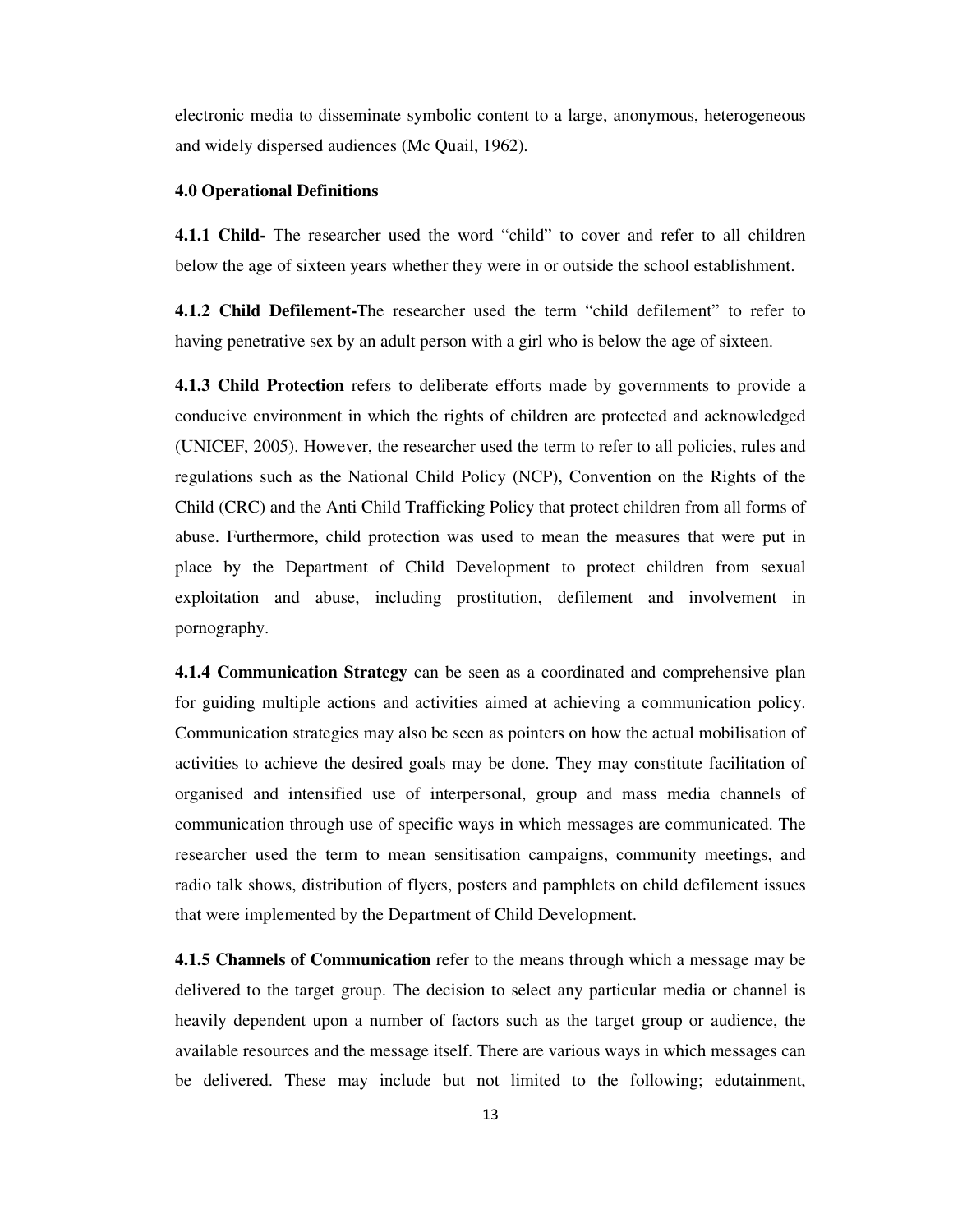infotainment, interpersonal communication, community events and mass communication. The choice of any given mass media channel would have to take into account which radio or television station for instance, is accessible and is popular with the target population. It suffices to say that the researcher focused on the channels used by the Department of Child Development in the Northern Province and particularly in Kasama District to combat the issue of child defilement in Chisanga village.

**4.1.6 Interpersonal Communication** according to Reardon and Rogers (1988) refers to face-to-face interaction between two or a few people with opportunities for feedback. This is the most effective form of communication as it accords both the sender and the receiver of a message with an excellent opportunity for immediate feedback. The researcher made an assessment to determine how the Department of Child Development used interpersonal communication to interact among themselves as members of staff as well as with members of the public to disseminate information on child defilement.

**4.1.7 Organisational Communication** may involve exchange of messages to stimulate meaning within and between organisations and their environments (Infante et. al, 1997). The researcher used organisational communication to refer to how members of staff within the department of Child Development communicated with each other through face-to-face interactions, internal memos, minutes, phones and staff meetings. Furthermore, this concept was also used to establish the level of communication and information exchanges between the Department of Child Development and its key stakeholders such as YWCA, Zambia Police the One Stop Centre at Kasama General Hospital and Social Welfare department among others. These were analysed to establish how information flowed between and among them.

4**.1.8 Social Change Campaign** refers to efforts being made by an organisation such as the department of Child Development to disseminate information on social issues like child defilement.

**4.1.9 Mass Communication** is when communication is being conducted through the mass media such as radio, print and electronic media to disseminate information to the target population. The researcher used mass media to refer to radio, television, newspapers, posters and flyers that the department of Child Development used to disseminate information about child defilement.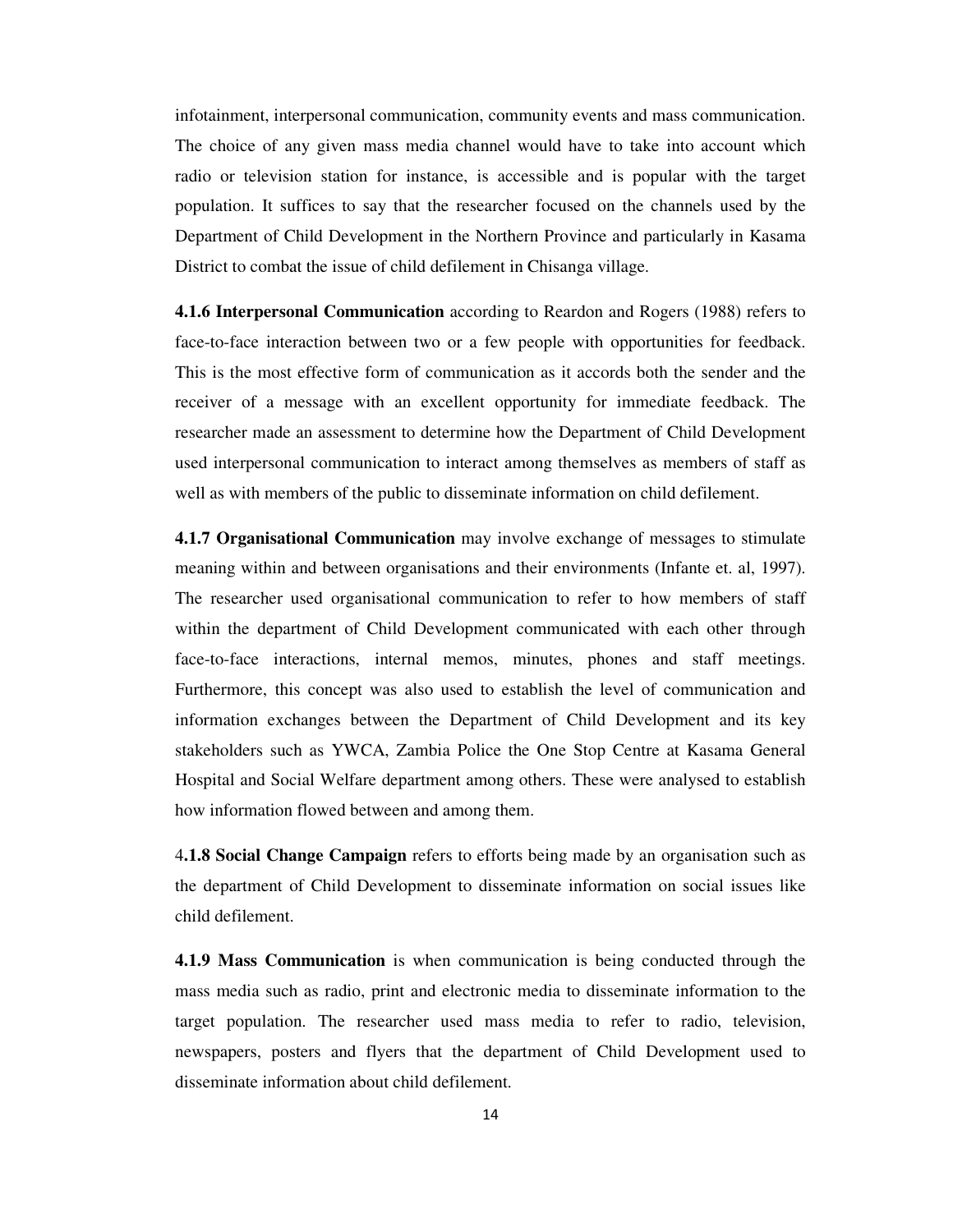# **5.0 Theoretical Framework**

Four major theories namely; the Social Change Campaign, Multi-Step-Flow, Theory of Reasoned Action and the Agenda Setting were thoroughly examined by the researcher and found to be relevant to this study. These are discussed in greater details below.

# **5.1 Social Change Campaign Theory**

Kotler and Roberto (1989) explain that a social change campaign may be seen as an organised effort conducted by one group of (the change agent) which intends to persuade others (the target adopters) to accept, modify, or abandon certain ideas, attitudes, practices and behaviours. A change agent is the person or persons or organisations setting out to change something. In so far as this researcher is concerned, the change agent was the department of Child Development as it endeavoured to persuade people to view child defilement as a social evil. Among the main focuses of the department of Child Development, was to educate members of the general public to abandon negative cultural practices that put children's lives at risk such as early marriages and child labour and defilement.

The Social Change Campaign Theory was of great significance to the researcher as it seemed to have been the main guiding principle behind government officials who were involved in the planning and designing of messages to make members of the public appreciate the evils of child defilement. Over the years, the department of Child Development and other stakeholders such as the VSU and YWCA in the province have been involved in the designing and formulation of messages in an attempt to sensitise the public on the social ills of child defilement. These messages have been disseminated through the mass media channels. However, strategies such as the use of mass communication to disseminate important information have their own shortcomings as noted by Hyman and Sheatsley (1974) who contend that there exists a hard core of 'chronic know nothings' who cannot be reached by information campaigns adding that there was something about the uninformed that makes them harder to reach, no matter what the level of nature of the information.

Besides, Kotler and Roberto (1989) additionally point out other factors that negatively affect media impact. They outline them as; apathetic, defensive or ignorant audience,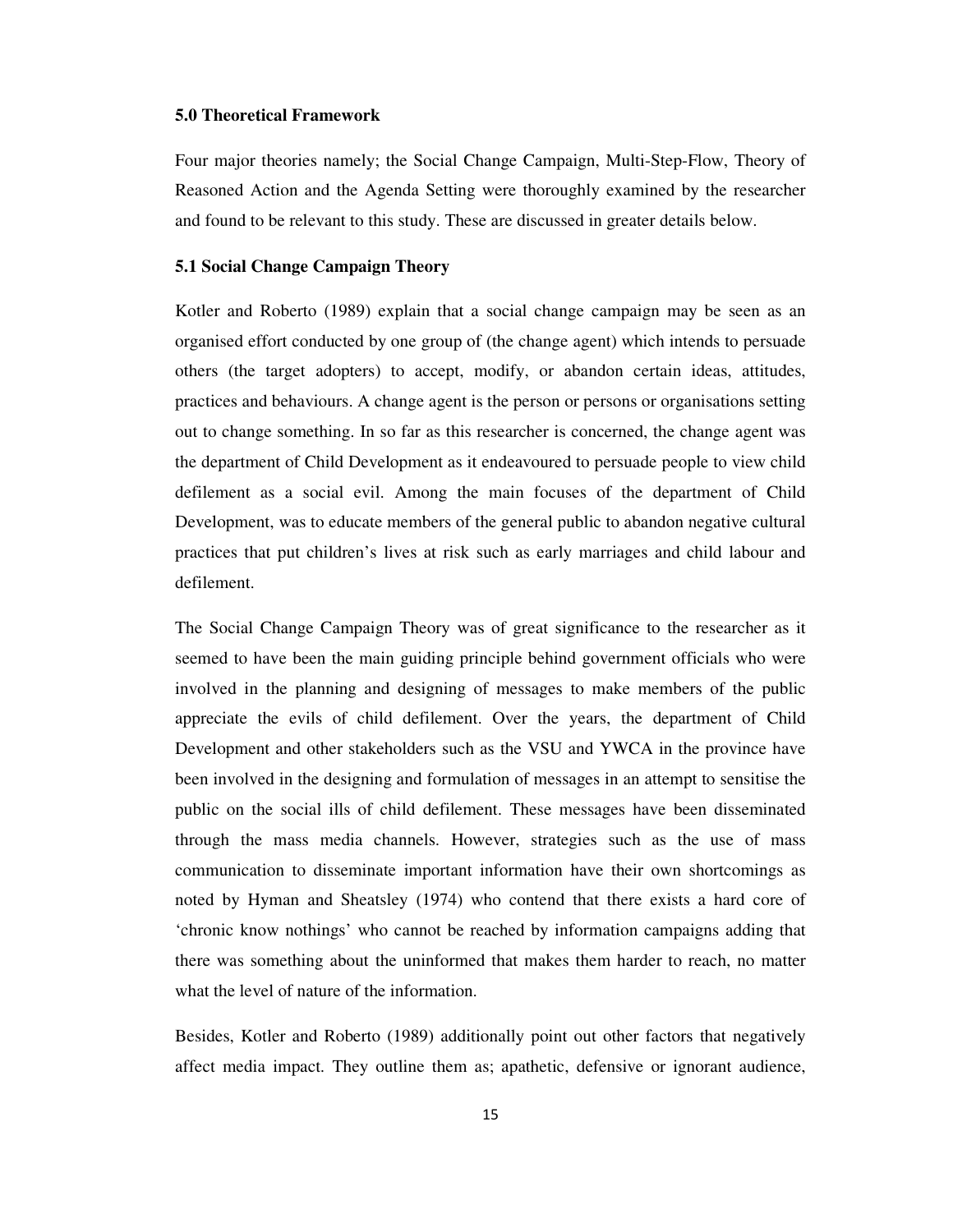message not being sufficiently motivating, and message being placed in inappropriate media, the lack of provision to respond constructively to the message. The department of Child Development identified non availability of radios and television sets in a lot of households within Chisanga village as a major setback to the campaign against child defilement in Chisanga village. In addition, most radio programmes were conducted in the English language because the members of staff were not conversant with the local icibemba language and this negatively affected their campaigns.

# **5.1.2 Multi-Step Flow Theory**

The Multi-Step Flow Theory asserts that there are several steps involved in the flow of information and communication in general. Williamson (2000) argues that the process of influence is more complex than a single group of opinion leaders listening to mass media and then feeding their opinions to a group of passive followers. Opinion leaders are people of immerse influence over the communities in which they live in. They also seem to be evenly distributed among all the social, economical and educational levels in their communities. Opinion leadership is said to be the process by which one person (the opinion leader) informally influences the consumption of attitudes and actions of others who may be opinion seekers and recipients (Katz and Lazerfied, 1955). Littlejohn (1991) further argues that research has shown that the ultimate number of relays between the media and final receivers is actually variable. He says that certain individuals will hear the information directly from the media source, whereas others will be many steps involved.

In so far as the department of Child Development may disseminate information through the media, it is believed that some members of Chisanga community receive the information directly through the media while others may access it through other sources. Information on social ills such as child defilement is passed on to the community through a myriad of steps that include the opinion leaders, public meetings, distribution of literature, sensitisation campaigns and others. Sometimes, information passed through these steps ends up being too simplified to the point of even being distorted and thereby causing misinformation to the recipients. The researcher was greatly influenced by this theory when he came to analyse the kind of advice given by witchdoctors, who in a way, may be termed as opinion leaders in matters that fall within their jurisdiction to those that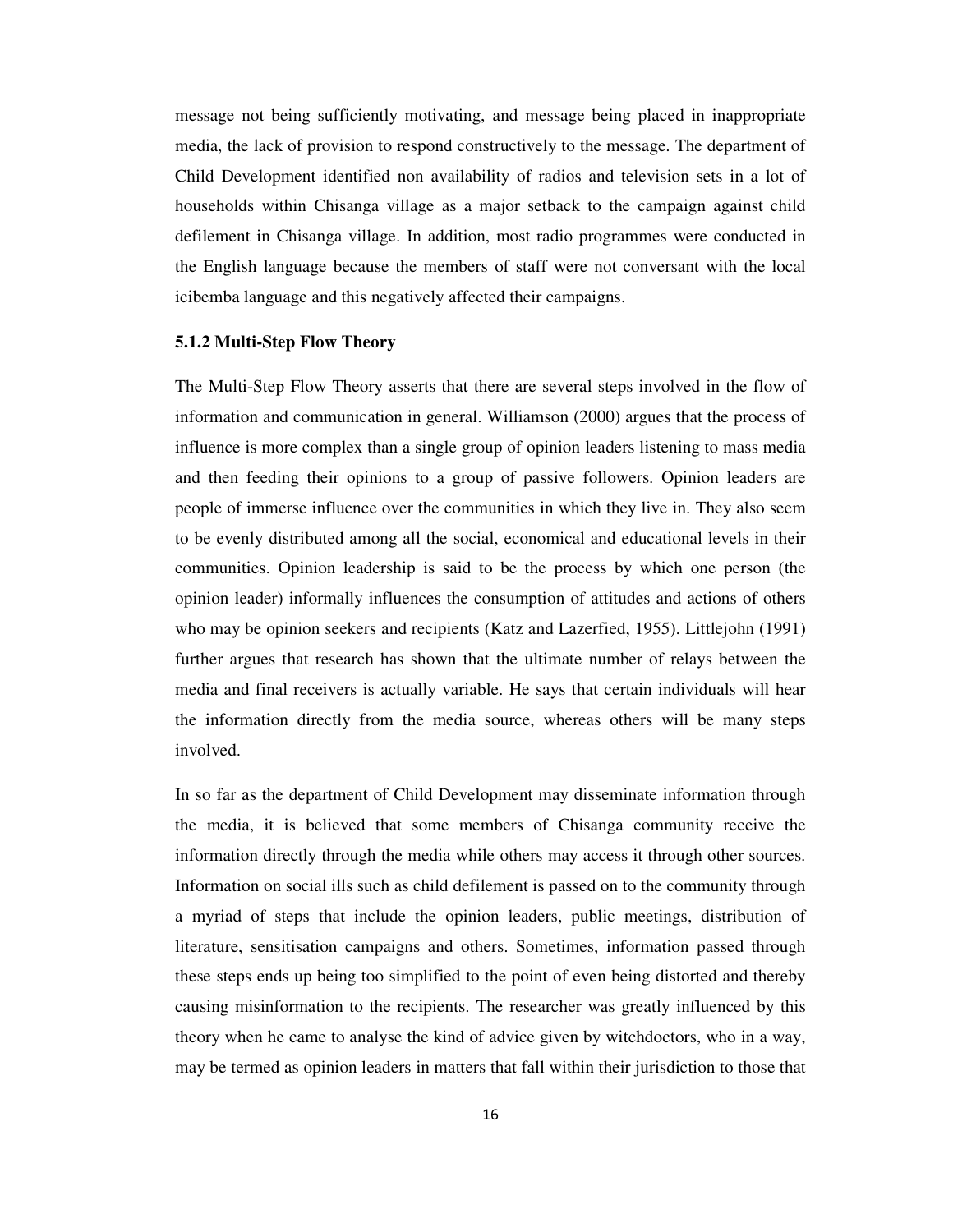seek their opinion. From research conducted so far by Muyongo (2004) and Jalasi (2006), there appears to be overwhelming evidence that some witchdoctors prescribe certain ritual actions that involve having sex with children in order for one to enhance their business or improve their health status. Well, this could be a misconception by those that seek the witchdoctor's advice, but it is real and some people actually believe in it and that is how they continue to defile children.

#### **5.1.3 Theory of Reasoned Action**

The theory of Reasoned Action assumes that individuals consider behaviour's consequences before planning the particular behaviour. As a result, intention is an important factor in determining behaviour and behaviour change. Ajzen (1985: 11) believes that intentions develop from an individual's perception of behaviour as positive or negative together with the individual's impression of the way their society perceives the same behaviour. Thus, personal attitude and social pressure shape intention, which is essential to performance of a behaviour and consequently behavioural change. In line with the problem of child defilement, it is increasingly becoming abundantly clear from research that most child defilers are influenced to commit this crime on the advice of traditional healers and witchdoctors who prescribe to them having sex with a virgin as a way to get cured from HIV and AIDS. Others are also involved in ritual practices where they are advised to have sex with virgins so that their businesses are boosted and they become super rich instantly (Mwanja Phiri Nundwe, 2003). Society that worships the rich within our communities is to blame for this quest for wealth that is not properly accounted for.

#### **5.1.4 Agenda Setting Theory**

The importance of the Agenda Setting Theory in the dissemination of information cannot be over emphasised. The mass media is said to have a great influence on the formation of public opinion as well as the public agenda. It is quite undeniable that the media has a very powerful influence on the members of the general public. As a result of this, the masses heavily depend on the media coverage to raise public awareness on a number of important issues.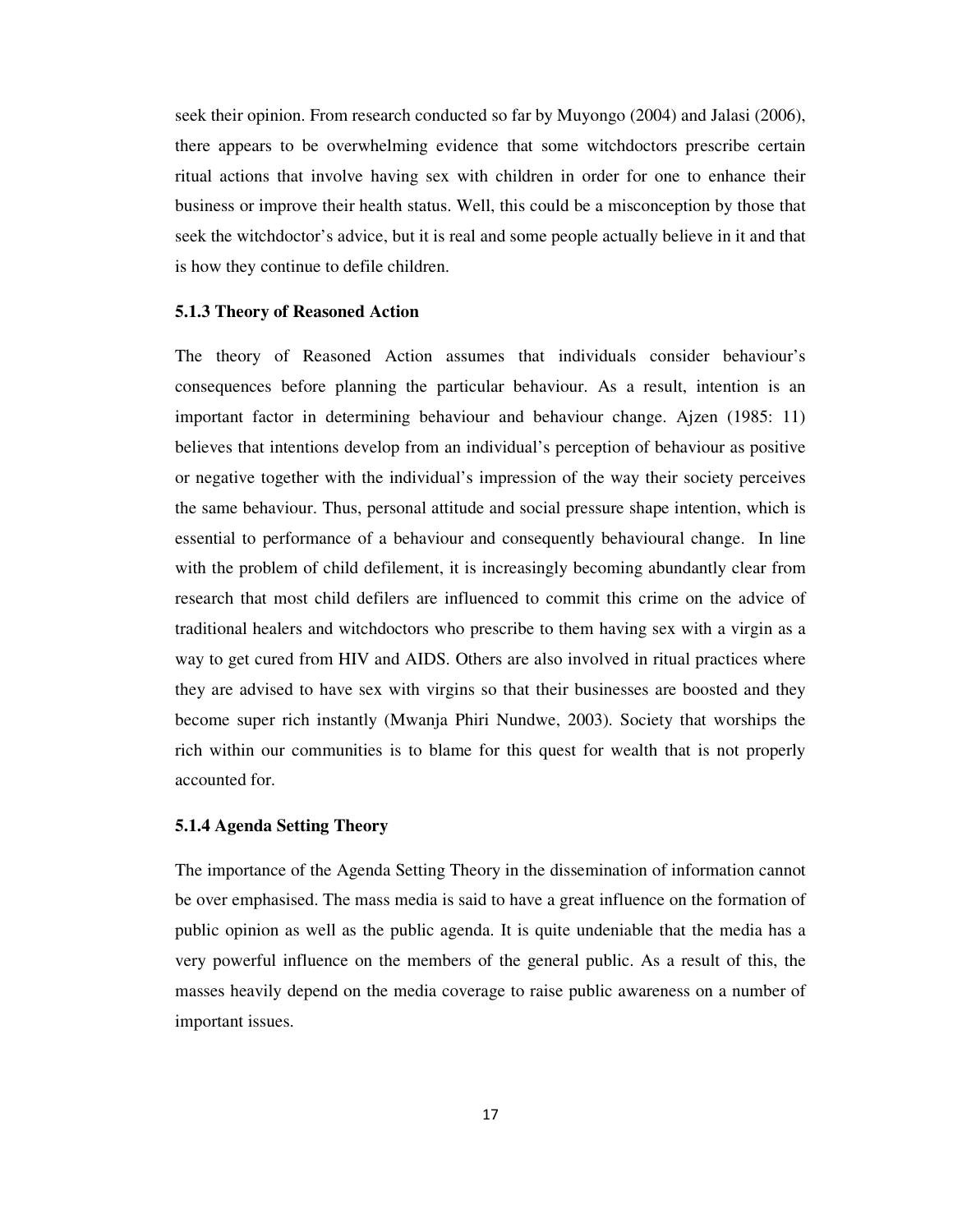As it has been argued before, mass communication plays an extremely important role in our society. Its purpose is to inform the public about current and past events through the newspapers, books and television (Sanchez, 2002). However, as it passes on the information to the public, the media sets the agenda by determining which matters should be brought up for public debate and deciding their order of importance. In this way, it reflects to the public what it finds important and thereby setting the agenda for public discussion. The agenda setting research has shown that there is a correlation between what the media deems to be important and salient in the public mind (Ecoff, 2002).

The media is therefore, a very powerful tool in informing the community about the welfare of children. In recent years, issues of child sexual abuse (CSA) have been reported at least on a daily basis on television, print and the electronic media and hence people are beginning to know about the scourge and its effects on children (Jalasi, 2006). Organisations dealing with children such as the department of Child Development, YWCA, VSU, Social Welfare and others depend on the media by focusing on the issues receiving more media coverage. In this way too, the media also influences these organisations' agenda.

It has also been argued that organisations can also form their own agenda and then pass it to the media to communicate to the public. In this way, organisations play an important role in setting the agenda through media campaigns and advertisements on important social issues depending on how the media communicates the information to the public (Jalasi, 2006). The relevance of Agenda Setting as a theory to the researcher is that the media plays a critical role in the dissemination of information to the general public on important social issues such as child defilement to the extent that what has been reported in the media becomes the subject of discussion and attention. For instance, defilement cases that have been reported on Radio Mano, a community radio station in Kasama District, have helped to awaken the public's interest in this matter. This is because information carried on in the media has great impact on the people. They are likely to discuss what they read from newspapers, see on television or hear on radio for a very long time. This consequently changes some of their perceptions on important social issues.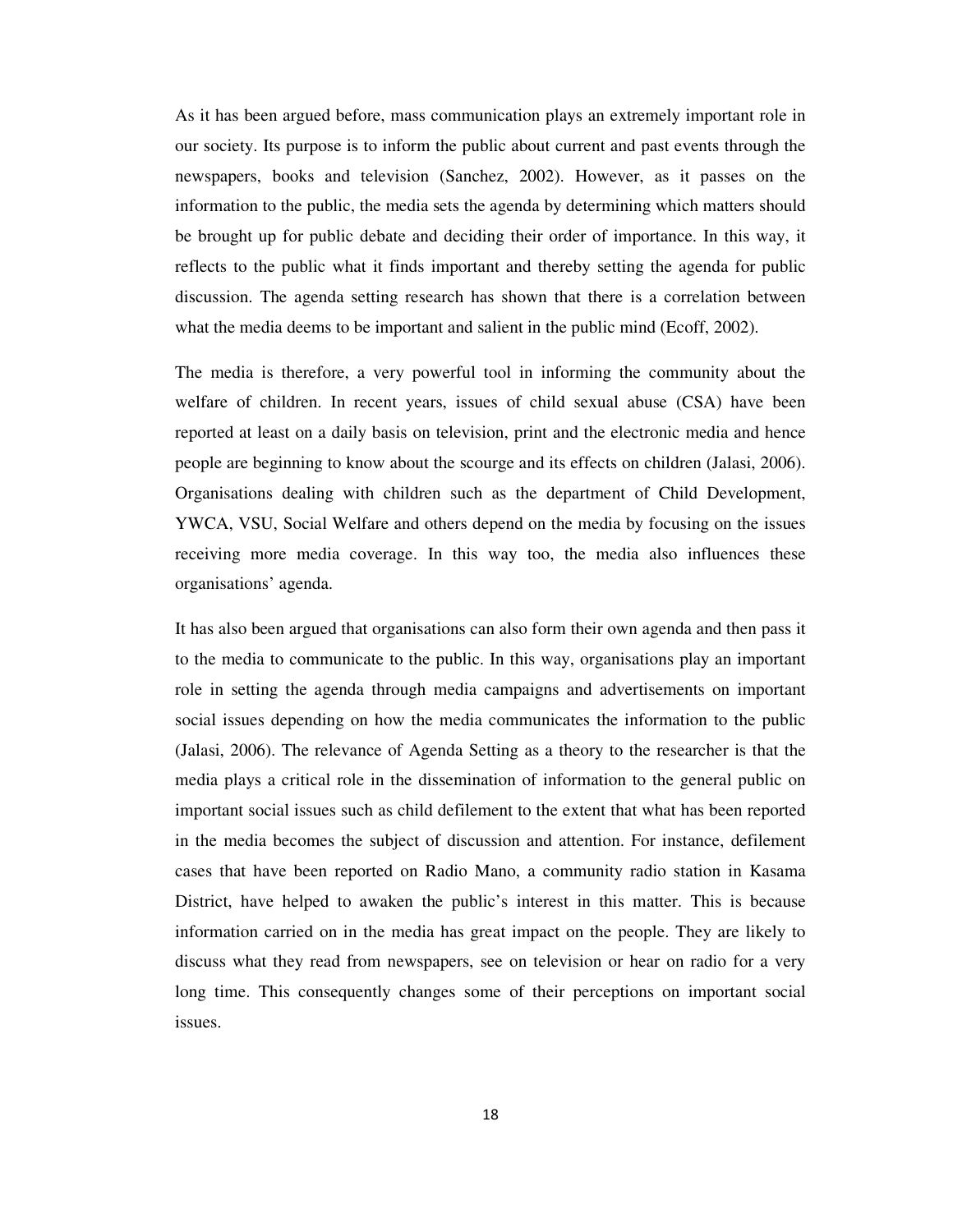# **CHAPTER FOUR**

#### **4.0 LITERATURE REVIEW**

#### **4.1 Introduction**

In this chapter, the researcher endeavoured to painstakingly look at previous researches, studies and findings that were done before by other scholars in the field of child defilement in the world at large, Africa and indeed in Zambia in the hope that reasons for the continued defilement of children would be clearly understood. It is also important to point out from the outset here that in this study, the term "child sexual abuse" has been used to mean the same thing as "child defilement". This is because the two terms are synonymous. For expediency sake, the chapter has been divided into six (6) subsections. Subsection 4.2 deals with the global situation of child defilement. Subsection 4.3 discusses the African situation and the legal frameworks that govern child protection while sub section 4.4 talks about the Zambian scenario. Sub section 4.5 delves into the perceived causes of child defilement while Sub section 4.6 discusses some of the implications of child defilement on the victims. The last sub section 4.7 examines the legal frameworks that protect children under the Zambian statutes.

# **4.2 Global Situation of Child Defilement**

Internationally, child abuse which includes child sexual abuse or defilement is more common than previously acknowledged. Historically, it was hard for many to believe that parents or caregivers would internally inflict harm towards their children. Thus, in many countries, child sexual abuse was often ignored or denied as a result of people's acceptance of violence in a given culture or due to their belief that the culture must focus on preserving the family (Schwartz-Kenny, Mc-Cauley and Epstein 2001). In this way, culture may be seen as one of the factors that help to perpetuate violence of all kinds against children. There are several scenarios where a husband is known to be sexually abusing his daughter, but because his wife would rather preserve her marriage and consequently the so called family harmony and integrity, she would prefer to keep quiet about the whole issue.

Worldwide, rates of child sexual abuse have similar ranges (from low to high). According to the World Health Organisation (1999), in studies from nineteen countries,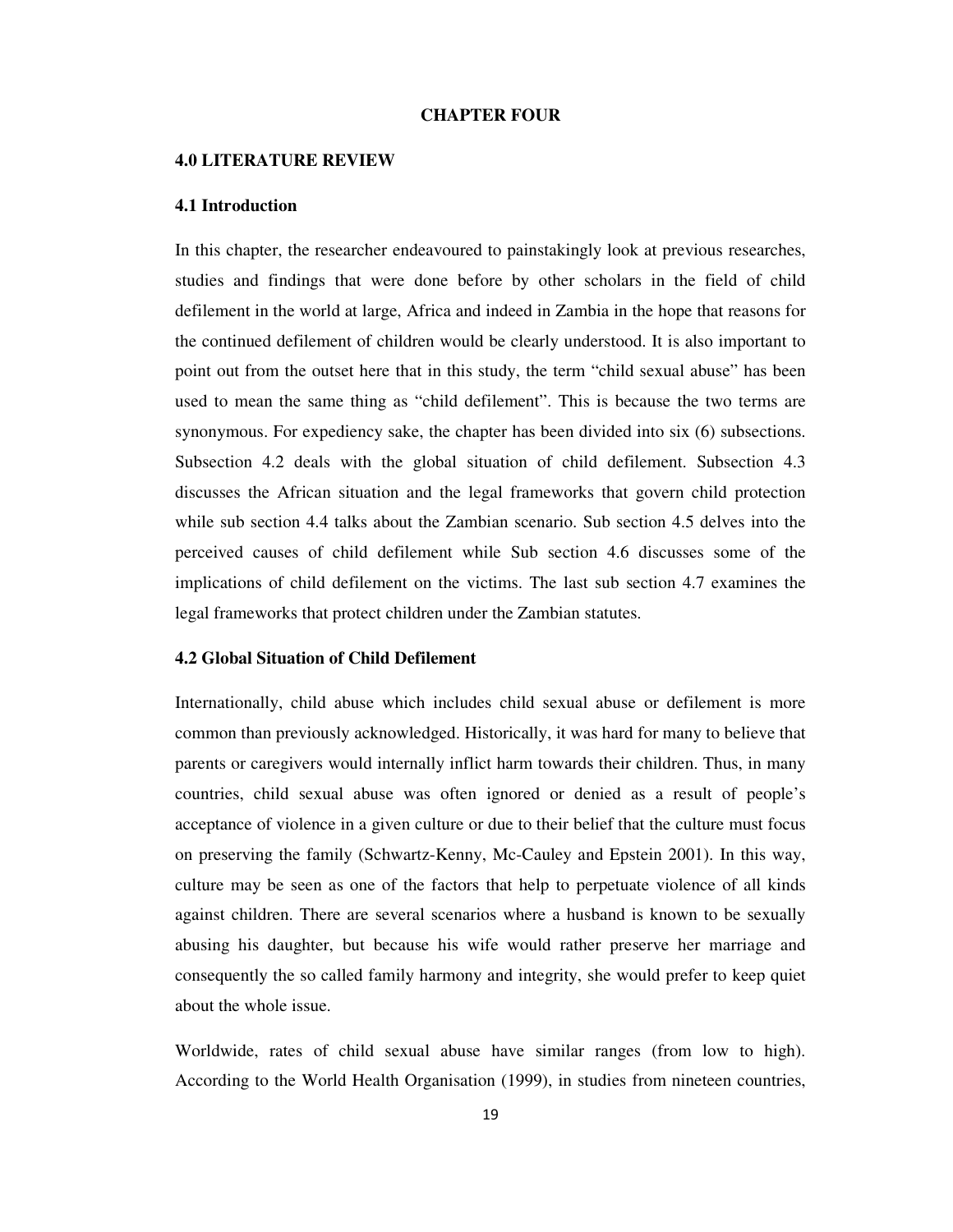including South Africa, Sweden, and the Dominican Republic, rates of child sexual abuse range from 7 percent to 34 per cent for girls and from 3 to 29 percent for boys. Some of these differences in range are due to varying definitions of sexual abuse from country to country and the accuracy of the reporting system.

The first United Nations study of global violence against children of October, 2006 estimates that some 150 million girls, which are fourteen per cent (14%) of the planet's child population, are sexually abused each year. The report further says that such violence can leave serious long term psychological scars which result in increased risky sexual behaviour, substance abuse and violence towards others in adulthood (http:// news.bbc.co.uk).

The American Academy of Paediatrics (1991) defines child sexual abuse as "engaging of a child in sexual activities that the child cannot comprehend, for which the child is developmentally unprepared and cannot give informed consent, and/or that violet the social and legal taboo of society" (p.254). Sexual abuse accounts for 12 per cent of the one million substantiated cases of child abuse and neglect annually (Reece, 2000). Approximately 20 per cent of adult women worldwide have been sexually abused as children. The pick age of vulnerability to sexual abuse is between seven and thirteen years of age, but children older or much younger have also been abused (Finkelhor 1994). From the preceding discussion, it is quite evident that the issue of child sexual abuse is apparently serious globally and affects a lot of women and girls alike who have to face the daily consequences of such gruesome acts perpetuated against them at one point in their lives. One thing of particular interest to the researcher is the age range of those that get defiled the most. It appears for some reason that those between the ages of 7 to 13 are the most vulnerable.

Paulo Sergio Pinheiro indicates that a study of 21 mainly developed countries, for example, found that up to 36 percent of women as compared to 29 per cent of men reported being sexually victimised during childhood (http://news.bbc.co.uk). This goes to show how serious the issue actually is. Culture and ethnicity also appear related to how symptomatic abuse survivors become in the wake of their abuse experiences. Mennen (1995) found that Latina girls whose abuse included penetration were more anxious and depressed than African- American or white girls who experienced penetration. The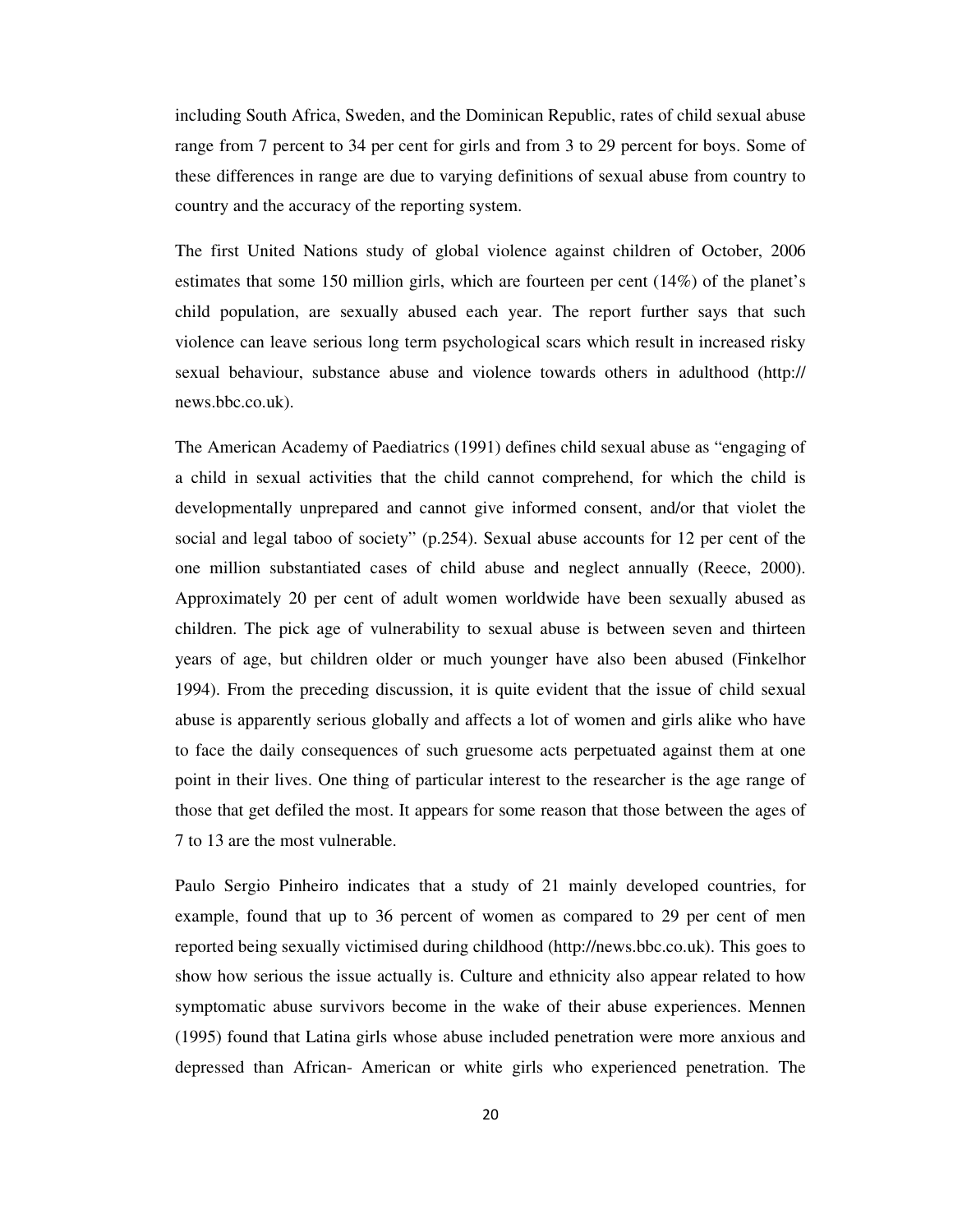author explains these findings in part as due to the emphasis on purity and virginity in Latino communities. When virginity is lost, the trauma of sexual abuse is compounded because the Latina girls feel that they are no longer suitable marriage partners. Another ethnic-group difference appeared in rates of re-victimisation. In a sample drawn from a community college, black women who were sexually abused in childhood were more likely to be raped as adults than their white, Latina or Asian counterparts (Urquiza and Goodlin- Jones (1994).

# **4.3 The African Situation and the Legal Framework that Governs Child Protection**

The age of consent in Africa for sexual activity varies by jurisdiction across the continent. It ranges from 12 in Angola to 20 in Tunisia. The specific activity engaged in or the gender of its participants may also be affected by law in each given country. Below is a discussion of the various laws dealing with the subject. The highlighted age refers to an age at or above which an individual can engage in unfettered sexual relations with another person who is also at or above that age (http://www.rohan.sdu.edu).

The age of consent in South Africa is 16, as specified by sections 15 and 16 read with section 1 of the Criminal Law (Sexual Offences and Related Matters) Amendment Act, 2007. Section 15 ("statutory rape") prohibits the commission of "an act of sexual penetration with a child", while section 16 ("statutory sexual assault") prohibits the commission of "an act of sexual violation with a child". Section 1 defines "child" as "with reference to sections 15 and 16, a person 12 years or older but under the age of 16 years". Children under the age of 12 are conclusively presumed by the law to be incapable of consenting, so a sexual act with a child under that age constitutes rape or sexual assault (Milton, 1996).

Historically, under the Roman-Dutch common law there was a conclusive presumption that girls under the age of 12 were unable to consent to sexual intercourse. This presumption can be traced back to the "old authorities" of the seventeenth century (ibid).

The Girls' and Mentally Defective Women's Protection Act, 1916, which replaced the differing age of consent laws of the four colonies that formed the Union of South Africa, criminalised sexual intercourse between a man and a girl under the age of sixteen unless they were married. This act was replaced by a similar prohibition in section 14 of the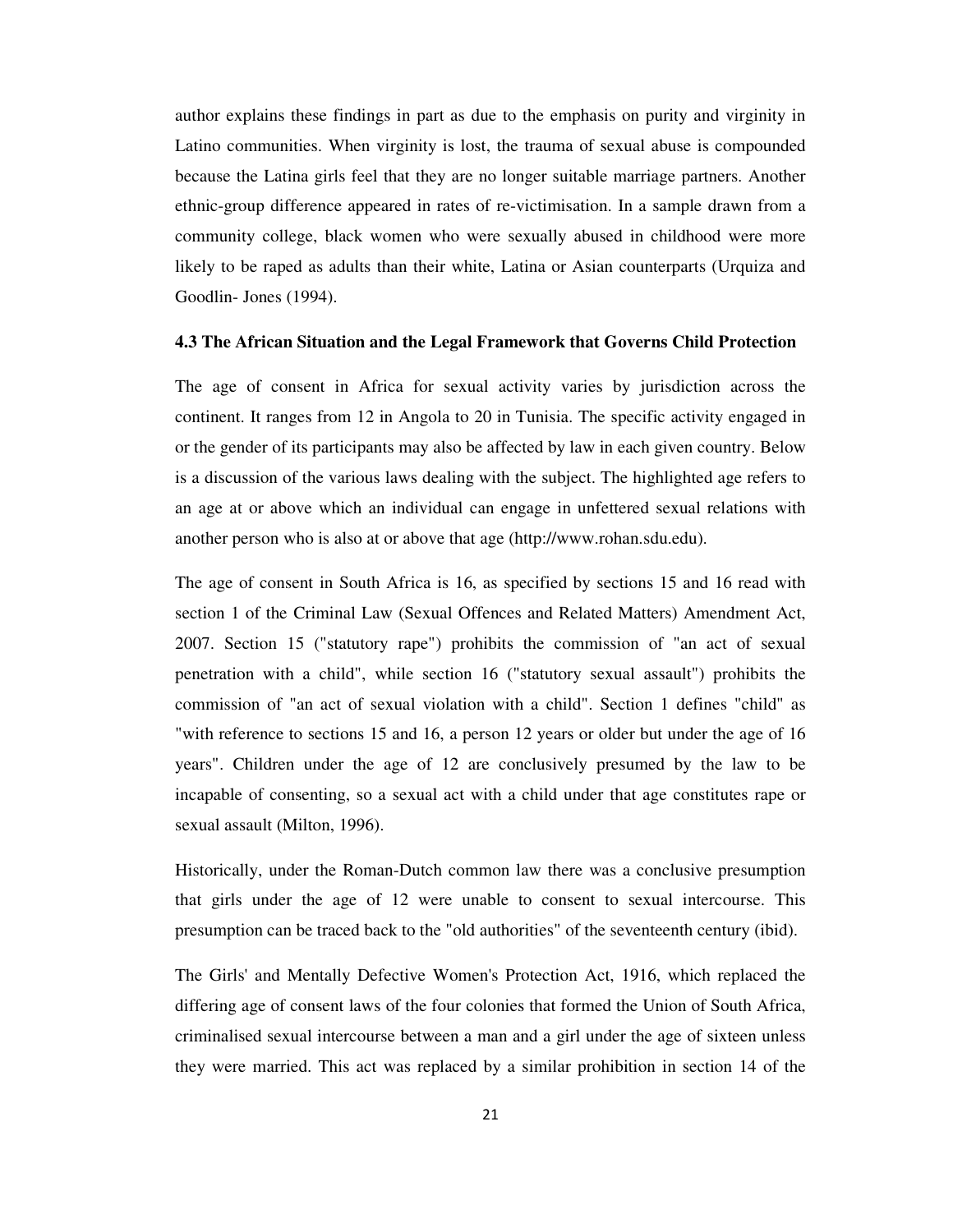Immorality Act, 1957. Although sex between men was already illegal, prohibited by the common law as "sodomy" or "unnatural sexual acts", the Immorality Act also criminalised sexual intercourse between a man and a boy under sixteen.

The Immorality Amendment Act, 1969, which was enacted in response to a national moral panic over homosexuality, rose to 19 the age below which the Immorality Act prohibited sex between males. The Immorality Amendment Act, 1988 inserted mirror provisions applying to women, prohibiting intercourse between a woman and a boy under 16 or a girl under 19. It also renamed the Immorality Act to the Sexual Offences Act, 1957.

The Interim Constitution, which came into force in 1994, prohibited discrimination on the basis of sexual orientation, as does the final Constitution which replaced it in 1997. As a result, the Constitutional Court struck down the laws prohibiting homosexual sex in the 1998 case of *National Coalition for Gay and Lesbian Equality v Minister of Justice*. That case did not, however, address the difference between the heterosexual and homosexual ages of consent in section 14 of the Sexual Offences Act.

In the Criminal Law (Sexual Offences and Related Matters) Amendment Act, 2007, Parliament reformed and codified the law on sexual offences and made it gender-neutral. The common-law presumption relating to girls below 12 was replaced by a general presumption that children below 12 cannot consent. The act also fixed the age of consent at 16 for all sexual acts. In the *2008 case of Geldenhuys v National Director of Public Prosecutions*, the Constitutional Court held that the former difference in the ages of consent had been unconstitutional (Milton, 1996).

The Country Reports on Human Rights Practices for 2012 further indicates that the age for sexual consent in the Comoros and Burkina Faso is 13 years while in Cape Verde it is 14 years. Other countries where the sexual consent age has been fixed at 14 years include Chad, Malawi, Democratic Republic of Congo and Madagascar, while in Guinea it is at 15 years. However, in Burundi, Cameroon, Ghana, Kenya, Lesotho, Mozambique, Mauritius, Swaziland, Zambia and Zimbabwe have all their sexual age consent fixed at 16 years. Others such as Gabon, Gambia, Mali, Morocco, Nigeria, Somalia, Rwanda and Uganda have it all fixed at 18 years (http://www.state.gov).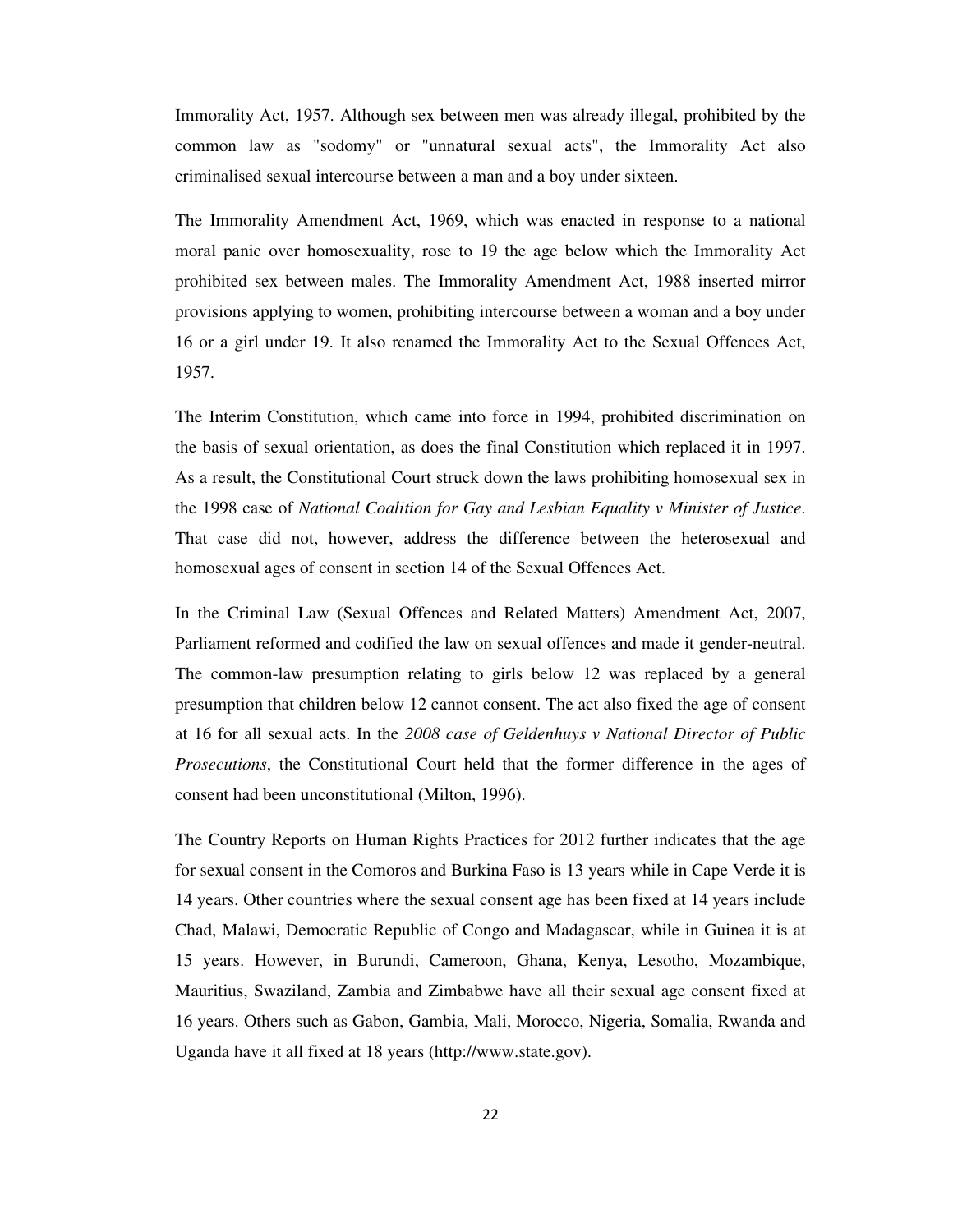The above disparities in the age range of sexual consent across Africa can only mean that in the absence of strict and universal laws that protect children such as the United Nations Convention on the Rights of the Child (UNCRC), there can be little hope for children. In any case, even if such laws existed and were to be ratified by all the sovereign states across Africa, there still exists a problem when it comes to the actual domestication of these laws by individual member states so that they may become effective and binding. For example, Zambia became a signatory to the UNCRC in 1989 but is yet to domesticate this convention (National Child Policy, 2006). This therefore, means that Zambia is under no legal obligation by the Zambian statutes to protect its children as required by this convention.

It therefore, appears to this researcher that the issue of child defilement has become a modern war in which virtually almost every African country is currently trying to grapple with. However, the case of Uganda makes very interesting reference because of the many strides that the government has taken there to drastically contain the situation that was slowly getting out of control. Defilement under the laws of Uganda is defined as having sexual intercourse with a girl who is below the age of eighteen years. Anybody below 18 years is a child under the law and therefore it does not matter whether the girl agreed to have sex or not (http://www.greenstone.org/greenstone).

It was felt that defilement had become a very big problem in Uganda and had continued to be one of those incessant forms of child abuse. Because of the prevalence of the problem, and in conformity with more modern methods of child care and protection, the Ugandan Parliament amended the law relating to defilement in 1990 (by Statute No. 4 A of 1990) that had the effect of:

-Raising the defilement age from 14 years to 18 years.

- Raising the maximum punishment to death.

The amendment to the law came against the background of serious concerns for the physiological and emotional health of children who were increasingly falling prey to lustful men especially because of the AIDS pandemic that was spreading like a bush fire in the late eighties. Many men had tended to go to young girls for sex in the belief that the younger the girl, the less the danger of catching AIDS (ibid).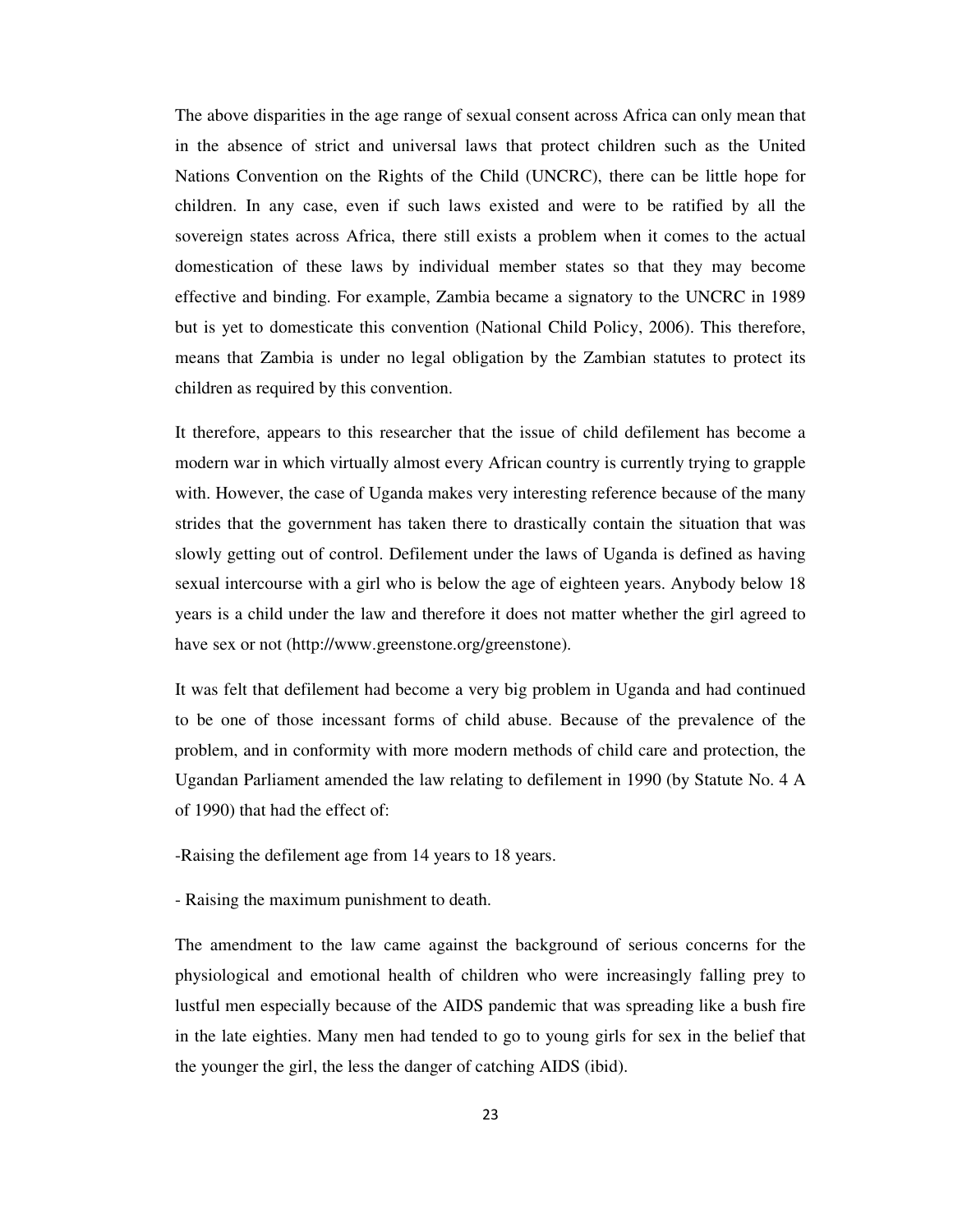The belief that younger girls might be in a less danger of contracting HIV and AIDS has escalated the infection rates across the African continent. This has helped to further complicate the already delicate situation of the children. According to the World Health Organization, statistics for the year 2004 indicate that the catastrophe of HIV and AIDS (human immune deficiency virus and acquired immune deficiency syndrome) in Africa has already claimed over 18 million lives on the continent and has hit girls and women harder than boys and men. In many countries of eastern and southern Africa, HIV prevalence among girls under the age of eighteen is four to seven times higher than among boys of the same age, an unusual disparity that means more deaths occur among women than men. Abuses of the human rights of girls, especially sexual violence and other sexual abuse, contribute directly to this disparity in infection and mortality. (www.http://hdl.handle.net). It is in light of the above scenario that has prompted many scholars to dedicate their time and attention to study the real causes of a crime against children called child defilement.

## **4.4 The Zambian Situation**

Children are regarded as an important and an integral part of the Zambian society. Some people think of children as a blessing that comes from God and therefore an important treasure to be cherished by all. Zambia today is referred to as a youthful nation simply because more than forty-five point four percent (45.4) of its population are children below the age of fifteen (15) years. The youth population between the age group of 15-24 years constitutes up to twenty point eight (20.8) percent of the its total population. This therefore, means that about sixty-six point two (66.2) percent out of Zambia's total population of over thirteen million (13,000,000) people are children and youths below the age of twenty-four (24) years (2010 Census of Population and Housing: 1-4). Given the scenario above, children may be considered to be the firm foundation on which this very nation is anchored as well as the shoulders upon which it will lean tomorrow.

However, despite this glorious and promising picture portrayed above, not everything is rosy for the Zambian children. This is because hardly a day passes without having to hear of news from the media that a child has been defiled somewhere. The problem of child defilement or sexual abuse is a frightening reality in Zambia. This horrendous crime has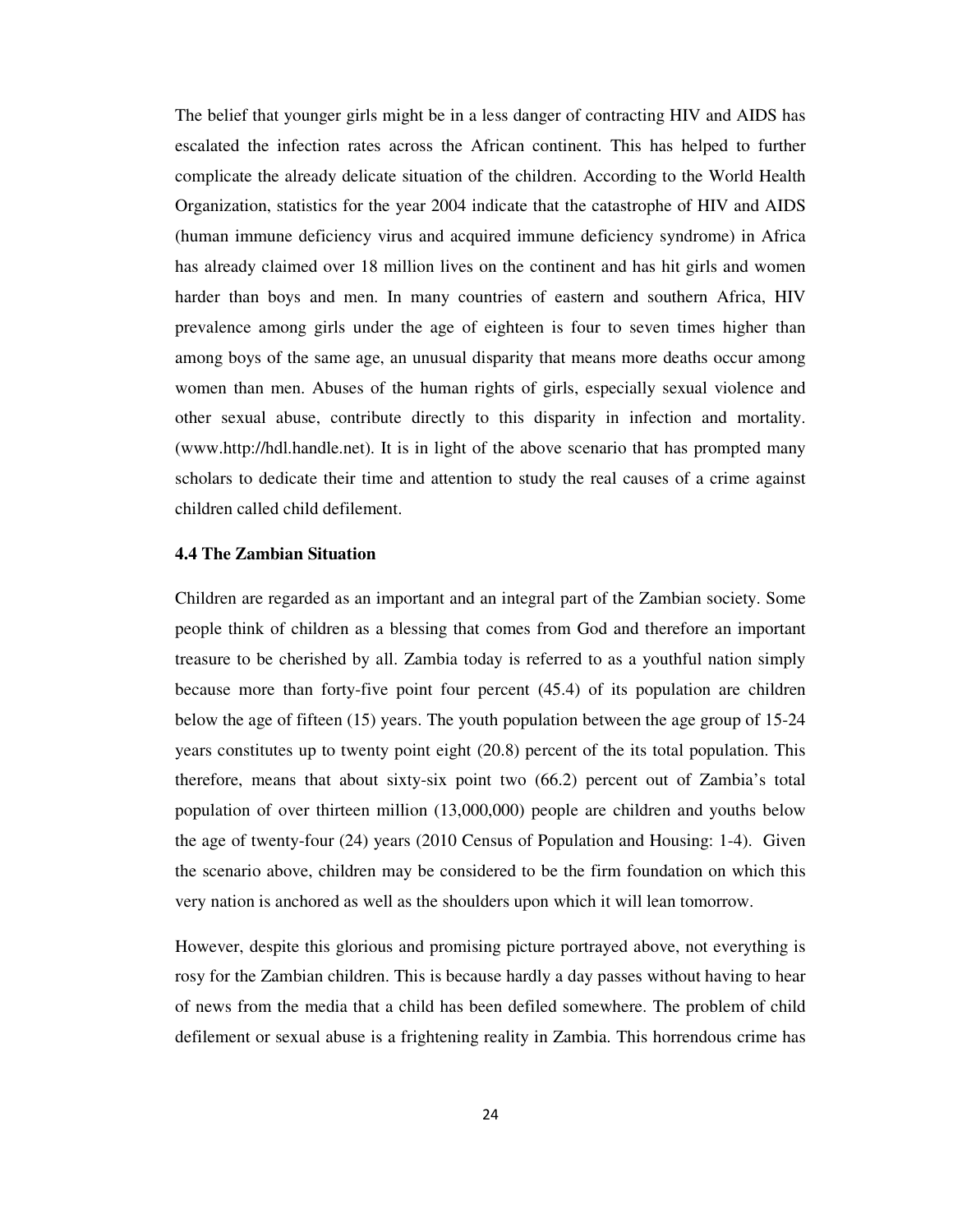impacted negatively on the nation's morals, economic and spiritual values and requires an urgent panacea.

On Friday, March 8, 2013, the screaming headlines on Zambia Daily Mail News Paper were that 6,277 Zambian girls had been defiled between 2010 and 2013. Of this total figure, 2,419 cases were recorded in 2010, while 2011 and 2012 had 1,339 and 2,369 respectively. Out of these, 2,839 cases were prosecuted and789 convictions were secured (http://www.daily mail.co.zm). This came in the wake of Home Affairs deputy minister Hon. Stephen Kampyongo's revelation in Parliament when he gave a ministerial statement that over 6000 girls had been defiled in the last three years. The ministerial statement prompted Media Network on Child's Rights, Executive Director Henry Kabwe to say that there was need to sensitize Zambians more as defilement cases did not seem to reducing. He bemoaned the fact that the future of Zambia was looking bleak as the production of future leaders was being affected by the high numbers of defilement cases being recorded. Mr. Kabwe argued that despite sensitizing people on certain traditional practices, it was unbelievable that they were still being practised adding that early marriages and early exposure to sexual practices were some of the practices that seriously needed to be addressed (http://www.lusakatimes.com). From the figures indicated above, it is abundantly clear that child defilement is a growing social scourge that is eating at the very moral fibre of society and that it must be immediately halted. This can only be done through systematic and rigorous information dissemination that involves traditional leaders, church and civic leaders using the most accessible media forms.

Meanwhile, the Human Rights Commission (HRC) has argued that there was need for new research to be conducted on why child defilement was not reducing. HRC public relations officer, Samuel Kasankha said that despite sensitizing people on child defilement, the practice was not reducing. He also attributed culture, early marriages and traditional healers as some of the causes to increasing numbers of defilement cases (ibid). Kasankha's frustration is understandable in the wake of the relentless defilement cases across the country. However, there is also need to closely look at the communication strategies that those involved in the sensitization campaigns are using. It could be that they are not effect in that perhaps, the messages themselves are not effectively tailored to be able to change the mind sets of the people. They could as well be targeted at wrong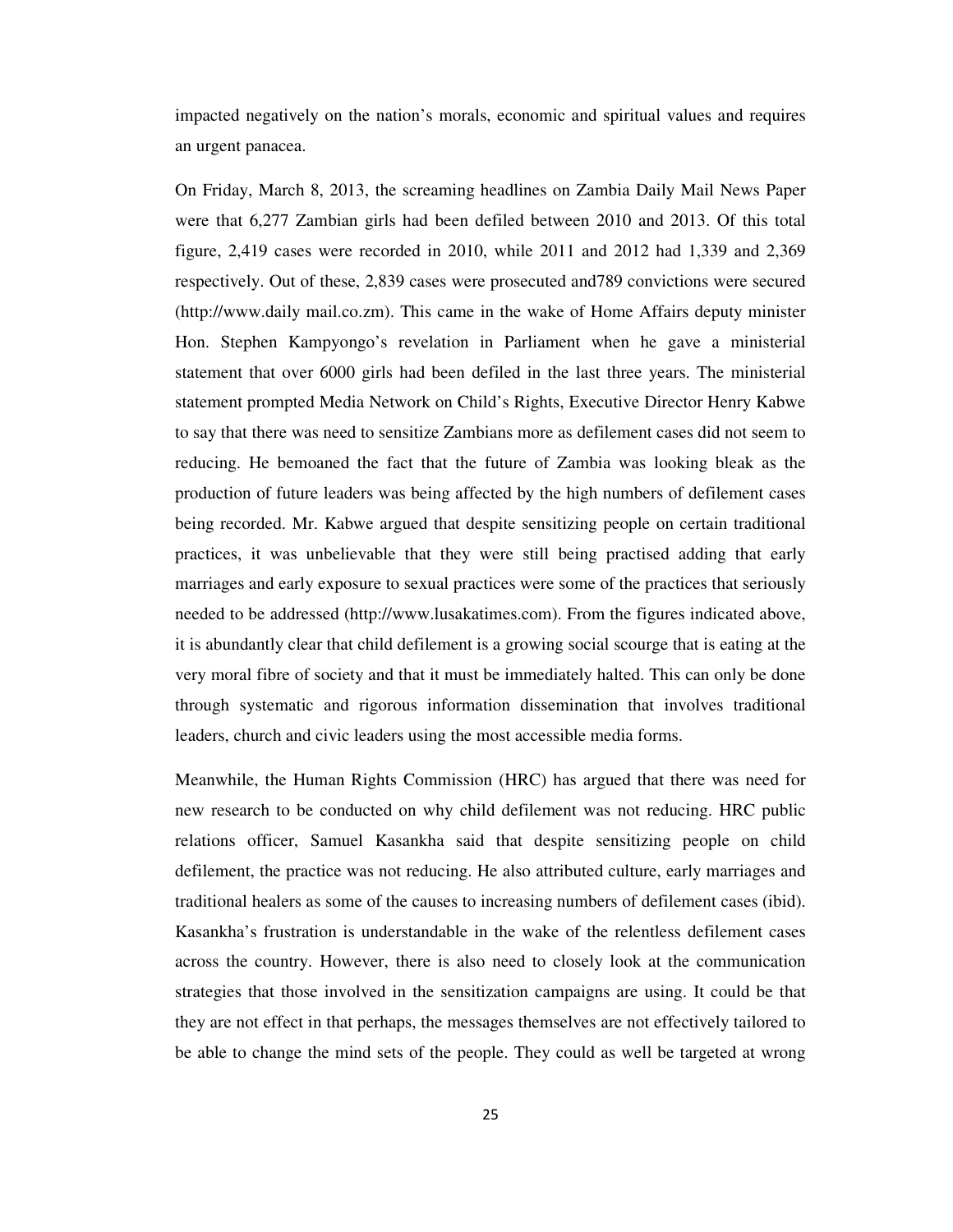people. In this case, there is indeed need to conduct more research to ascertain the effectiveness of these campaign strategies.

Much earlier, on the  $10<sup>th</sup>$  January, 2012 Chief Justice, Ernest Sakala, speaking in Lusaka at the official opening of High Court Criminal Sessions for 2012 revealed that sexual offences such as defilement, topped the list of convicted persons in Zambian prisons despite the stiff laws in place. He pointed out that offences of defilement had continued to rank amongst the highest, with police records showing that 1,089 defilement and 75 rape cases were recorded last year in Lusaka alone. Justice Sakala expressed concern that despite the enactment of the Sexual Offences Minimum Act, which prescribed a mandatory minimum sentence of 15 years to life imprisonment for sexual offences, perpetrators had continued. Justice Sakala called for a holistic approach to seeking a lasting solution. It therefore, appears from the preceding discussion that lengthened sentences may not adequately deter the defilers. The writer firmly believes that continued effective information dissemination by the relevant authorities with a view to changing the people's mindset is the panacea to this predicament.

According to the Kasama Central Police Report of 2013 on Gender Based Violence in Kasama District, out of the two hundred and fifty-nine (259) cases on GBV for the period starting from January, 2013 to January, 2014, seventy-nine (79) of these cases were defilement cases ranking the second from assault occasioning actual bodily harm and spouse battery standing at 140 cases.

Furthermore, data obtained from Kasama General Hospital, One Stop Centre for Child Defilement and Gender Based Violence cases for the period January 2013 to December, 2013 indicates that there were two hundred and fifty-one (251) reported cases on child defilement in Kasama District alone. This was again only second to spouse battery which ranked first recorded at nine hundred and seven (907) cases. The majority of these cases were said to have been committed in Chisanga area. From these data above, it is crystal clear that child defilement in Kasama District just like any other place in Zambia was a growing social problem. This is exactly what prompted the researcher to begin to examine whether or not the communication strategies used by one of the lead institutions in the fight against child defilement in Kasama District were effective or not.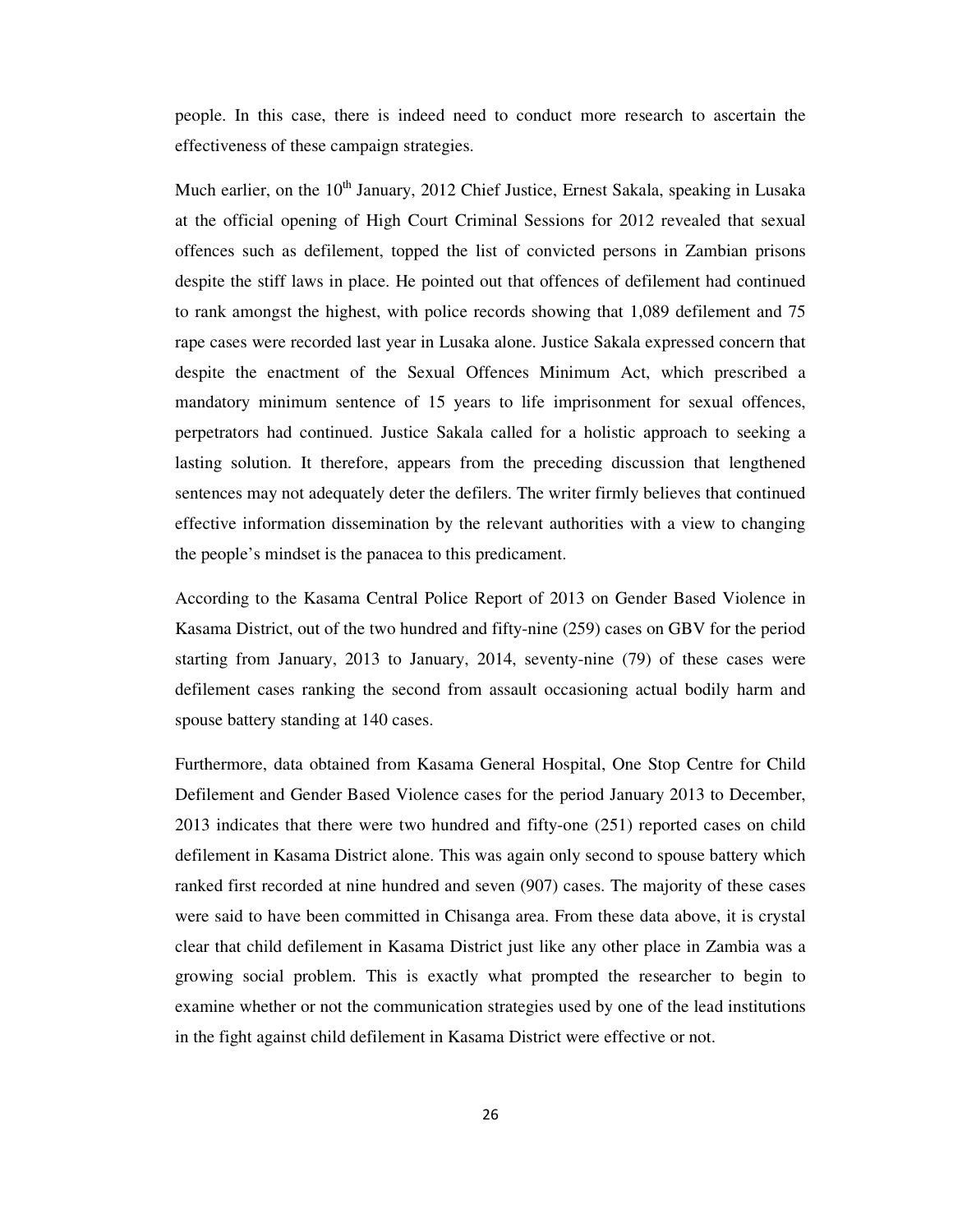For many parents, however, their greatest fear is their children's risk of contracting HIV should they fall victim of being raped. A common belief among some people suffering from HIVand AIDS is that if they have sex with a minor, then they would be cured of HIV. Most children who are sexually abused, later on test positive to HIV. This phenomenon is a destruction of the future generation, (http://www.toonaripost.com). It is unfortunate that some people in the  $21<sup>st</sup>$  century still believe in such fallacies. It is also time that government begun to impose tough sanctions against some institutions such as the Traditional Healers Association of Zambia (TPAZ) whose members are busy duping people into believing in such nonsense. The writer has never heard of a traditional healer being sanctioned as a result of giving wrong advice to their clients despite the overwhelming evidence that they acted upon his/her advice. There is need for change in the way things are done to give a glare of hope to the suffering innocent victims.

Because of the increase in the number of child defilement cases, stakeholders such as NGOs, churches and Civil Society Organisation (CSOs) have been lobbying the Ministry of Education to introduce child defilement education in the school syllabus. This is to enable children become aware of the dangers of child rape and when they are victims, they can speak out and seek help from the Department of Social Welfare for those who are not in school and to the teachers and counsellors for those who are in schools. This education will help children to know when it is wrong (http://www.toonaripost.com). A measure such as the one being proposed by stakeholders above is a call of desperation. It is one made when people have reached a dead end, or a point of desperation and they feel helpless and hopeless. However, the writer would rather call it a turning point. At this point people must begin to realise that hard times call for desperate measures. It is a well known fact that in the Zambian culture, teaching children about sex is a social taboo, but because the younger generation has to survive, it must be done. They must be empowered with the survival skills which must be put to use whenever and wherever it is necessary. The best place for this to be done is the home and secondly the school.

Several reports from the media show that children who have been defiled were actually abused by close members of their families such as uncles, cousins or grandfathers, and in some cases by their own biological fathers or step fathers. Some cases in point here are those highlighted by a Times of Zambia reporter, Nakubiana Mumbuna on the  $14<sup>th</sup>$ February, 2014 who indicated that the previous week a 10-year-old girl was defiled by a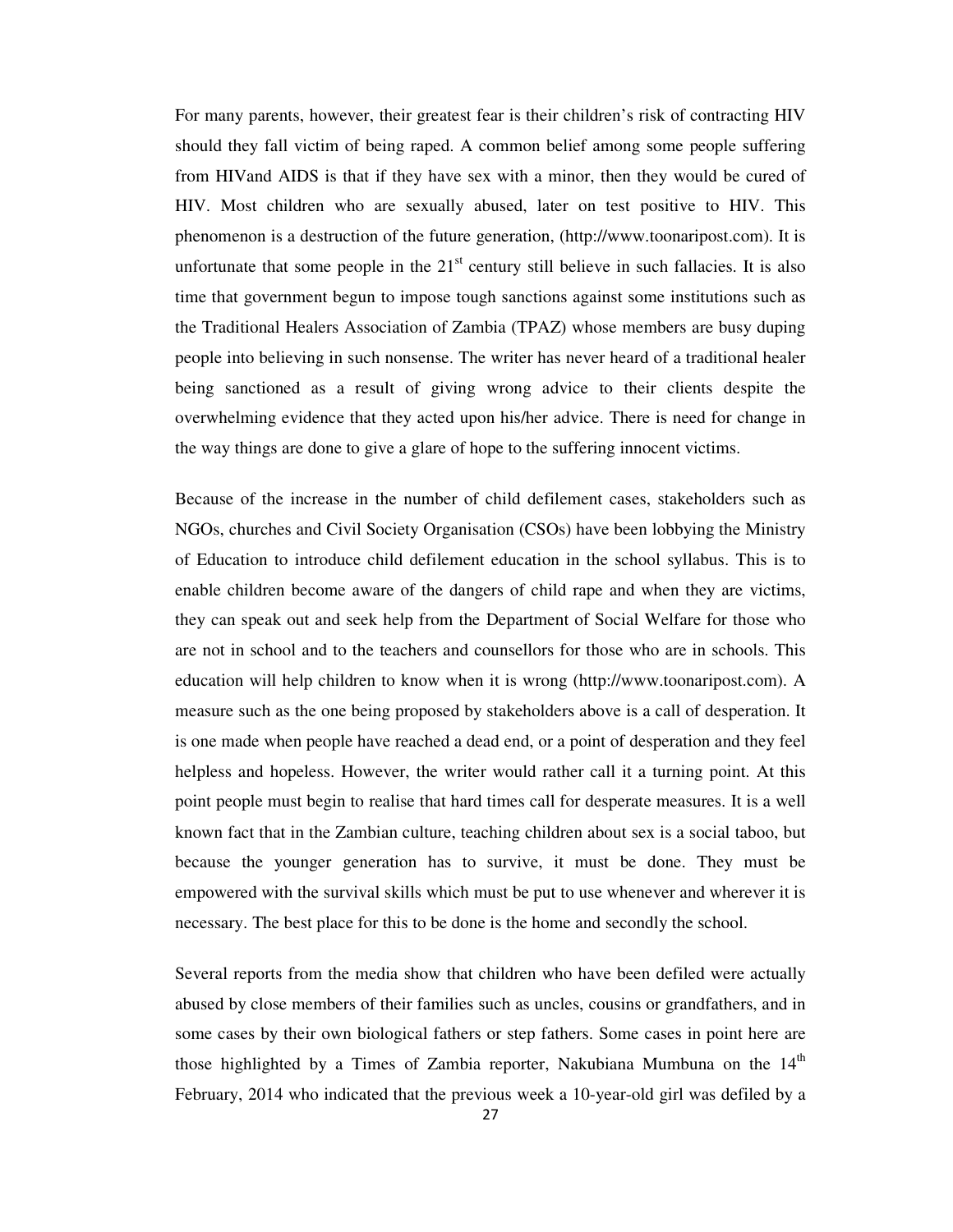75-year-old man of Luanshya while an 85-year-old man defiled a 4-year-old girl in Chibombo whom he was entrusted with. Equally shocking was the defilement of a 9 year-old girl by her biological father who allegedly took turns in defiling his daughter with his friend (http://www.times.co.zm). This is the reason why the researcher insists that home education by especially the mother in simple survival skills such as a mere scream or being assertive to serve the situation should be emphasised.

 Martin Mulenga, the Chief Executive Officer, for Shibonginkhosi Foundation quoted in (www.lusakatimes.com/2012), also expressed his concerns about the rise in the cases of child defilement in the last few months in our country. He observed that it was indeed disheartening that our men continued to do such activities with impunity despite the massive sensitization against this evil and the harsh punishment of the minimum of 15 years imprisonment that comes with it once arrested. He indicated that the University Teaching Hospital reported recently that the number of defilement cases being recorded has been on the increase and that now it was an everyday situation especially among girls between the ages of 12 and 14 years. He said that they were aware that child defilement has been in existence for a long time but with much awareness nowadays, they expected the trend to be going down instead of having an upward gradient.

It is the researcher's view that this evil will not be won through merely imposing stiffer punishments on perpetrators or sensitization campaigns alone, but also by personal effort and change of attitude by all the citizens of this great nation. Since this evil has everything to do with myths of cure for some STIs and AIDS or Cleansing from some evil spirits of some sort and/or mere lack of self control, an earnest appeal must be made to our men to brash these myths away and face reality to say that these acts are wrong and should not be allowed to continue at all. Dr. Mwaba Kasese puts it abundantly clear that a person can never be cured of HIV by sleeping with a minor. She argues that it will just be another sexual act leading to further spread of the disease. She explains that there has not been any test conducted on the offenders to prove this because of the unfriendly judicial system in Zambia (http://allafrica.com/stories). It is therefore, incumbent upon state agents such as Ministry of Gender and Child Development, Social Welfare, Ministry of Culture and Chiefs' Affairs and other stakeholders to put up a spirited fight in massive information dissemination to change this fallacious public opinion.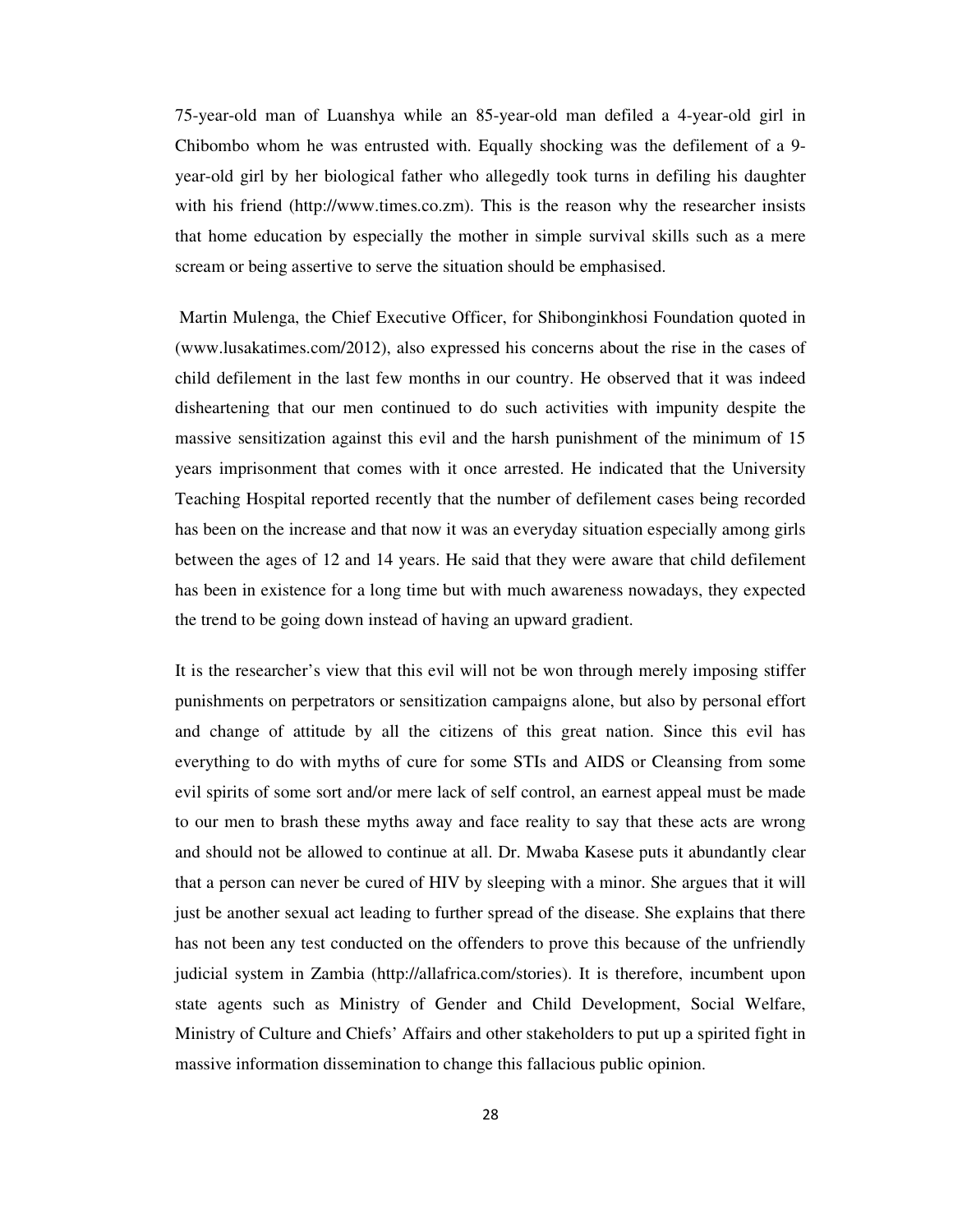# **4.5 Causes of Child Defilement in Zambia**

It appears that child defilement has several facades from which one may view it. Some people in Zambia blame it on the girls themselves whom they accuse of inappropriate behaviour and dressing. For instance, Mr. Mulenga from Shibonginkhosi Foundation expressed great concern about the number of small girls patronizing clubs and taverns and drinking alcohol while implicitly dressed and argued that these are some of the main reasons why you find even big men are being tempted to have carnal knowledge with small girls. We should not let things to chance. The Bemba people say; **"ichiku tachipalama namulilo**". Girls need not to take themselves to the sacrificial alters. They need to respect and keep themselves and concentrate on things that would positively affect their lives like school and not alcohol consumption and illicit relations with big men all for the love of goodies and money. Parents also need to ensure that they provide for the needs of their children and avoid too much child bearing if they did not have the capacity to look after them (www.lusakatimes.com).

The researcher strongly believes that while the above view could hold water, it is also the duty and responsibility of the club owners to strictly put measures to discourage underage patrons from frequenting their premises. The local authorities countrywide have also a role to play and should not relent in enforcing the law. The other defect that the above argument has is that it fails to draw a line between the girls that are defiled by circumstance of being found in a public place and those who are defiled at home in the comfort of their sitting rooms while wearing dippers. Religious organizations and business houses alike are therefore, called upon to talk about these evils in their congregations during their preaching and meeting times respectively. There is urgent need for everyone to rise up and fight this common demon.

Fridah Nkonde of The Post Online (2012) reports that Victim Support Unit (VSU) National Coordinator Tresford Kasale has commended government for banning the manufacture, distribution, sale and consumption of tujilijili, saying abuse of the alcohol contributed to sexual and gender-based violence (SGBV).

In an interview, Kasale said it was sad that incidences of sexual and gender-based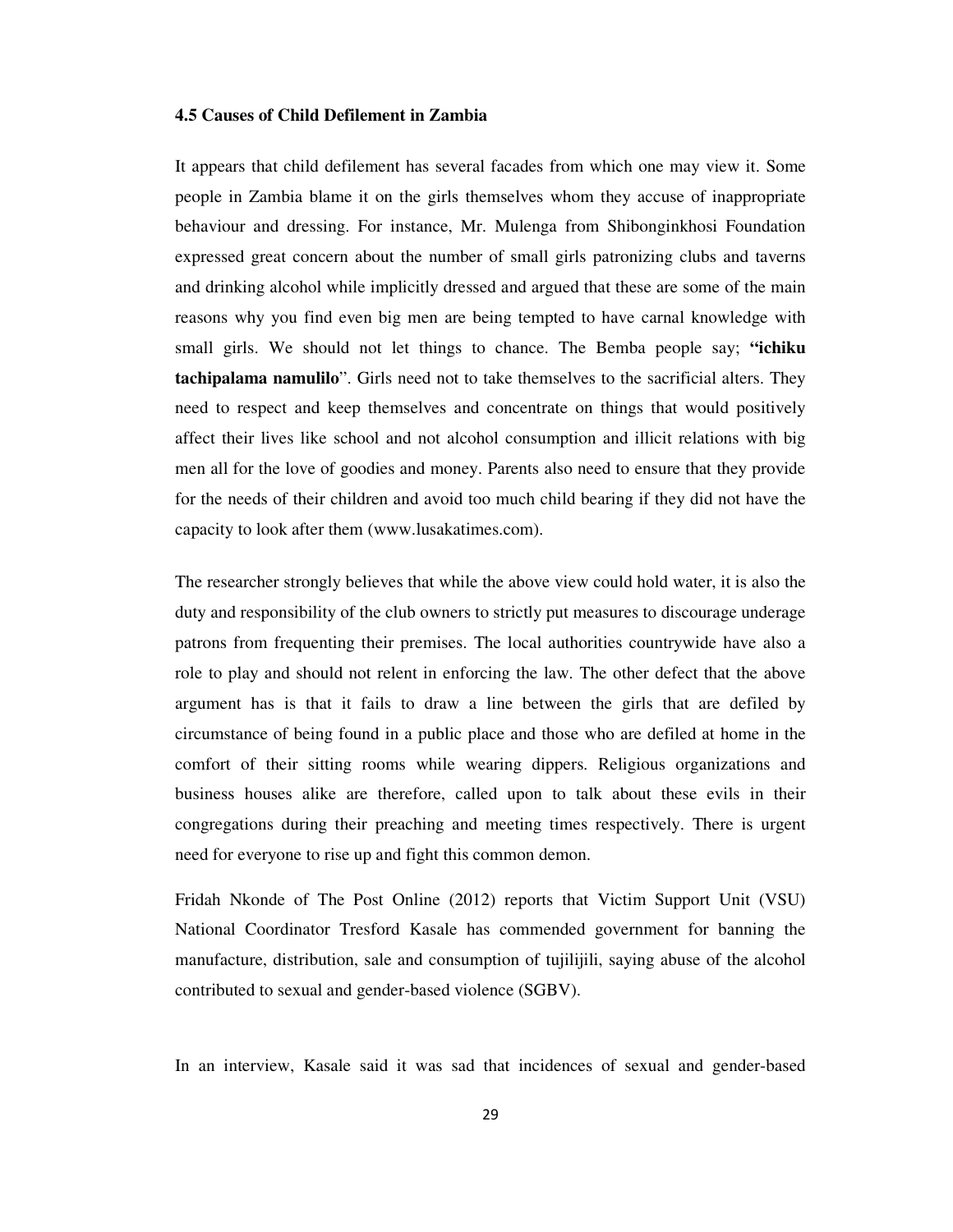violence were still high in the country. He gave an example of North Western Province where 25 cases of child defilement were reported for the first quarter this year. It is actually different from Lusaka because these numbers recorded in North Western Province can be tripled in Lusaka because we receive such kind of reports on a daily basis. He said Lusaka recorded high numbers of SGBV cases because people in the city were more aware and assertive. Kasale said most people in rural areas still had difficulties reporting SGBV cases like defilement and spouse battering. He also said VSU was anxiously waiting to hear government regulate the sale of traditional medicines and concoctions by traditional healers arguing that these traditional healers were also contributing to cases of SGBV because they go round the townships selling concoctions to men, especially to have their private parts enlarged for instance. These are some of the cases that we have been dealing with lately and the people reporting such cases are in numbers (ibid).

The other likely cause of child defilement is sexual perversity. This is a situation where those that are involved have no control over their sexual desires and therefore, take advantage of young children left in their care. In Zambia the lack of adequate institutional day care centres for children and the prohibitive fees tend to create a situation where children, especially those with working mothers are left in the care of relatives or others who tend to abuse them. Some perpetrators are known to be "paedophiles" which is sexual perversion in which children are the preferred sexual objects for reasons they may not even comprehend (WILDAF). There is no denying that some of the defilement cases that have been witnessed in Zambia are as a result of this abnormality.

Nebert Mulenga and Portipher Tembo in an article dated September, 25, 2003 posted on (http://www.allafrica.com) pointed out that Pastor Loveness Bwalya of Bethel Church in Ndola complained that witchdoctors were wrongfully advising HIV and AIDS patients to sleep with minors in order to be cured, adding that this was the worst form of immorality and cruelty against children. Nundwe (2003) also confirmed this and stated that with the prevalence of HIV and AIDS, there are superstitions and beliefs that sex with a child cures HIV and AIDS, boosts business potential, increases chances of promotions at places of work, or enhances other powers such as witchcraft. This is usually done on the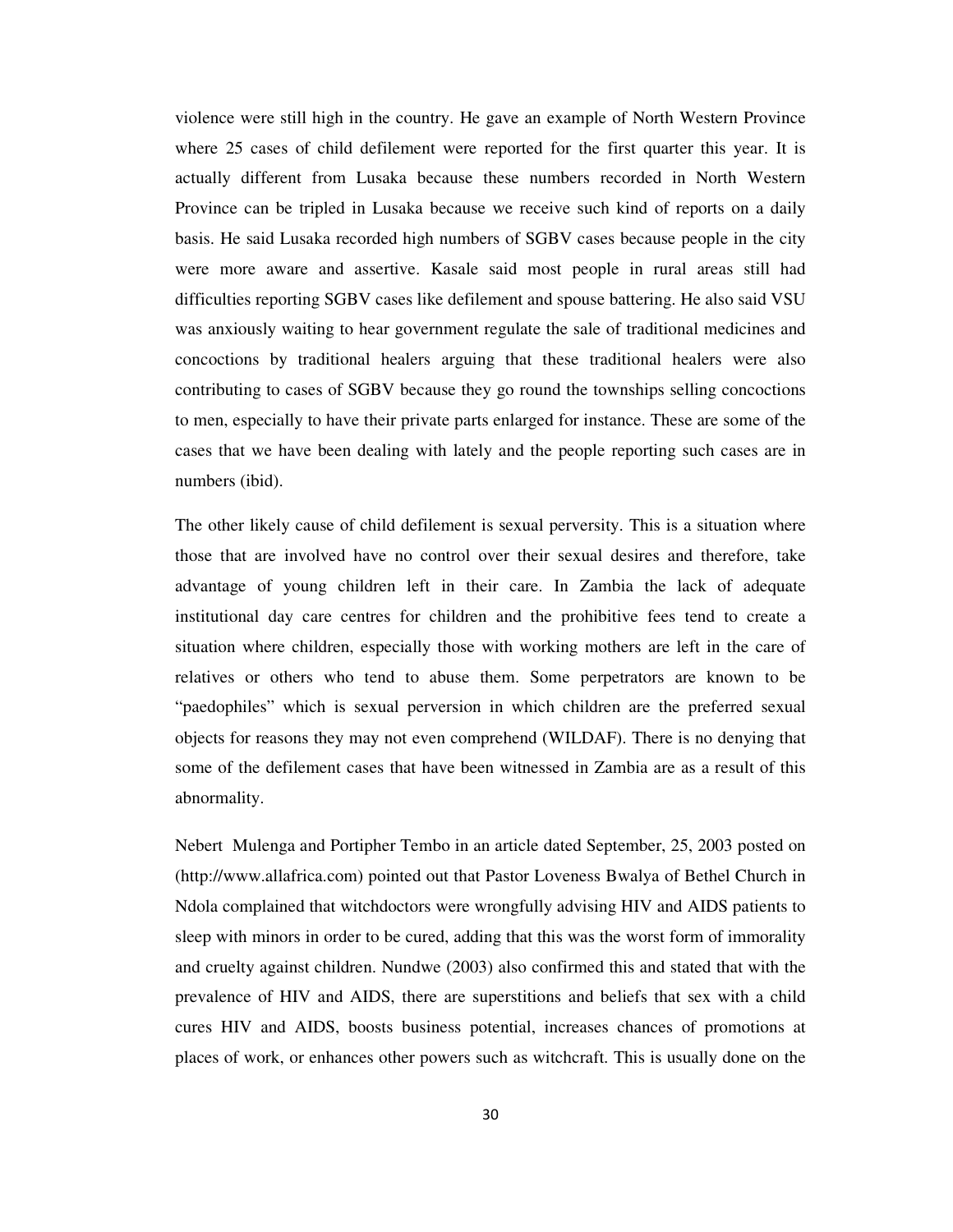advice of witchdoctors and traditional healers.

Other causes of child defilement may be attributed to lack of parental care. It is argued that the inability of most parents to provide adequately for their children due to poverty forces girls into sexual relations with taxi-drivers, bus drivers and others so that they raise some money to afford them to eat something or go to school. Parental support is thus, lacking in many households today where it is found that parents spend less time with their families. Some parents leave home early, leaving their children asleep and come back very late when the children have already gone to bed (Nundwe, 2003). It is true that lack of parental care and poverty can actually motivate some children to engage into child prostitution in order to make ends meet and thereby escalate incidences of child defilement.

Inadequacy in housing could also cause a volatile situation that is likely to promote strange behavioural patterns among members of a particular household. It is very common in Africa, and Zambia is no exception, for a family and relatives (those mainly of extended family setups) to live together in a house which does not have enough or adequate space. For example, a family of eight or so members could be housed in a one bed roomed house. The husband and wife who are the owners of the house could occupy the one bedroom, the rest of the family share different corners, and may be the boys in one corner and the girls in the other. This creates a vulnerable state. Sometimes, it has been taken for granted that a youngster of 3 years or so can sleep with the elderly believing that nothing would happen to the child since s/he is in the care of the elderly person (Shinkanga, 1996).

Child defilement cases could also be escalated if watching of pornographic videos in the home is allowed. With the coming of the internet, pornography is more common than it used to be. These depict scenes of heterosexual, rape, oral, anal and group sex, incest, bestiality and other loathsome out pouring of perversions. Lusaka based consultant psychiatrist Professor Alan Haworth cites watching of pornographic movies and explicit movies as a major motivation behind the spate of defilement cases. Researchers say that the repeated use of pornography can interfere with the ability to enjoy and participate in normal marital intimacy. Another consultant, Dr. Victor Cline, a specialist in treating sex addiction, states that what starts as casual viewing of pornography can eventually lead to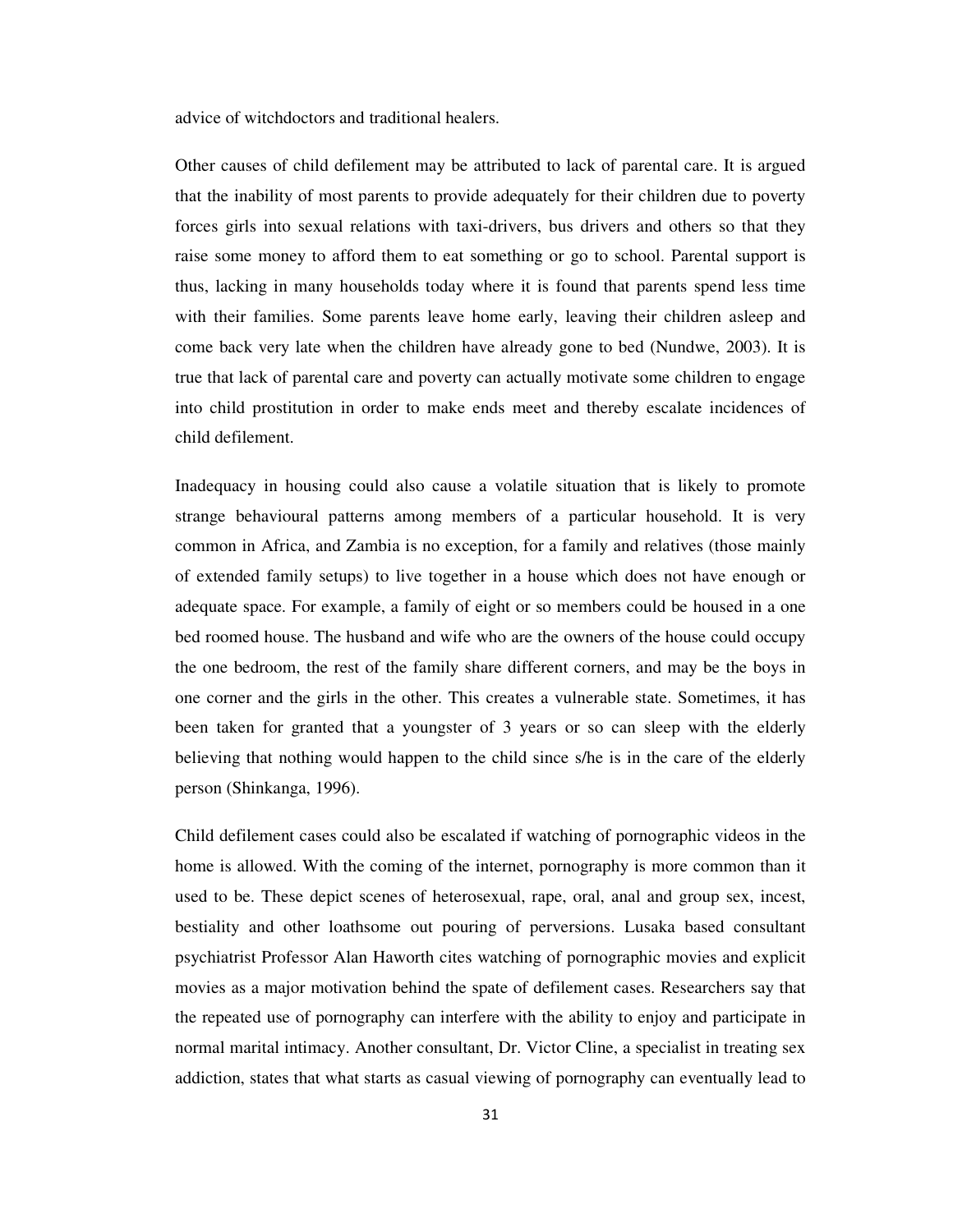deviant sexual acts. He argues that any type of sexual deviation can be acquired this way and cannot be eliminated even by massive feelings of guilt. Like a cancer, it keeps growing and spreading. It rarely reverses itself and it is also very difficult to treat and heal (Times of Zambia, August 30, 2003).

 Chuulu et al. (1999: 1) have also argued that like in many other countries within the Southern African region, Zambia's two legal systems have continued to develop almost separately and in a pararrel manner. One is the formal system which has enjoyed more recognition and a large share of available resources such as personnel and infrastructure. It also requires more resources in order to access it. The other is the traditional customary law system, as well as numerous other rules and institutions which people rely on in order to conduct their daily lives. It is apparent that the latter system is more accessible to most people, mainly because it is more directly relevant, but also to a large extent because it requires fewer resources to reach it. At the same time, however, it enjoys less recognition and commands fewer resources leading to an alienation of people from substantive legal services. It appears that some people have taken advantage of this duality of the law and ended up marrying under aged children under the customary law.

This is the reason why the Law Development Association Annual Report (2005: 14) has argued that traditional and customary practices like initiation ceremonies and early marriages perpetuate defilement of the girl-child. The lessons given during initiation ceremonies include seductive scenes which the girl has to imitate and she can later put these lessons into practice by engaging in sexual relationships. The Zambian constitution recognises the existence of customary practices but these practices should be regulated especially those whose negative aspects outweigh the positive ones.

In terms of other causes and risk factors, one would also want to argue that the reasons and circumstances may vary from culture to culture. In Zambia for instance, Zulu (2006) in Jalasi (2006: 32) indicates that children are defiled in Zambia because of the popular belief that children are 'safe' HIV-free partners. In addition, there is this belief that sex with children can bring about success in business. This view seems to resonate well with the research findings made in Uganda when the sexual age consent was raised from 14 to 18 years because of this belief that younger children were HIV-free agents.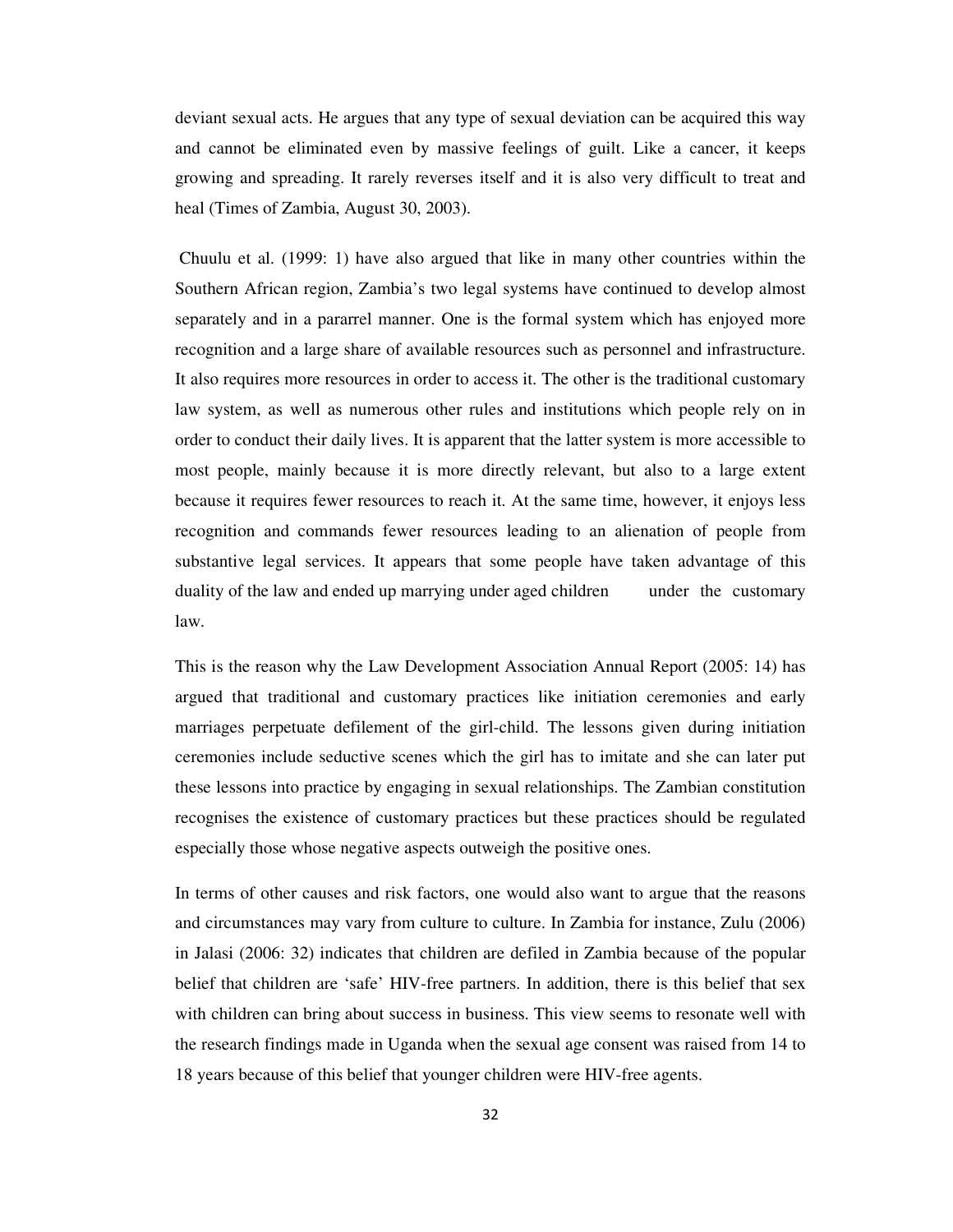Furthermore, other causes of child defilement may include things like rituals such as child sexual cleansing in a case where a widow or widower has sex with a child to obtain cleansing and wade off the ghost of the deceased spouse from causing trouble (ibid).

Nkandela (2001) also postulates that sexual abuse of children is likely to occur in highly concentrated commercial areas. These may include places like markets, tavern, bars and border areas. He further argues that children who work on streets are also extremely vulnerable to sexual abuse. While this may be true, there are also incidences where children have been abused in the most unlikely places such as churches, schools and homes by authorities there. This just goes to show how complex the issue at hand could be.

However, Shankanga (1996: 1) appears to consolidate Nkandela's (2001) argument and states that girls are being raped and sexually exploited just because they are girls-selling produce on the streets, walking to school in rural areas and working as house servants. Indeed this could be true, but one also has to consider other circumstances that the two year olds and the one month old babies find themselves in when they are defiled by these heartless men.

Berlinger and Barbieri (1984) explain that child sexual abuse is done in secrecy with the offender threatening the child with violence if she reports or simply by blinding the child that the act is a 'normal thing'. Often, the abused children fail to report because of the fear that disclosure could bring consequences far worse than being victimised again. At times the fear is that the victim may not be believed if they reported. In this case, the victim may have to live with the feeling of guilty; they will experience low self esteem and may even withdraw from socialisation with peers.

# **4.6 Implications of Child Defilement on Victims**

The effects of child sexual abuse or defilement are its most highly studied aspect and it is most political. Some claim sexual abuse is *always* harmful. Others maintain that some children actually *benefit* from these sexual experiences. Some children are said to show no symptoms at all (Kendall-Tackett, Williams, and Finkelhor 1993). Allegations of abuse also raise legal and custody issues.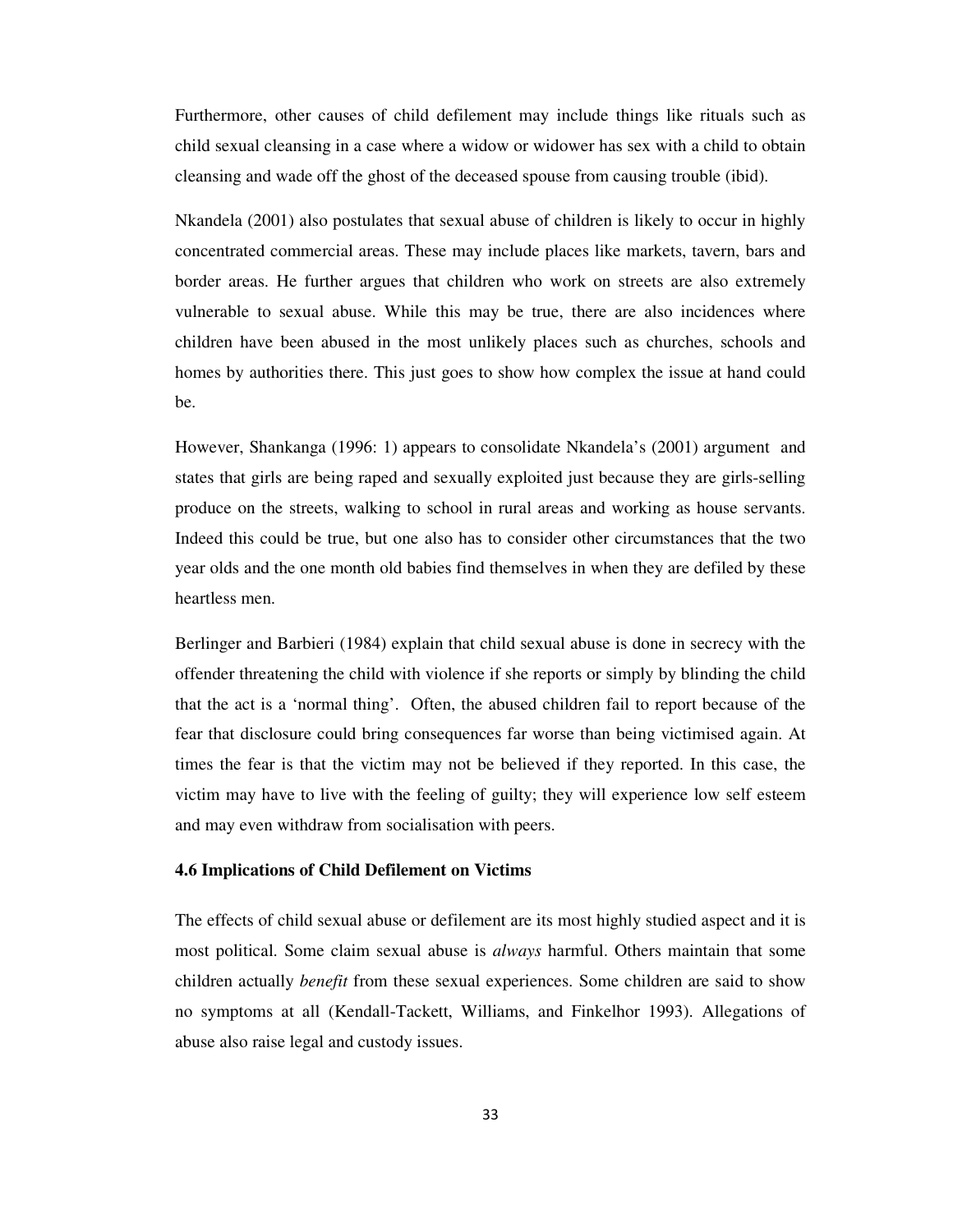*In terms of Short-term effects,* children are said to experience a wide range of symptoms after they have been sexually abused. Some symptoms show up immediately, and others appear as delayed responses. Still others get better over time. Traumatic events, including sexual abuse, can alter the brains of children, and the effects may not be obvious for several years (Perry 2001).

Posttraumatic stress disorder (PTSD) is common, but not specific to sexual abuse. Sexualized behaviour is the most characteristic symptom, but not one that every child manifests. It is also one of the more disturbing symptoms and includes public masturbation, sexual play with dolls, and asking other children and adults to participate in sexual activity.

*There are also Symptoms by age of the child.* The symptoms that children manifest also vary by age of the child. For example, preschool-age children are more likely to experience anxiety, nightmares, or sexual acting out. Common symptoms for school-age children include fear, aggression, school problems, hyperactivity, and regressive behaviours. Adolescents are more likely to be depressed, attempt suicide, abuse substances, or participate in illegal behaviours. Symptoms often change over time. For example, a preschooler who is sexually acting out may become an adolescent with multiple sexual partners (Kendall-Tackett et al. 1993).

*Long-term effects may be experienced in which* the effects of child sexual abuse can continue well into adulthood. Symptoms adult survivors manifest are often logical extensions of dysfunctional coping mechanisms developed during childhood. While these dysfunctional behaviours may have helped the child cope with on-going abuse, they have a negative impact on adult functioning. Long-term effects can be divided into seven categories (Briere and Elliot 1994; Kendall-Tackett and Marshall 1998):

• *Posttraumatic stress disorder (PTSD).* Post-traumatic stress disorder (PTSD) is a commonly occurring symptom among adult survivors of sexual abuse. According to John Briere and Diana Elliot (1994), 80 percent of abuse survivors have symptoms of PTSD, even if they do not meet the full diagnostic criteria. These reactions include hyper vigilance, sleep disturbances, startle responses, intrusive thoughts, and flashbacks.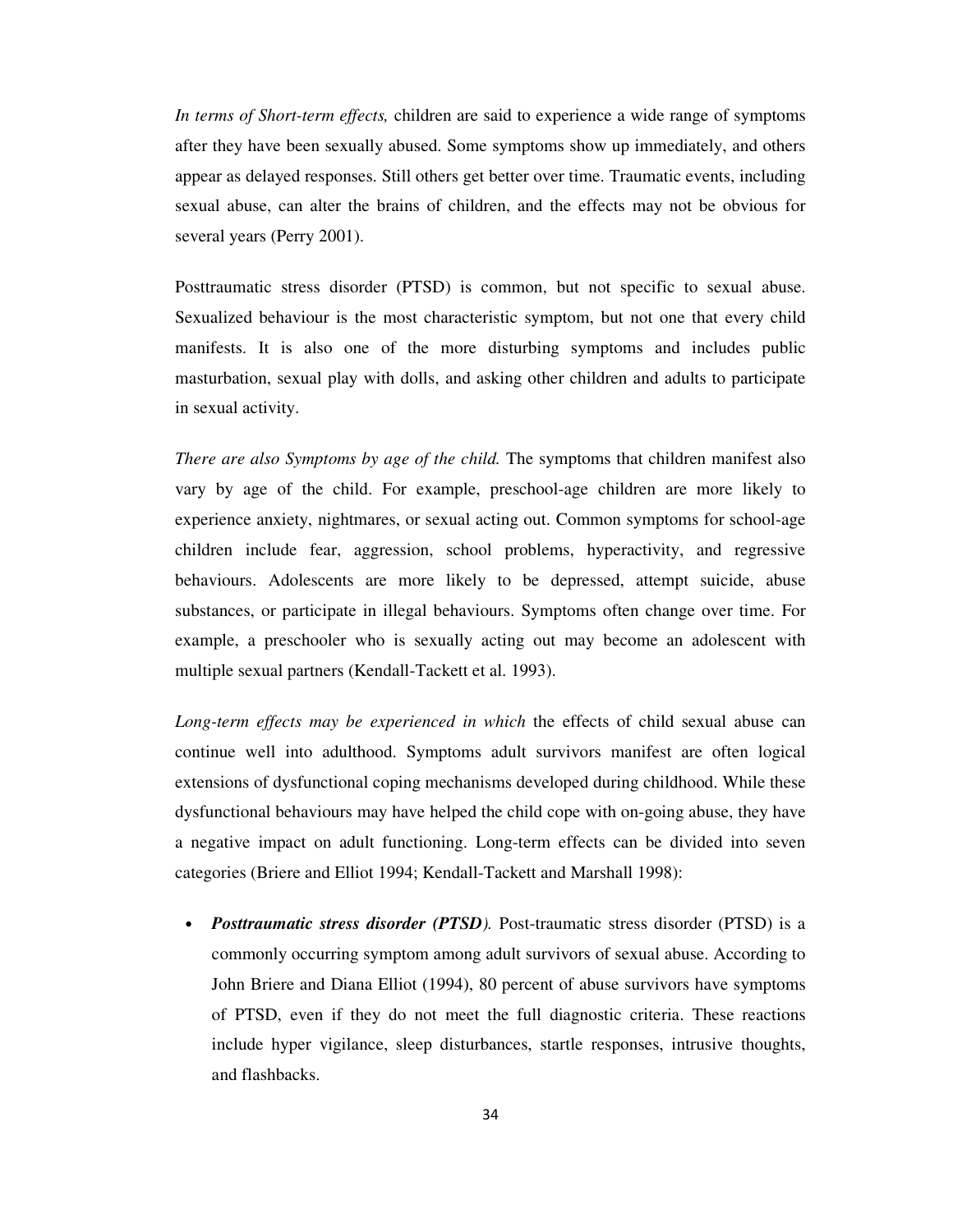- *Cognitive distortions.* Sexual abuse survivors often learn to perceive the world as a dangerous place. These cognitive distortions make them more vulnerable to both revictimization and depression because they believe they are powerless to change their lives.
- *Emotional distress.* Emotional distress is another common symptom among adult survivors. Sexual abuse survivors have a lifetime risk of depression that is four times higher than their non abused counterparts. They may also experience mild-tosevere anxiety and anger on a regular basis.
- *Impaired sense of self.* Here, survivors may have difficulty separating their moods and emotional states from the reactions of others. If their partners are depressed or angry, survivors are too, without necessarily considering whether they really feel the same way. Impaired sense of self can also inhibit self-protection, increasing survivors' risk of re-victimization.
- *Avoidance.* Avoidance includes some of the more serious sequelae of past abuse in which survivors may experience dissociation, which includes feeling separated from their bodies, emotional numbing, amnesia for painful memories, and multiple personality disorder. Other types of avoidant behaviour are substance abuse, suicidal ideation and attempts, and *tension-reducing activities,* including indiscriminate sexual behaviour, bingeing and purging, and self-mutilation.
- *Interpersonal difficulties.* Adult survivors may have problems with interpersonal relationships. They may adopt an avoidant style, characterized by low interdependency, self-disclosure, and warmth. Sometimes, they may adopt an "intrusive" style, characterized by extremely high needs for closeness, excessive self-disclosure, and a demanding and controlling style. Both styles result in loneliness (Becker-Lausen and Mallon-Kraft 1997).
- *Physical health problems.* Adult survivors have substantially higher rates of health care use than their non abused counterparts. Pain syndromes are the most common type of illness and include irritable bowel syndrome, fibromyalgia, headache, pelvic pain, and back pain. Adult survivors also had overall lower satisfaction with their physical health than their non abused counterparts (Kendall-Tackett 2000).

From the foregoing, it is common knowledge that once a child has been defiled, she is no longer the same. She will have been physically damaged and gone through traumatic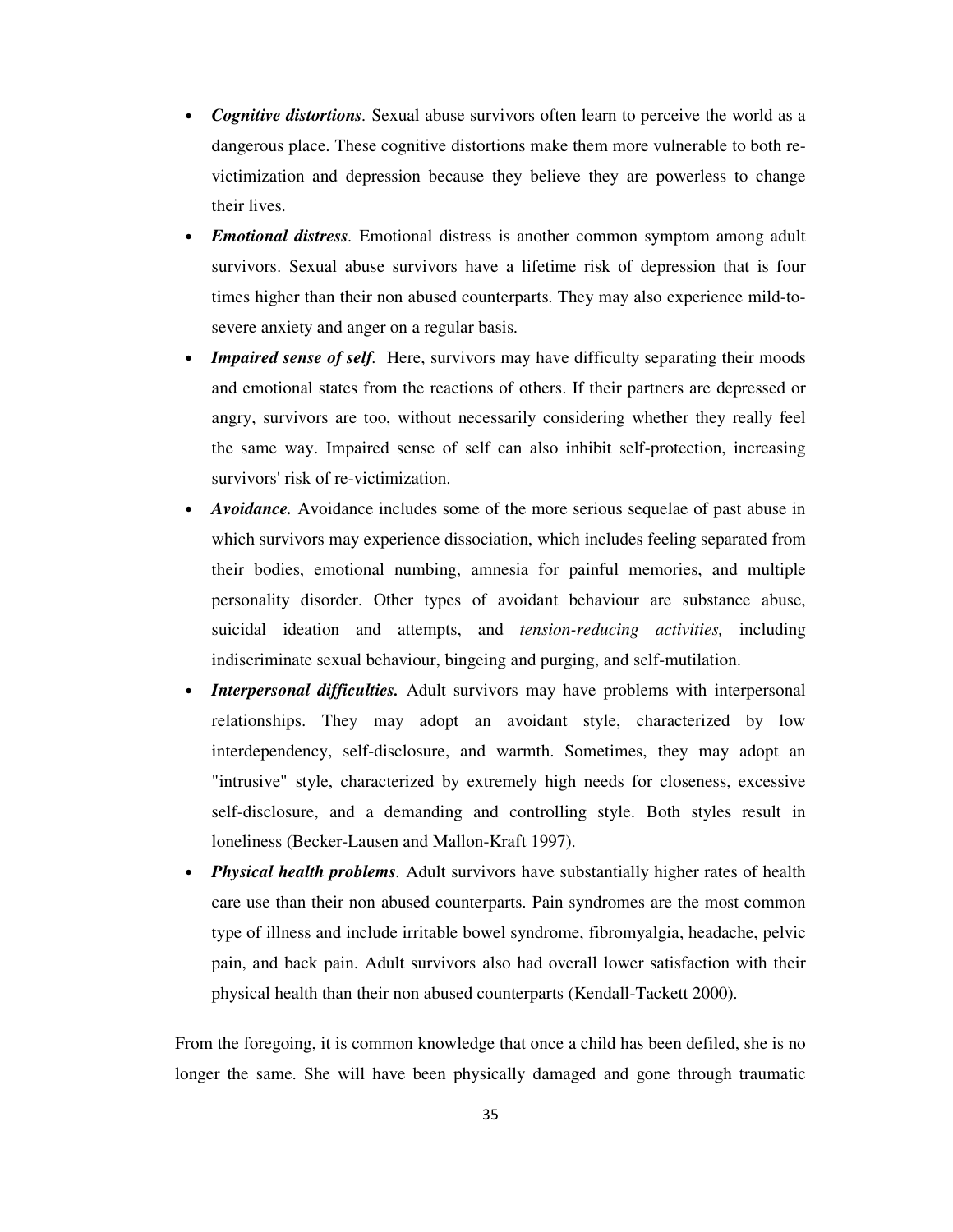experiences that she may have to live with for the rest of her life. In some societies such as the Latino society in America, defiled children are stigmatised by friends and even relatives. They are thought of as less likely to find a marriage partner in future. Some in the process, needless to say, end up contracting all sorts of diseases including the dreaded HIV and AIDS.

# **4.7 legal Frameworks that Protect Children under the Zambian Statutes**

In Zambia, laws related to children are disseminated among different statutes. Some children's basic rights, like the right to citizenship, the protection from exploitation, the right to life of an unborn child, the right to personal liberty of a minor, the right of young person's not to be exploited, etc. are entrenched in the Constitution (UN Human Rights Committee, 2007).

Furthermore, the provisions related to criminal matters are embedded in the Juvenile Act, the Penal Code as well as the Criminal Procedure Code Amendment. The dispositions regarding children which refer to civil matters can also be found in the Intestate Succession Act, the Widows and Orphans Pensions Act, the Affiliation and Maintenance Act, the Adoption Act and the Employment of Young Person and Children Act (ibid).

In addition to constitutional and statutory legislation, customary law also exist to regulate matters concerning children. In Zambia Local Courts employ the principles of customary law, which vary widely throughout the country according to the tribes and traditions attached to them. Presiding judges, who usually are prominent local citizens, have substantial power to invoke customary law, render judgments regarding marriages, divorces, inheritances, other civil proceedings, and rule on minor criminal matters. It may happen that a judgment is not fully in accordance with the statutory law, including the Penal Code (ibid).

The legislation on children is implemented through programmes: the National Plan of Action to eradicate Child Labour, the Victim Support Unit, the Child Justice Forum, the National Youth Policy and the National Child Policy, and ministries: mainly the Ministry of Gender and Child Development, the Ministry of Community Development, Mother and Child Health, the Ministry of Labour and Social Security and the Ministry of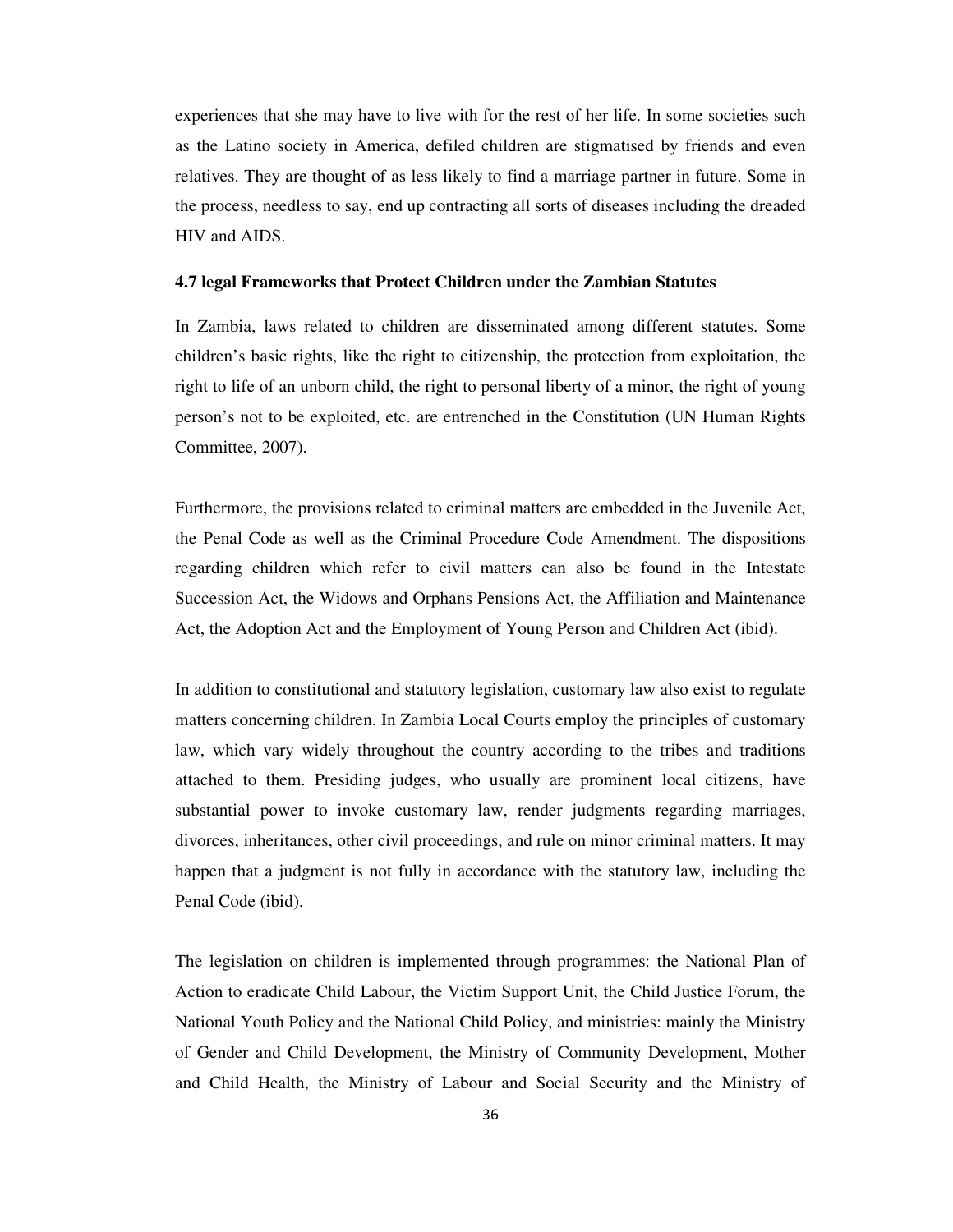Education, Science, Vocational Training and Early Education (UN Human Rights Committee, 2007).

Moreover, Zambia is also a signatory to various international protocols such as the Convention on the Rights of the Child CRC), the most comprehensive international document pertaining to the rights of the child which she ratified on December 6, 1991 and as such the state has a duty and responsibility to protect its children. The convention among other things highlights the need for special care for children, including legal and other rights before and after birth and throughout childhood. It also impresses upon states to protect the child from all forms of maltreatment by parents or others responsible for child care and establish appropriate social programmes for the prevention of child abuses and treatments of victims. Article 19, specifically, implores member states to protect children from sexual exploitation, prostitution, and involvement in pornography and in particular take all appropriate national, bilateral and multilateral measures to prevent any form of child abuse (GRZ: 2002).

According to the National Child Policy (2006: 4), Zambia is also a signatory to the Convention on the Rights of the Child. The Convention defines a child as any person under the age of 18, and sets out a wide range of political, civil, cultural, economic and social rights for children. The Committee on the Rights of the Child has identified the following articles as general principles that are basic to implementation of all rights contained in the CRC:

- Non-discrimination
- Best interests of the child
- Right to life, survival and development
- Respect for the views of the child

This Convention further highlights the need for special care for children, including legal and other rights before and after birth and throughout childhood. It places special emphasis on the role of the family in caring for children. The Convention stresses the responsibilities of the family to provide guidance and direction to the child, and sees the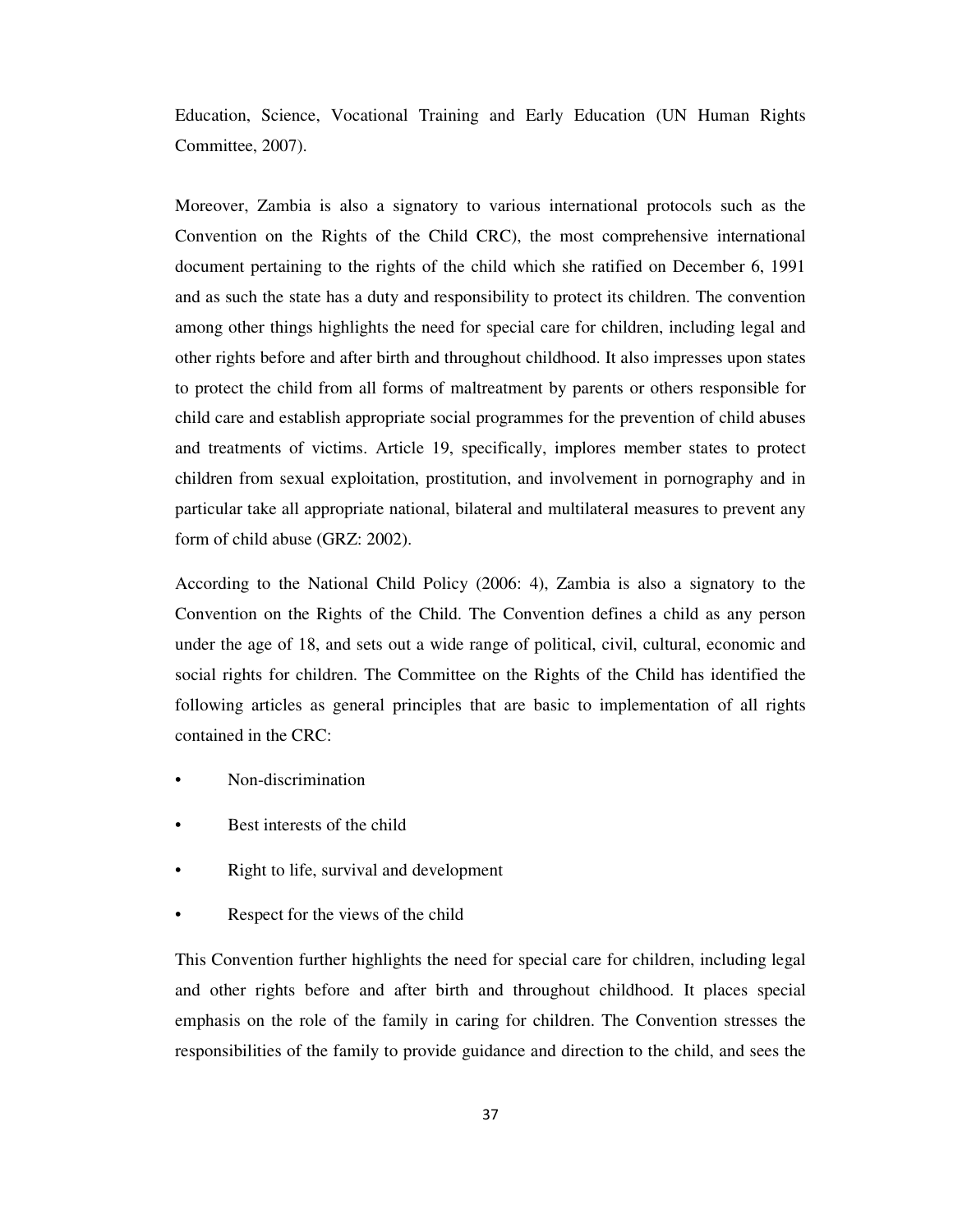responsibility of the state as supporting the family in this role, rather than usurping this role (ibid).

On abuse and exploitation, the Convention on The Rights of Children states that:

"The State shall protect the child from all forms of maltreatment by parents or others responsible for child care and establish appropriate social programs for the prevention of child abuse and treatment of victims" (art. 19) and "The State shall protect children from sexual exploitation, prostitution and involvement in pornography and in particular take all appropriate national, bilateral and multilateral measures to prevent:

a] The inducement or coercion of a child to engage in any unlawful sexual activity;

b] The exploitative use of children in prostitution or other unlawful sexual practices;

c] The exploitative use of children in pornographic performances and material.

From the foregoing, one would assume that the Republic of Zambia has enough and adequate laws to protect its children. However, a closer examination of these laws exposes glaring inconsistencies in the application of the law itself. For example, the existence of the dual law system in Zambia as already mentioned in the preceding discussion pauses a lot of challenges insofar as what constitutes a child or what is legal or illegal under certain specific circumstances. Secondly, lack of adequate information on the provisions of the law by the aggrieved or complainants in child defilement cases has in most cases hampered the development of these cases. This leads to a situation whereby aggrieved parties agree to settle defilement cases outside court. This undeniably robes the child of her justice. Over and above this, the Zambian legal system is not among the cheapest in the region. Often times, perpetrators with money often get away with this as they can easily get themselves good lawyers or bribe their way out of court. It should also be remembered that defilement cases, just like any other in Zambia take too long to be disposed of. Some take as long as 5 years and by then key witnesses would have vanished and evidence tampered with.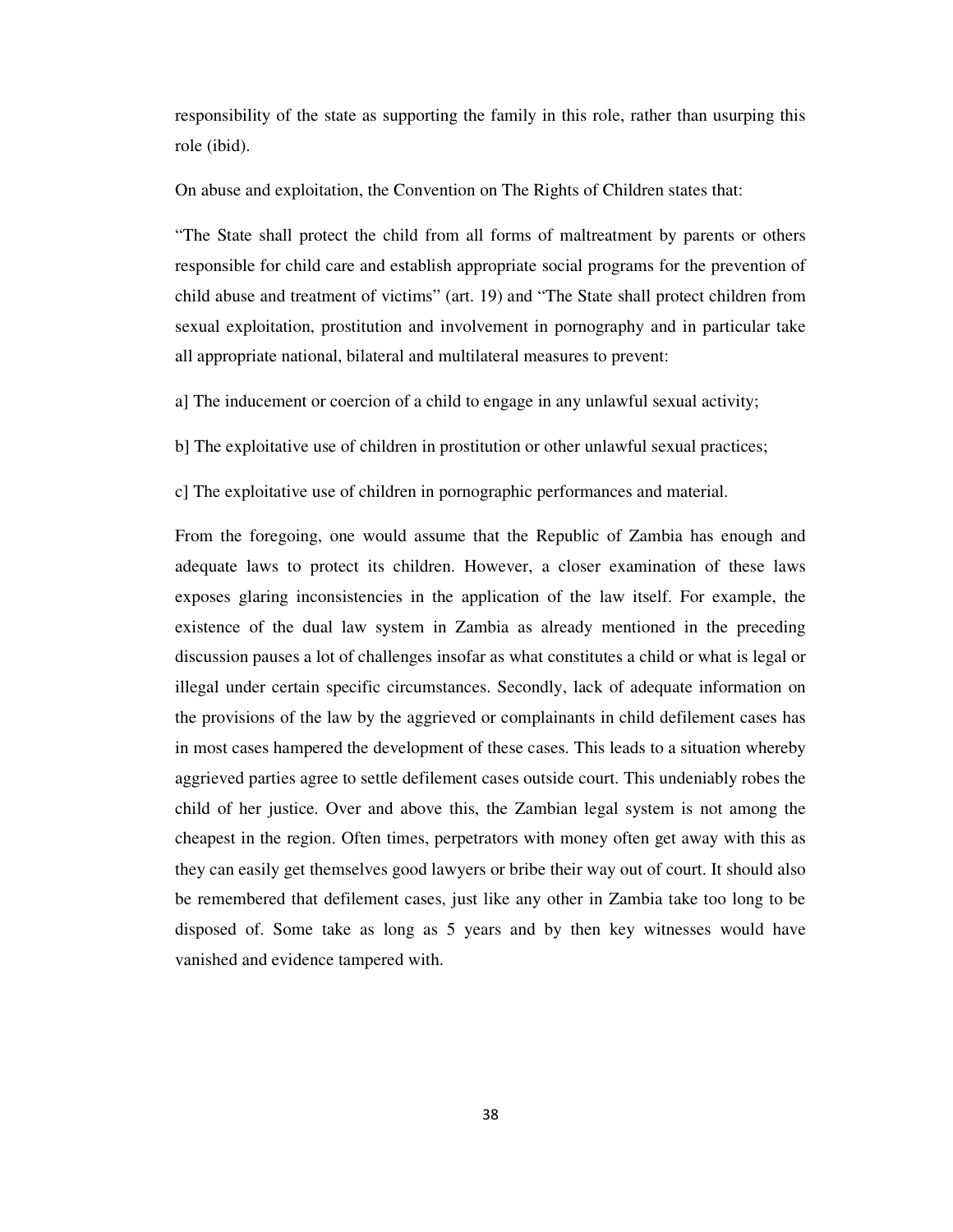# **CHAPTER FIVE**

# **5.0PRESENTATION OF RESEARCH FINDINGS AND DISCUSSIONS**

## **5.1 Introduction**

This chapter presents the findings of the study for both the qualitative and quantitative designs. The presentation of the findings is in two parts. The first part is a presentation of the quantitative survey findings from the one hundred (100) respondents. This part is further divided into three subsections. The first subsection looks at the sociodemographic factors of the respondents. The second discusses the communication channels and strategies and messages employed by the Department of Child Development. The last subsection presents people's feelings and perceptions about the issue of child defilement. The second part discusses the findings from the two focus group discussions and the four in-depth interviews conducted by the researcher with the Acting Provincial Child Development Coordinator, the Child Development Officer, Provincial Coordinator for YWCA and the Coordinator for the One Stop Centre.

### **5.2 Quantitative Research Survey:**

## **5.3 Socio-demographic characteristics**



# **FIGURE 1: Distribution of Respondents by Sex**

*Source:Field Data(2013)*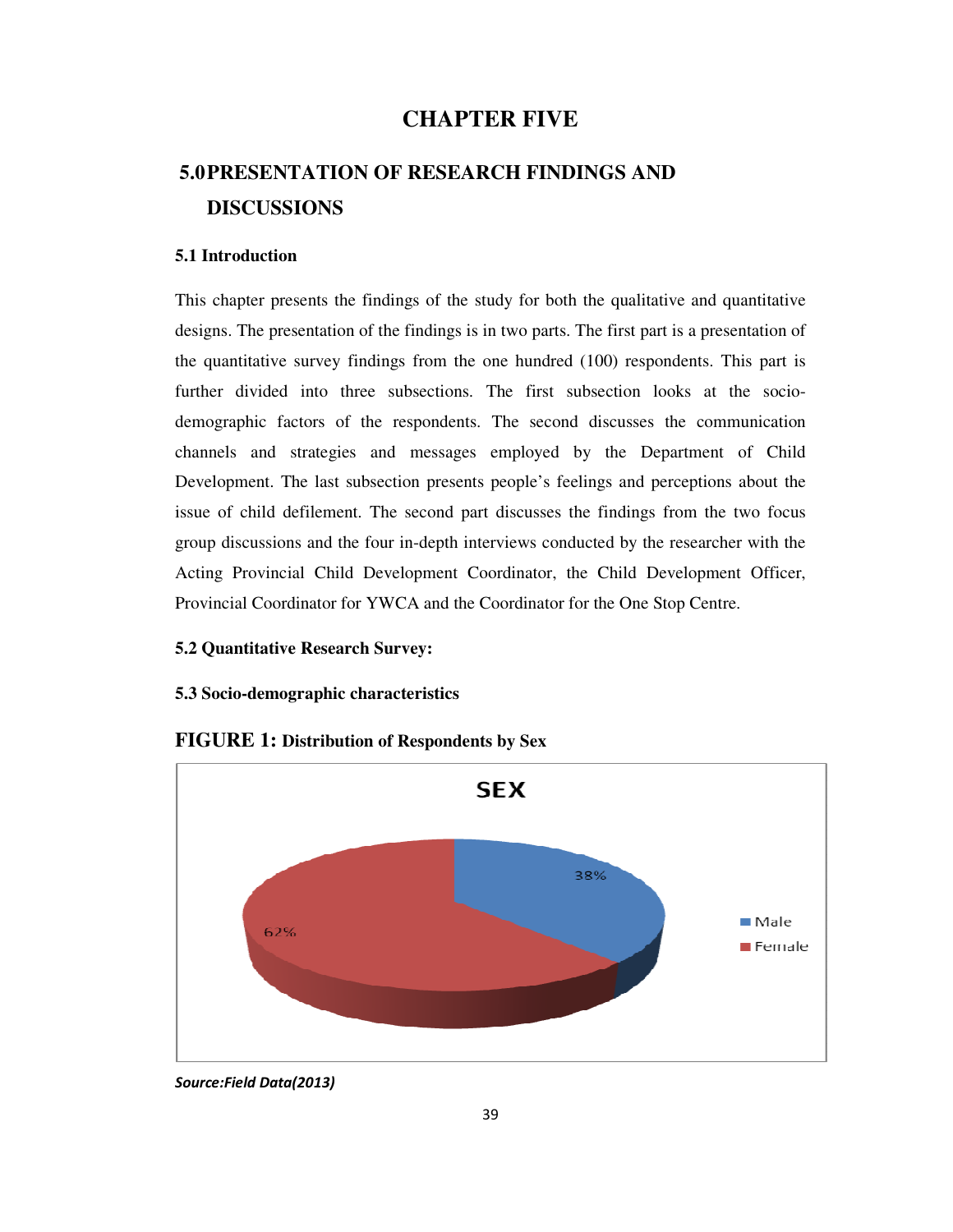The figure above shows that out of the total sample of one hundred (100) respondents, thirty-eight per cent (38%) were males while sixty-two per cent were females. This clearly indicates that the majority of the respondents were females. This could be attributed to the fact that during the survey men would be away from home drinking or looking for piece work to earn a living to support their families.



### **Figure 1.2:Age Distribution of Respondents**

#### *Source:Field Data(2013)*

The above bar chart shows that out of the one hundred (100) respondents, fifty-three per cent (53%) of them were aged between 21-39 years, while those that were twenty years and below were eight per cent (8%). Sixteen per cent (16%) of them were aged between 40-49 years, and another sixteen per cent (16%) were between 50-59 years. Those that were aged between 60-69 years represented three per cent (3%) of the total number of respondents, and a further three per cent were those aged between 70-79 years. However, only one per cent  $(1\%)$  of them was above 80 years of age. This entails that the majority fifty-three per cent of the respondents were aged between 21-39 years of age.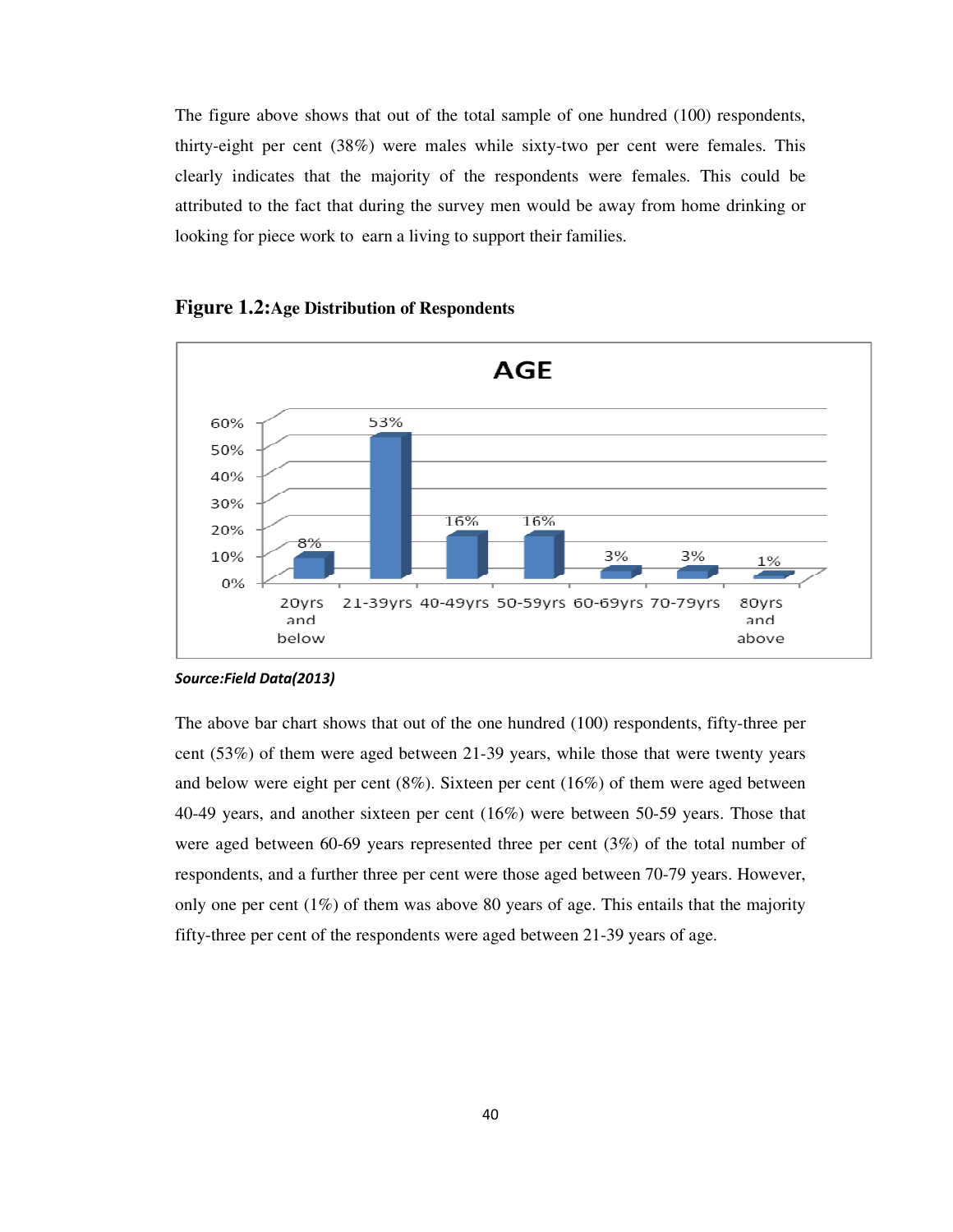

**Figure 1.3: Education Levels of Respondents** 

The above bar chart shows the distribution of respondents by educational level. Fifty-one per cent (51%) of them had attained primary education. Twenty-three per cent (23%) had at least reached junior secondary level and a further seventeen per cent (17%) had gone up to senior secondary level. However, only three per cent (3%) had attained tertiary education, whereas another six per cent  $(6%)$  did not go to school. This, also clearly shows that the majority fifty-one per cent (51%) of the respondents had attained primary education.



# **Figure 1.4: Occupation of Respondents**

*Source:Field Data(2013)*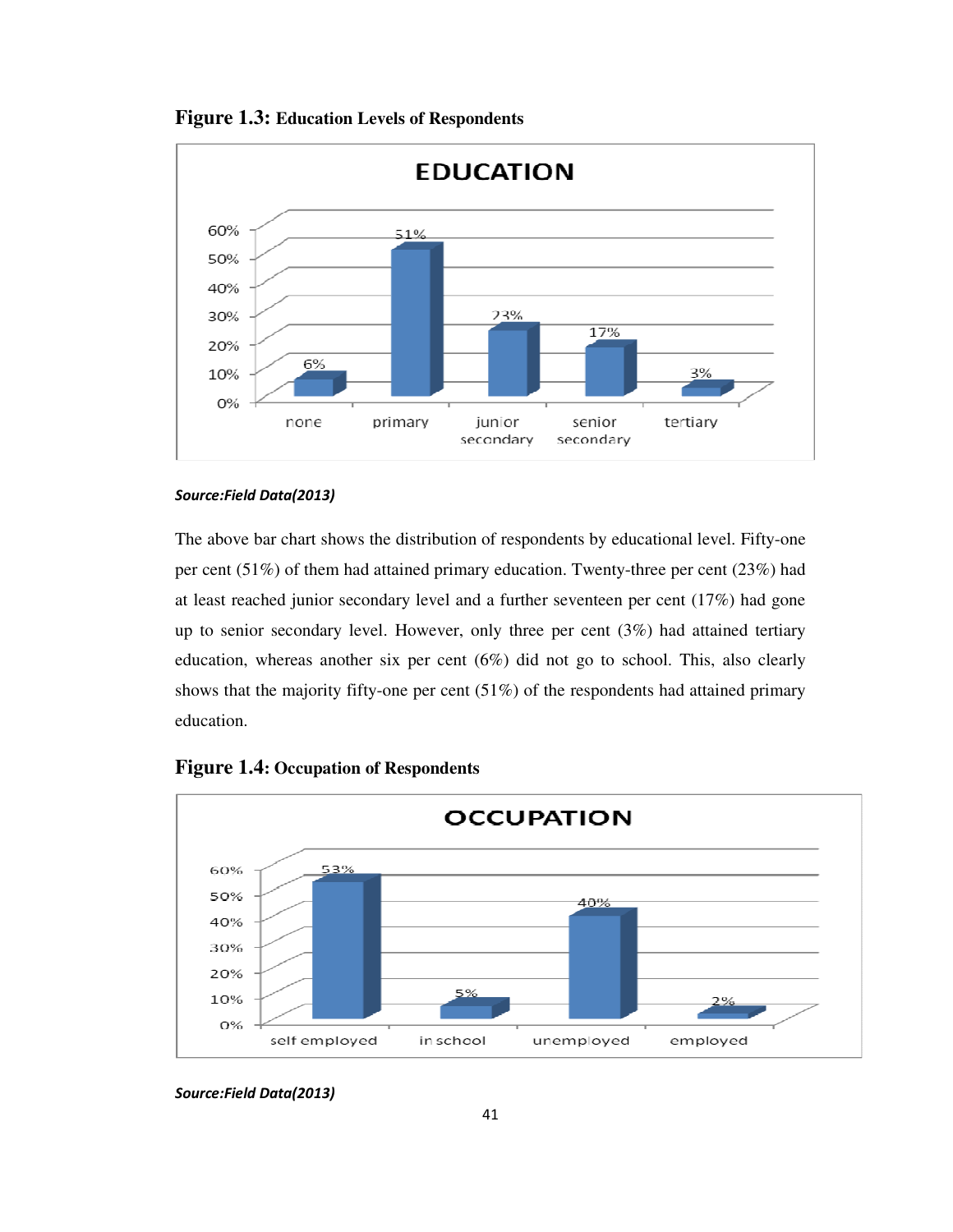Bar chart 1.4 shows that out of one hundred (100) respondents, only two per cent  $(2\%)$ were employed, while five per cent (5%) were still in school. Another forty per cent (40%) were unemployed and the majority fifty-three (53%) were self employed. This, therefore, entails that the majority fifty-three per cent (53%) were self employed.



**Figure 1.5: Frequency of Access to Radio, Television or Newspapers**

#### *Source:Field Data(2013)*

The figure above shows that out of one hundred (100) respondents, fifty-seven per cent (57%) listened to radio, watched television or read a news paper almost every day. Twenty-three per cent (23%) listened to either radio, watched television or read a news paper at least once per week. A further twelve per cent (12%) listened to radio, watched television or read a news paper less than once per week. The final eight per cent (8%) did not have access to either radio, television or news papers. This means that the majority fifty-seven per cent (57%) of the respondents had frequent access to radio, television or newspapers.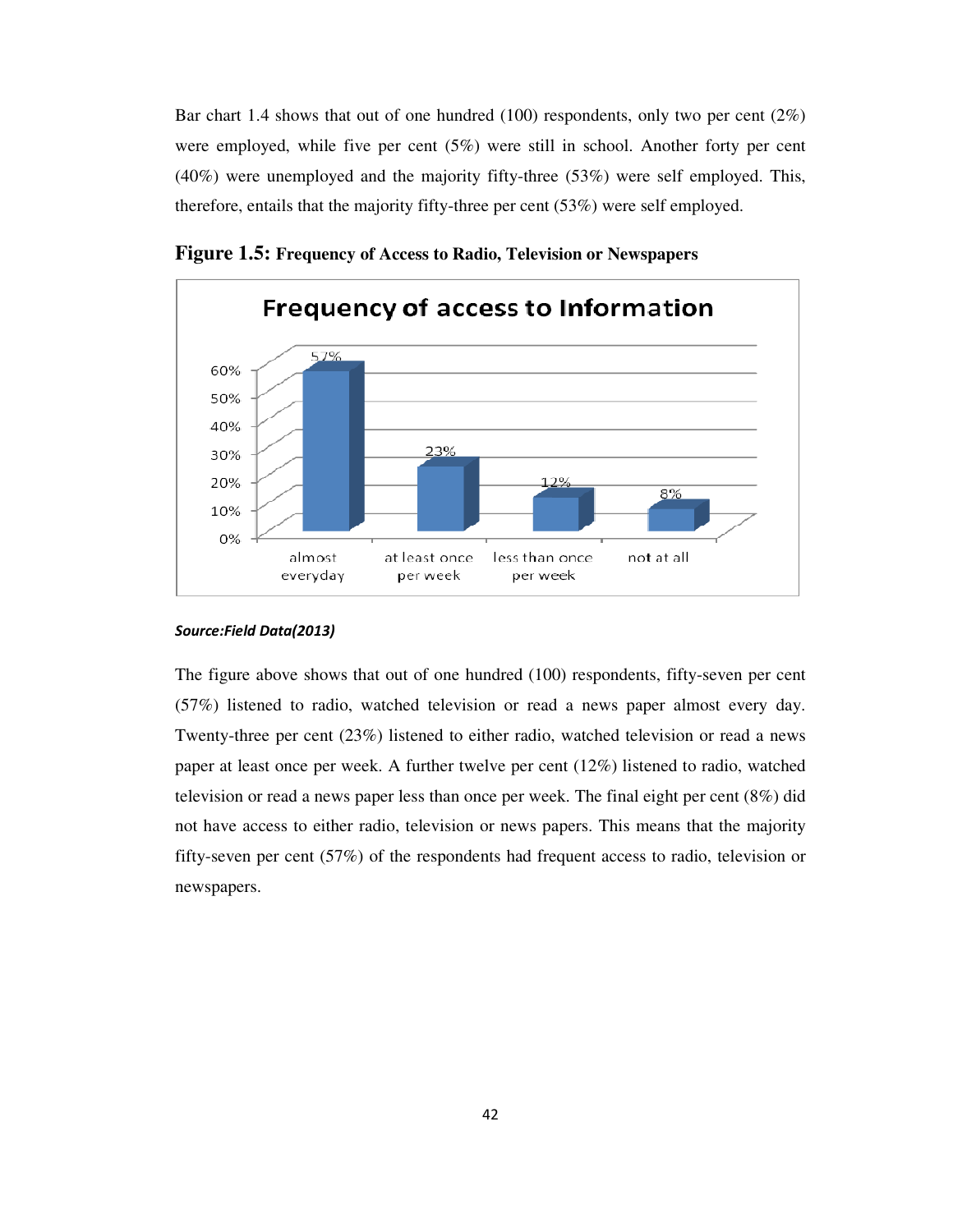

**Figure 1.6: Respondents' Knowledge Levels on Child Defilement**

### *Source:Field Data(2013)*

Figure1.6 above shows levels of knowledge on child defilement by respondents. Out of one hundred (100) respondents, six per cent (6%) responded that defilement was a crime of abusing children, thirty-five per cent (35%) said it was a crime of having sex with children while fifty-nine per cent (59%) responded that it was a crime of having sex with a girl under16 years. This, clearly shows that the majority fifty-nine per cent (59%) showed knowledge towards child defilement.



**Figure 1.7: Respondents' Views on Whether Child Defilement is a big problem in Chisanga Community**

*Source:Field Data(2013)*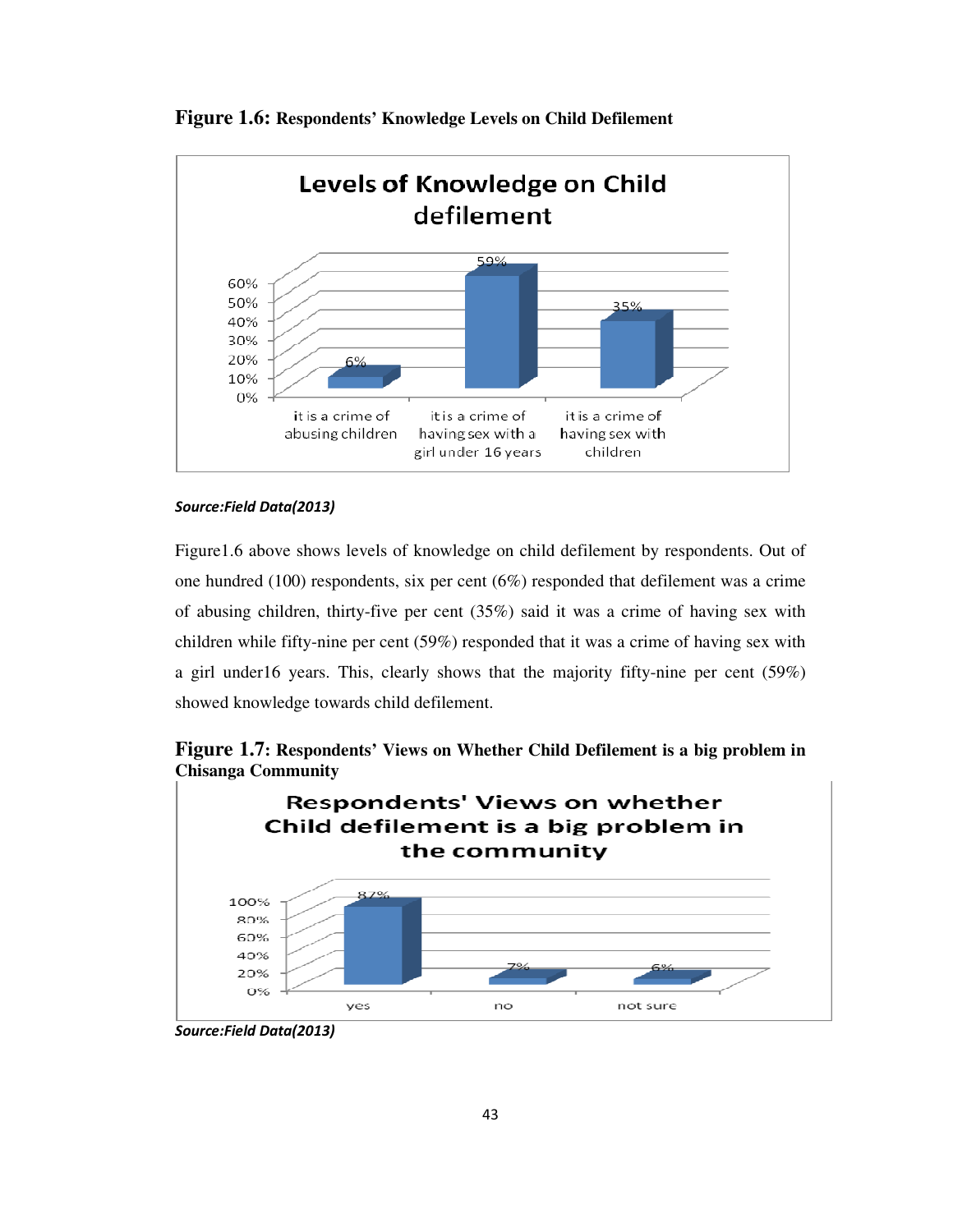Figure 1.7 shows that, out of a total population of a hunderd (100) respondents, eightyseven per cent (87%) of them indicated that child defilement was a big problem in Chisanga village, seven per cent  $(7%)$  said that it was not. However, six per cent  $(6%)$  of them said that they were not sure whether child defilement was a big problem or not in the area. This, therefore, means that the majority eight-seven per cent (87%) of the respondents thought that child defilement was indeed a big problem in Chisanga village.

**Figure 1.8: Respondents' Views on how long the problem of child defilement has been in existence in Chisanga Village** 



#### *Source:Field Data(2013)*

Bar chart 1.8 above shows that, out of a total population of one hundred (100) respondents, five per cent (5%) said that child defilement had only been a problem for less than a year in Chisanga village, thirteen per cent (13%) said it had been a problem for more than two years. Another twelve per cent (12%) dislosed that child defilement had been in existence in the area for less than five years. However, a total of twenty-two per cent (22%) thought that it had been a problem for over five years. The last forty-eight per cent (48%) indicated that child defilement had been a problem in the area for over ten (10) years. This means that the majority forty-eight per cent (48%) of the respondents indicated that child defilement had been a problem in Chisanga village for over ten years.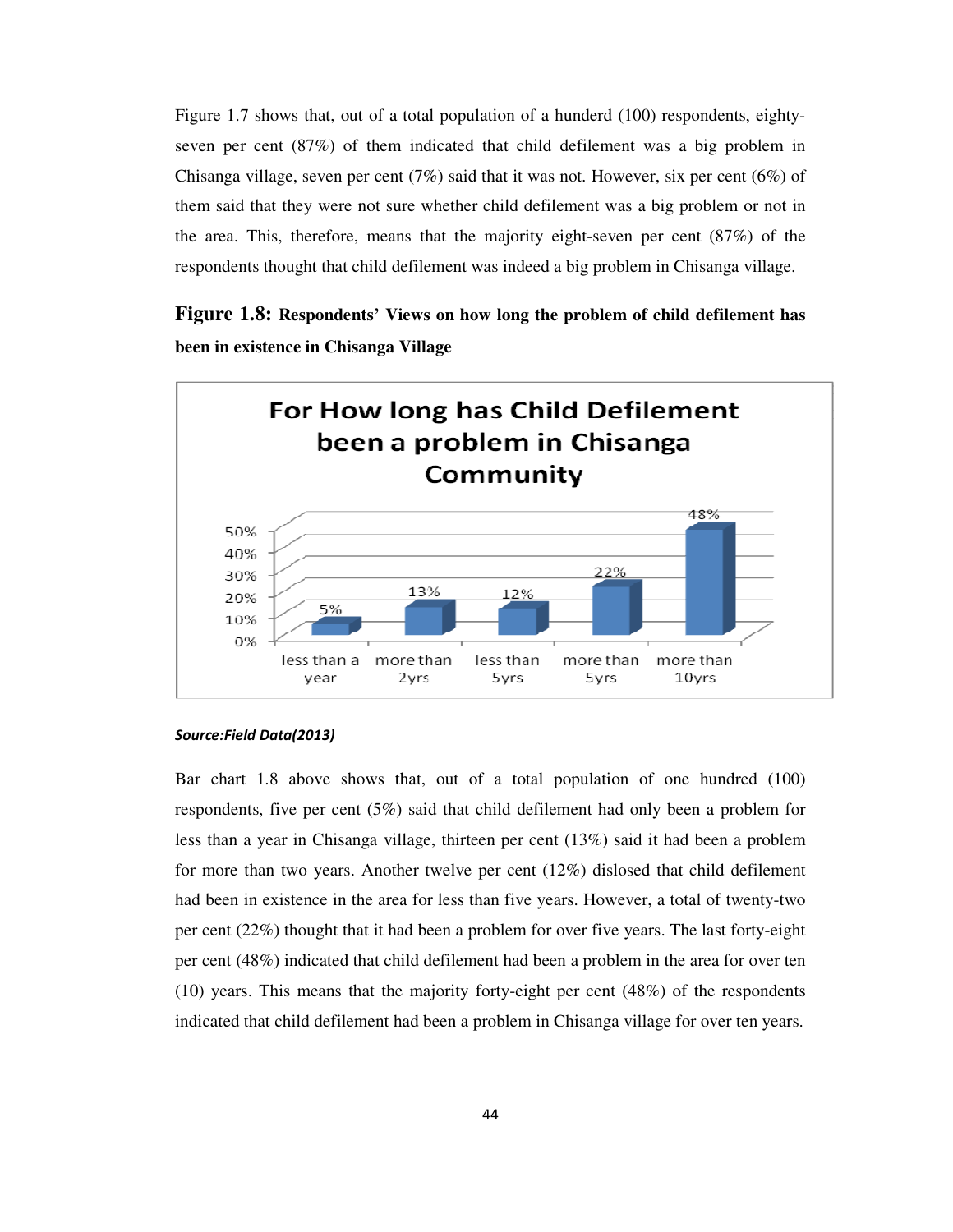



Figure 1.9 above shows that out of the one hundred (100) respondents, ninety per cent (90%) indicated that they had heard much of the information on child defilement through radio, while six per cent (6%) said that they had heard it from television and only four per cent (4%) indicated that they had heard about child defilement from friends. This clearly shows that the majority ninety per cent (90%) had heard about child defilement through radio.

| <b>Response</b>              | <b>Frequency</b>            | <b>Percentage</b> |  |  |
|------------------------------|-----------------------------|-------------------|--|--|
|                              |                             |                   |  |  |
| Parents educating their girl | 5                           | $5\%$             |  |  |
| children on decent dressing  |                             |                   |  |  |
| Defilement being a criminal  | 93                          | 93%               |  |  |
| offence that can lead one    |                             |                   |  |  |
| being jailed for life        |                             |                   |  |  |
| Not at All<br>.              | $\mathcal{D}_{\mathcal{L}}$ | $2\%$             |  |  |

| Table 1.2.1: Child Defilement Messages Being Disseminated |  |  |
|-----------------------------------------------------------|--|--|
|-----------------------------------------------------------|--|--|

*Source:Field Data(2013)*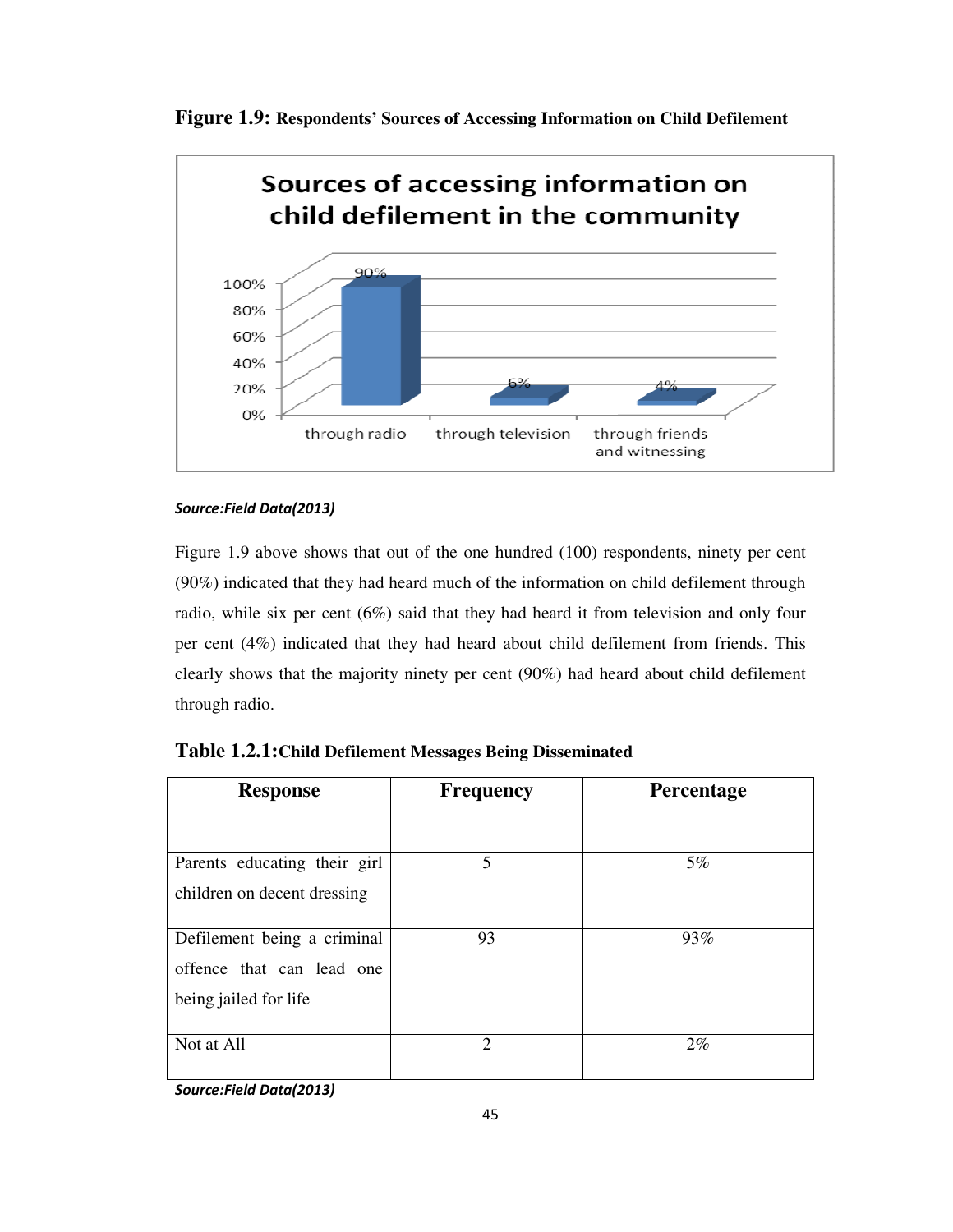Table 1.2.1 above shows that out of one hundred (100) participants, five per cent (5%) of them indicated that the messages being disseminated about child defilement in their area were about the need for parents to educate their girl children on how to dress decently,while ninety-three per cent (93%) said that the messages were about child defilement being a criminal offence which can lead one to being jailed for life. However, a further two per cent (2%) indicated that they had not heard any messages at all. This means that the majority ninety-three per cent (93% ) indicated that they had heard the message that child defilement was a criminal offence which may lead one to being jailed for life.

**Table 1.2.2: Respondents' views on whether the Officers from Department of Child Development disseminate Messages on Child Defilement** 

| <b>Response</b> | <b>Frequency</b> | Percentage |
|-----------------|------------------|------------|
| Yes             | 64               | 64%        |
| N <sub>o</sub>  | 29               | 29%        |
| Not Sure        | 7                | 7%         |

*Source:Field Data(2013)* 

Table 1.2.2 shows that out of the one hundred (100) respondents, sixty-four per cent (64%) of them indicated that messages on child defilement were disseminated by officers from the Department of Child Development from Kasama as compared to the twentynine (29%) who indicated that the messages were not disseminated by officers from the Department of Child Development. However, seven per cent of the respondents said that they were not sure. Therefore, this clearly shows that though efforts are in place to disseminate information about child defilement, they are not adequate enough to reach a large number of people.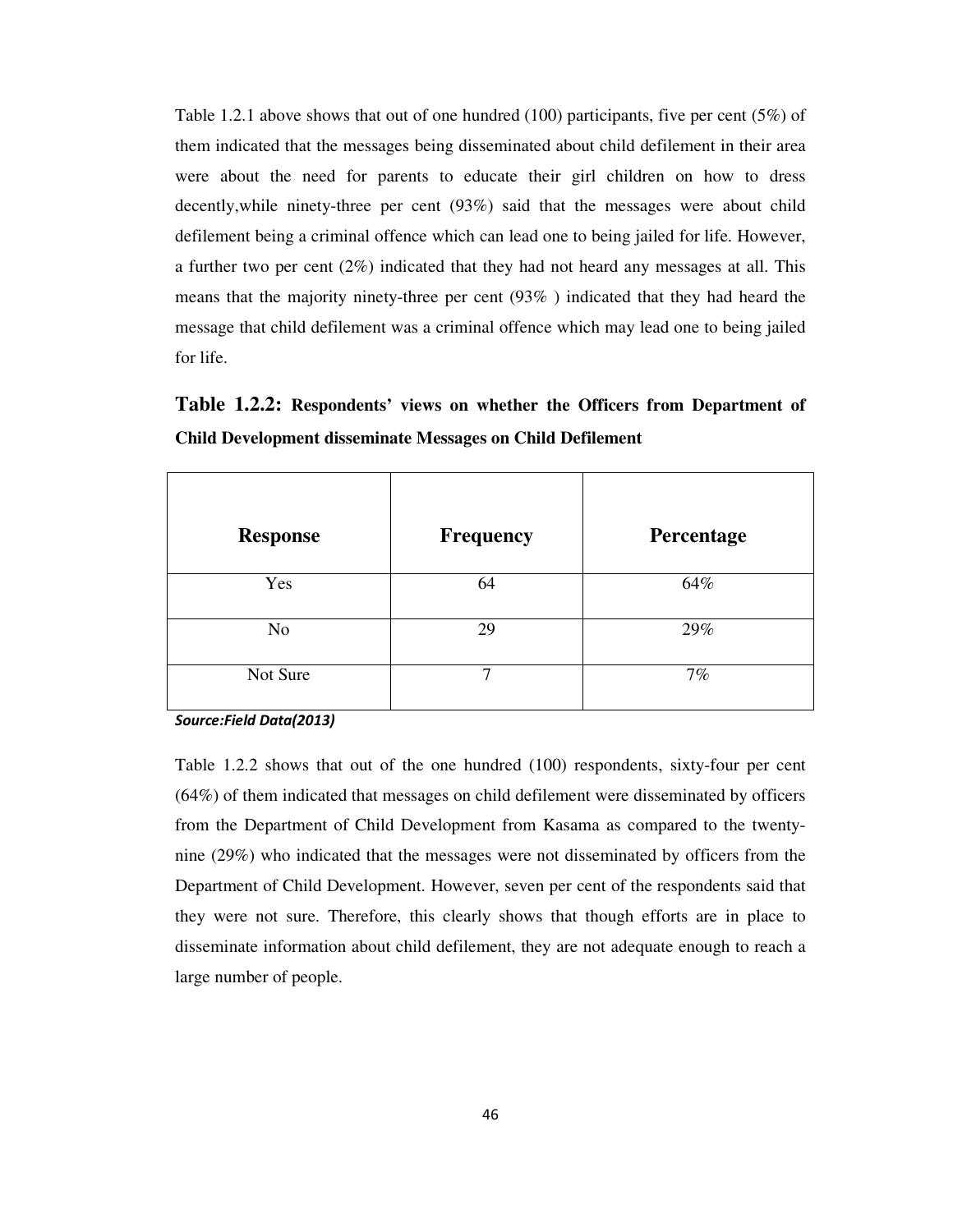**Table 1.2.3: Frequency of dissemination of child defilement messages by Officers from Department of Child Development** 

| <b>Response</b> | <b>Frequency</b> | Percentage |
|-----------------|------------------|------------|
| Never           | 11               | 11%        |
| Rarely          | 42               | 42%        |
| Always          | 41               | 41%        |
| Very Rarely     | 6                | 6%         |

*Source:Field Data(2013)* 

Table 1.2.3 above shows the frequency of information dissemination by the Department of Child Development as observed by individual respondents. The majority forty-two per cent (42%) of the respondents indicated that the department rarely disseminated messages to members of the general public in Chisanga village. The table also shows that, forty-one per cent (41%) responded that the department always disseminated information to this community. Another eleven per cent  $(11\%)$  said that the department never disseminated any information on child defilement in the community while, six per cent (6%) of the respondents said that the department very rarely disseminated any messages. Again from the responses above, it is evident that the Department of Child Development in Kasama were not doing very well in the dissemination of information about child defilement. If messages were rarely communicated to the target population, this could explain why there is an upswing in the number of defilement cases being reported from there.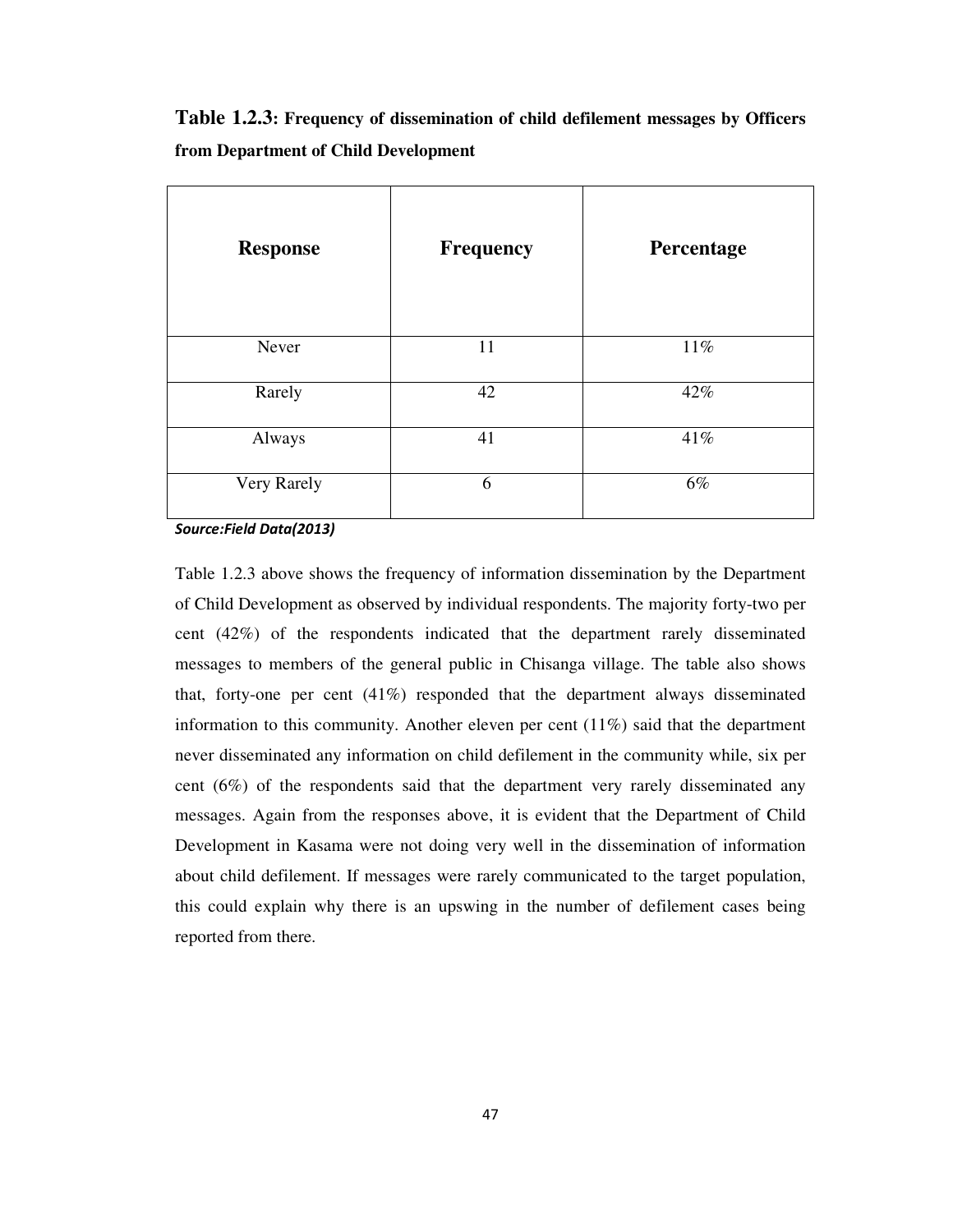| <b>Response</b>            | <b>Frequency</b> | Percentage |
|----------------------------|------------------|------------|
|                            |                  |            |
| Radio                      | 89               | 89%        |
|                            |                  |            |
| Television                 | 6                | $6\%$      |
|                            |                  |            |
| Newspapers                 |                  | $1\%$      |
| Others (Churches, Clinics, | 4                | $4\%$      |
| Personal contacts etc)     |                  |            |
|                            |                  |            |

**Table 1.2.4: Mode of Dissemination of child Defilement messages to Chisanga Village** 

Table 1.2.4 above shows that the majority eighty-nine per cent (89%) of the respondents indicated that messages on child defilement were mostly disseminated to Chisanga village through radio. The results in the table above further show that six per cent  $(6\%)$  of the respondents felt that child defilement messages in their community were also disseminated through television. Four per cent (4%) indicated that information dissemination on child defilement in the area was done by various churches, clinics through health talks and through personal contacts.

**Table 1.2.5: Respondents' Views on Accessibility to IEC Materials Distributed by the Department of Child Development.** 

| <b>Response</b> | <b>Frequency</b> | <b>Percentage</b> |
|-----------------|------------------|-------------------|
| Yes             | 25               | 25%               |
| No              | 75               | 75%               |

*Source:Field Data(2013)* 

Table 1.2.5 above shows that the Department of Child Development in Kasama were not very consistent with information dissemination on child defilement in Chisanga village. Seventy-five per cent (75%) of the respondents indicated that the department had not disseminated any literature, brochures, flyers or posters on child defilement in the last six months prior to this research while only twenty-five per cent (25%) said that they had.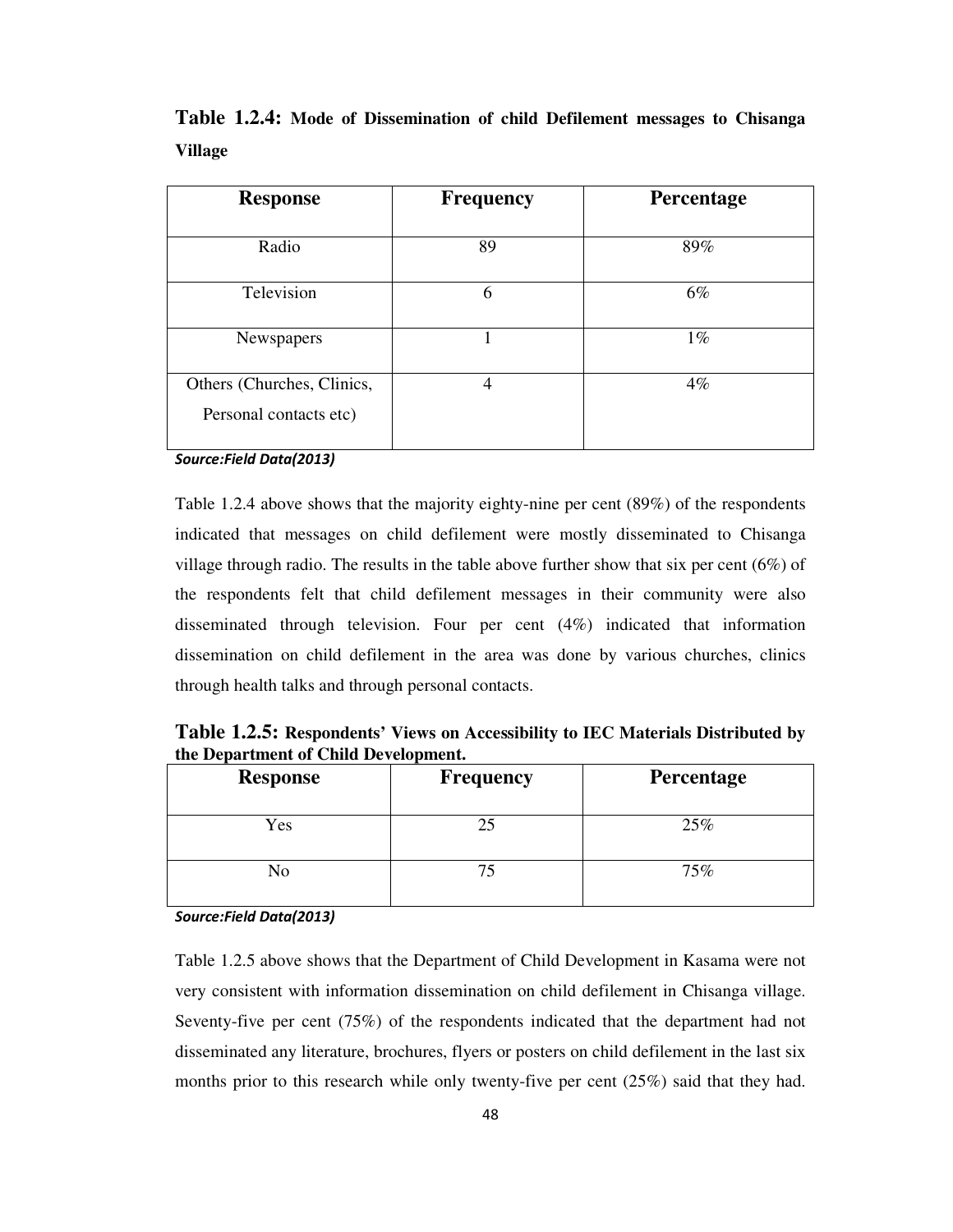This clearly demonstrates that the department still needs to do a lot in this area to improve information delivery. The findings above also prove that a lot of people could still be ignorant about child defilement and this might be the reason why it continues to happen in this community.

|  |  | Table 1.2.6: Views of the Respondents on Whether the Messages on Child |  |  |  |
|--|--|------------------------------------------------------------------------|--|--|--|
|  |  | Defilement were Effective in Protecting the Children                   |  |  |  |

| <b>Response</b> | <b>Frequency</b> | Percentage |
|-----------------|------------------|------------|
| Yes             | 73               | 73%        |
| N <sub>o</sub>  | 24               | 24%        |
| Not Sure        | 3                | 3%         |

*Source:Field Data(2013)* 

Table 1.2.6 above indicates that the majority of the respondents representing seventythree per cent (73%) revealed that child defilement messages to members of Chisanga village were effective enough to protect the children, whereas, twenty-four per cent  $(24%)$  of them felt this was not. The minority one per cent  $(1%)$  were not sure. However, despite the majority of the respondents' view that messages on child defilement were enough to protect the children, the researcher felt that given the scenario in table 1.2.5 depicting a situation where in the last six months prior to this research no messages on child defilement had been given to the community, it shows that more needed to be done if the children really had to be protected.

The study also found out that ninety-two per cent (92%) of the respondents believed that the residents of Chisanga village had good knowledge that child defilement was a criminal offence under the Laws of Zambian as opposed to the six per cent  $(6%)$  of those who said that they did not know. A further two per cent (2%) indicated that they were not very sure. This means that the majority of the respondents knew that child defilement was a criminal offence under the Laws of Zambia. This finding could be attributed to two major factors. The first one being the fact that about ninety per cent (90%) of the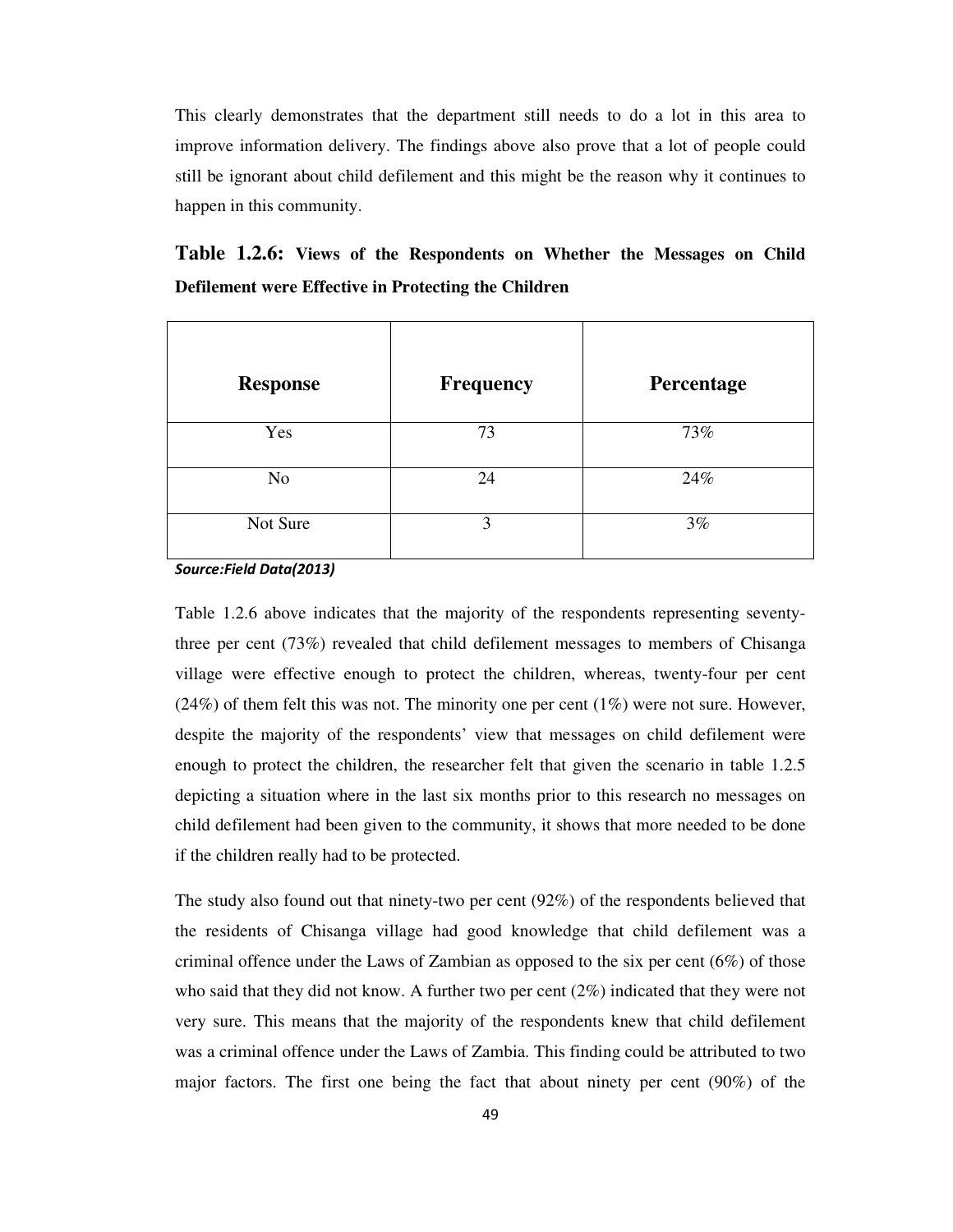respondents (fig.1.9 above) did indicate that their main source of information in the area was the local radio. Secondly, the fact that another eighty-nine per cent (89%) of them (table 1.2.2 above) revealed that the major mode of information dissemination by the Department of Child Development to the area was through Radio Mano, a local community station justifies the fact that almost everyone knows that child defilement was a criminal offence.

| <b>Response</b>        | <b>Frequency</b> | Percentage |
|------------------------|------------------|------------|
| For rituals            | 59               | 59%        |
| Ignorance              | 18               | 18%        |
| Sex boosters           | $\overline{2}$   | $2\%$      |
| Drug abuse             | 9                | $9\%$      |
| Deliberate/Intentional | 10               | 10%        |
| Cure for HIV and AIDs  | $\overline{2}$   | $2\%$      |

**Table 1.2.7: Respondents' Views about Why Men Continue to Defile Children despite Stiff Punishment for Convicted Defilers** 

*Source:Field Data(2013)* 

Table 1.2.7 above represents the respondents' views on why men continue to defile children despite stiff penalties imposed on convicted defilers. The majority fifty-six per cent (56%) of the respondents believed that this was done for ritual purposes to make them get rich very quickly. Eighteen per cent (18%) of them said that ignorance about the facts of the law made them to continue doing this. Mean while, another two per cent (2%) indicated that the use of sexual boosters by many men was responsible for the perpetual re-occurrence of child defilement cases. Ten per cent (10%) of the respondents also believed that the people who committed the offence of child defilement did it deliberately as they knew the facts of the law. Another two per cent (2%) said that men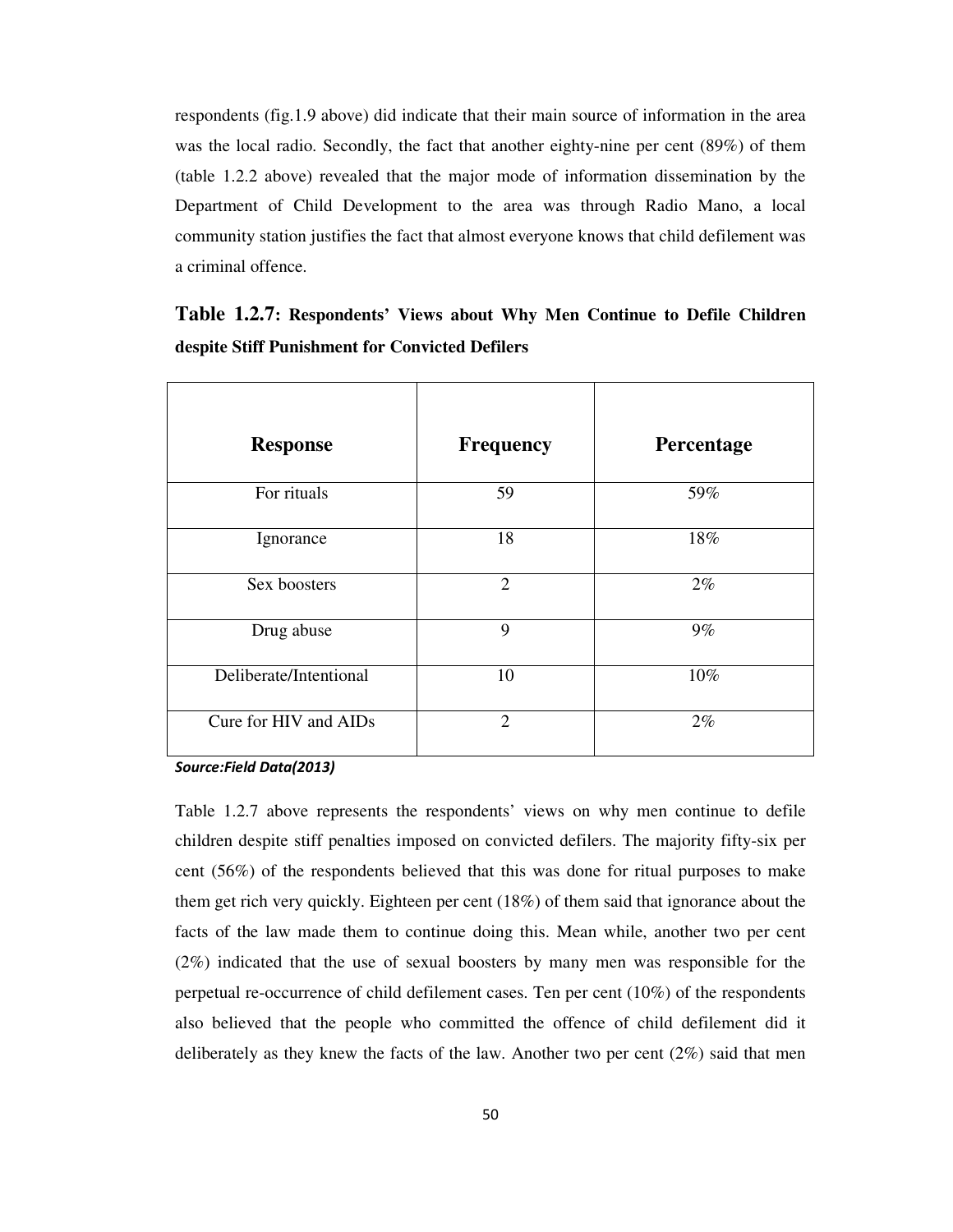did this because of the belief in the myth propagated by witchdoctors that if a man had sexual intercourse with a virgin, they would also be cleansed from and be cured of AIDS.

Respondents were also asked on how they felt about child defilers. Eleven per cent (11%) of them said that they felt angry with them, while sixty-six (66%) of them said they felt very bad. Twenty per cent (20%) indicated that it was very painful to hear of children being defiled. Another three per cent (3%) said that this was a very hateful experience. From the responses above, it is quite clear that, child defilement is a very negative social phenomenon that people feel very strongly about it.

Respondents were further asked whether there were any individuals or groups of people in Chisanga village trained to disseminate information about child protection. Twentyone per cent (21%) agreed that there were some people, while the majority seventy-nine per cent (79%) indicated that there were none. Arising from the information given by the respondents above, a general assumption that can be drawn is that community participation and involvement by the local community insofar as information dissemination within this particular community was lacking. The Department of Child Development therefore, needs to re-organise itself and draw up a programme to train local people that would be involved in information dissemination about child protection within their communities.

| <b>Response</b>                        | <b>Frequency</b> | Percentage |
|----------------------------------------|------------------|------------|
| Community sensitization                | 13               | 13%        |
| Health education at clinics            | 14               | 14%        |
| Drama performances in<br>market places | 6                | 6%         |
| Village meetings                       | 5                | 5%         |
| Not applicable                         | 62               | 62%        |

**Table.1.2.8: Channels of Information on Child Defilement Disseminated by Trained Individuals or Groups** 

*Source:Field Data(2013)*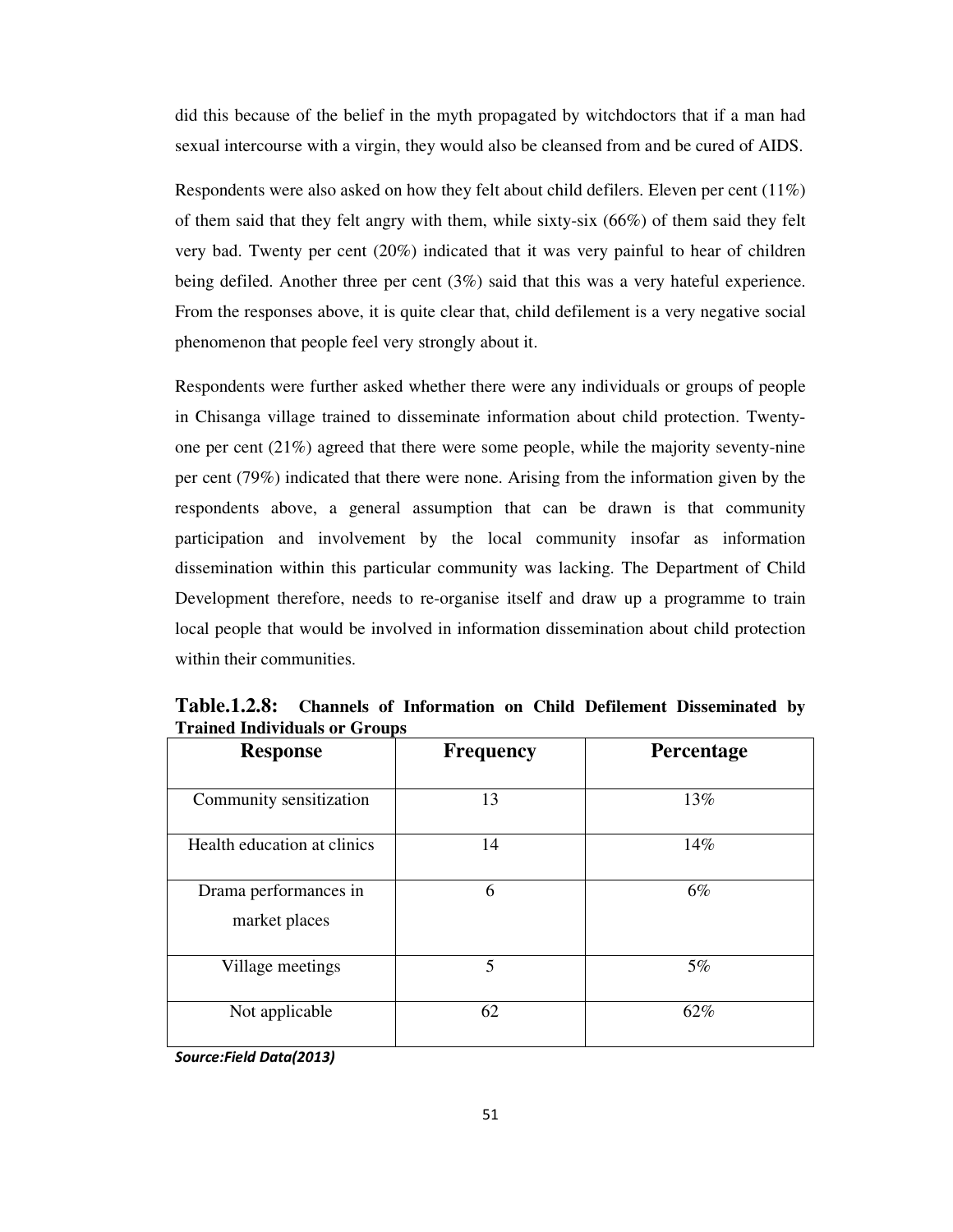Table 1.2.8 shows channels of information dissemination by trained people within Chisanga village. Respondents who said that there were trained individuals or groups to disseminate information on child protection were further asked to indicate the channels through which messages about child protection were passed on in the community. Thirteen per cent (13%) of the participants indicated that messages on child protection were passed on through community sensitisation. Fourteen per cent (14%) said that it was done through health education provided at clinics. Six per cent said it was done through drama performances in market places. Another five per cent (5%) of them indicated that it was through village meetings while the majority sixty-two per cent (62%) did indicate that this was not applicable in this community. The above figure therefore demonstrates the fact that there is very little, if any, community sensitization going on in Chisanga village in the area of child protection awareness. This fact can be attested by the almost zero presence of village meetings, drama performances in public places like markets which are marked by a natural heavy presence of people which they can easily take advantage of as opposed to rented crowds that you might find in the commemoration of Child Mark Days such as the Day of the African Child which are only done once per year.

In the absence of trained personnel to disseminate information on child defilement within the community, respondents were further asked how messages on child protection were disseminated. Fifteen per cent (15%) of them indicated that this was done through parents' education to their children on decent dressing. Eleven per cent (11%) responded that it was done through health education conducted at clinics. Twenty-five per cent (25%) of the respondents said that this was done through one-on-one sensitisation campaigns by private individuals. However, another ten per cent (10%) said messages on child protection were only done through restrictions imposed by parents and/or guardians on the children from playing far away from home. Twenty-two per cent (22%) said they advised their children not to be enticed by money and gifts from strangers. However, seventeen per cent (17%) indicated that they were not sure. This clearly indicates that one-on-one sensitisation campaigns by private individuals are common within the community.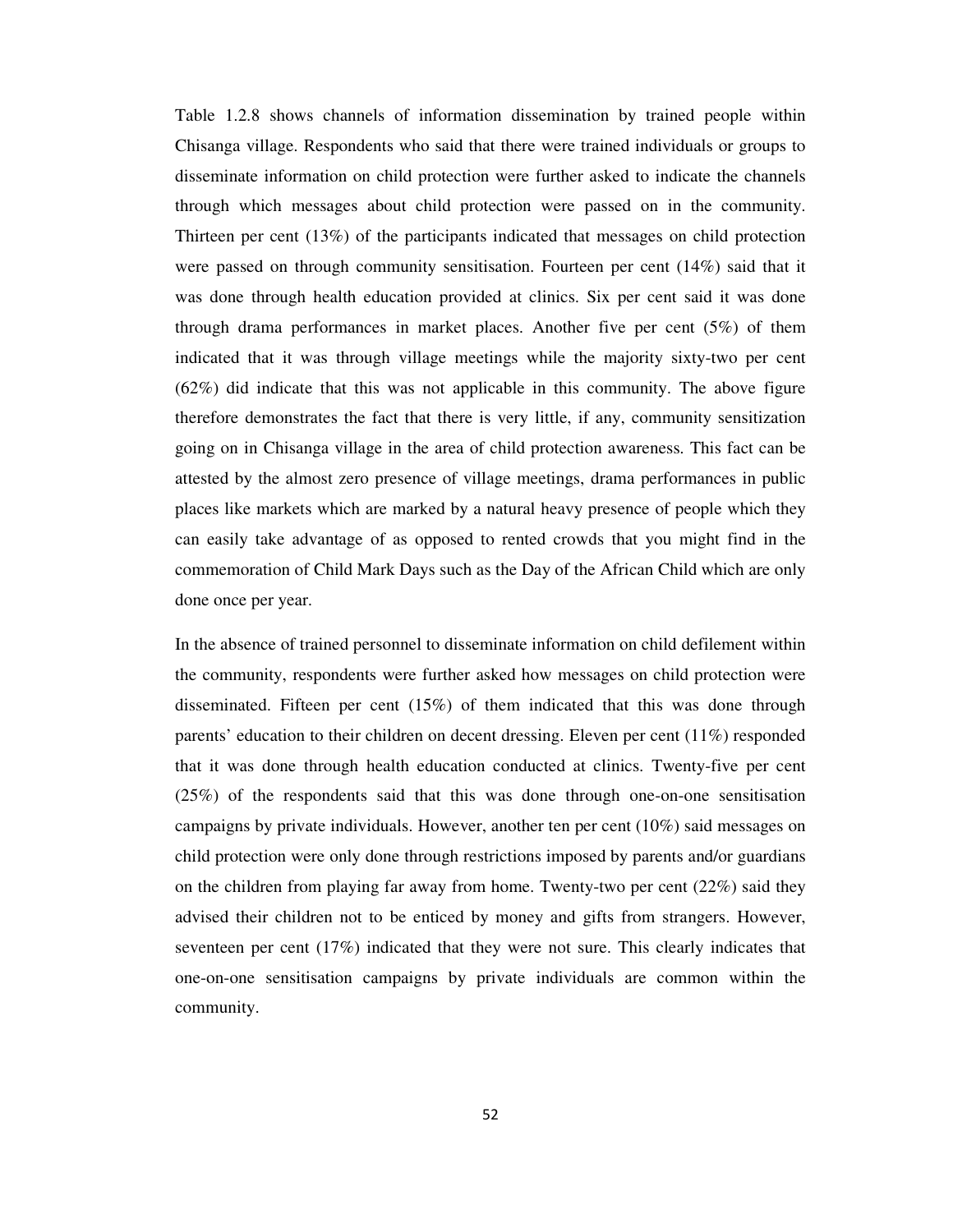| <b>Response</b>                  | <b>Frequency</b> | Percentage |
|----------------------------------|------------------|------------|
| Inadequate information           | 41               | 41%        |
| Apathy from community<br>members | 19               | 19%        |
| Lack of interest                 | 16               | 16%        |
| Poor attitude                    | 24               | 24%        |

*Table 1.2.9:* **Challenges Faced in the Fight Against Child Defilement in the Area**

Table 1.2.10 above shows that the majority forty-one per cent (41%) of the respondents indicated that the biggest challenge that they faced in the fight against child defilement in Chisanga community was inadequacy of information on child defilement. Nineteen per cent (19%) cited the problem of apathy from community members, sixteen per cent (16%) responded that it was lack of interest while another twenty-four per cent (24%) cited poor attitude of community members towards the issue. If inadequacy of information was the biggest challenge as indicated above, the responsible department therefore, has the duty and responsibility to enlighten this community. Since radio appears to be the most accessible source of information, then it would be better to make the most of it. This can also be combined with edutainment as well as infotainment in order to capture the crowds.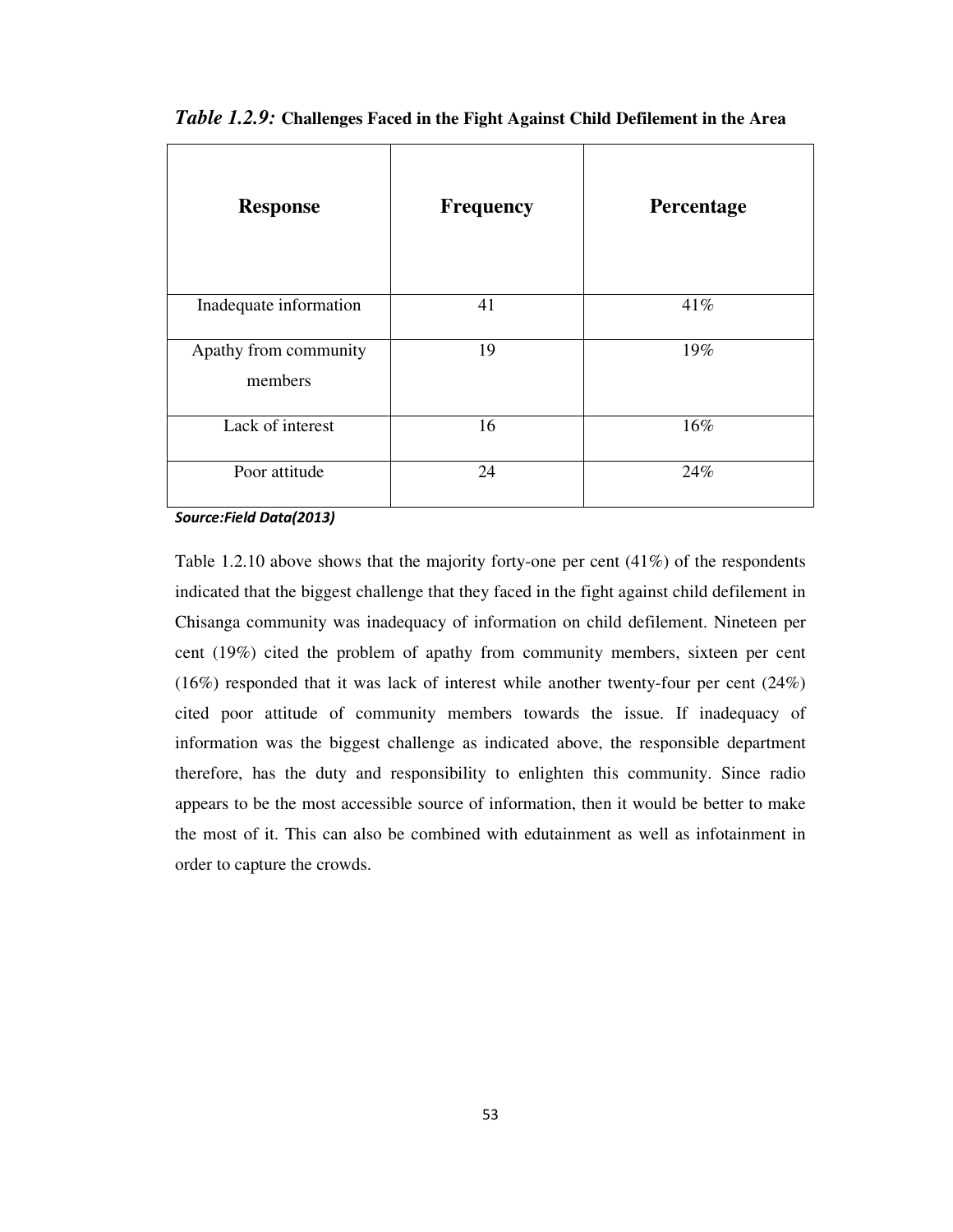



The above bar chart indicates that the majority of the respondents representing seventytwo per cent (72%) felt that the Department of Child Development were doing a good job in the fight against child defilement in the area while the minority representing four per cent (4%) said that they were doing an excellent job. It further shows that seven per cent (7%) of the respondents were of the view that the department had performed badly while eight per cent (8%) said that they were doing a very good job. Another nine per cent (9%) felt that they were performing very poorly. Given the above scenario, it can still be argued that "good" here is not good enough given that the number of child defilement cases in this community was still on the upswing. The Department of Child Development therefore should seriously begin to address key issues such as drawing up a communication strategy, involving the grass root people and making use of other existing structures within the community for information dissemination.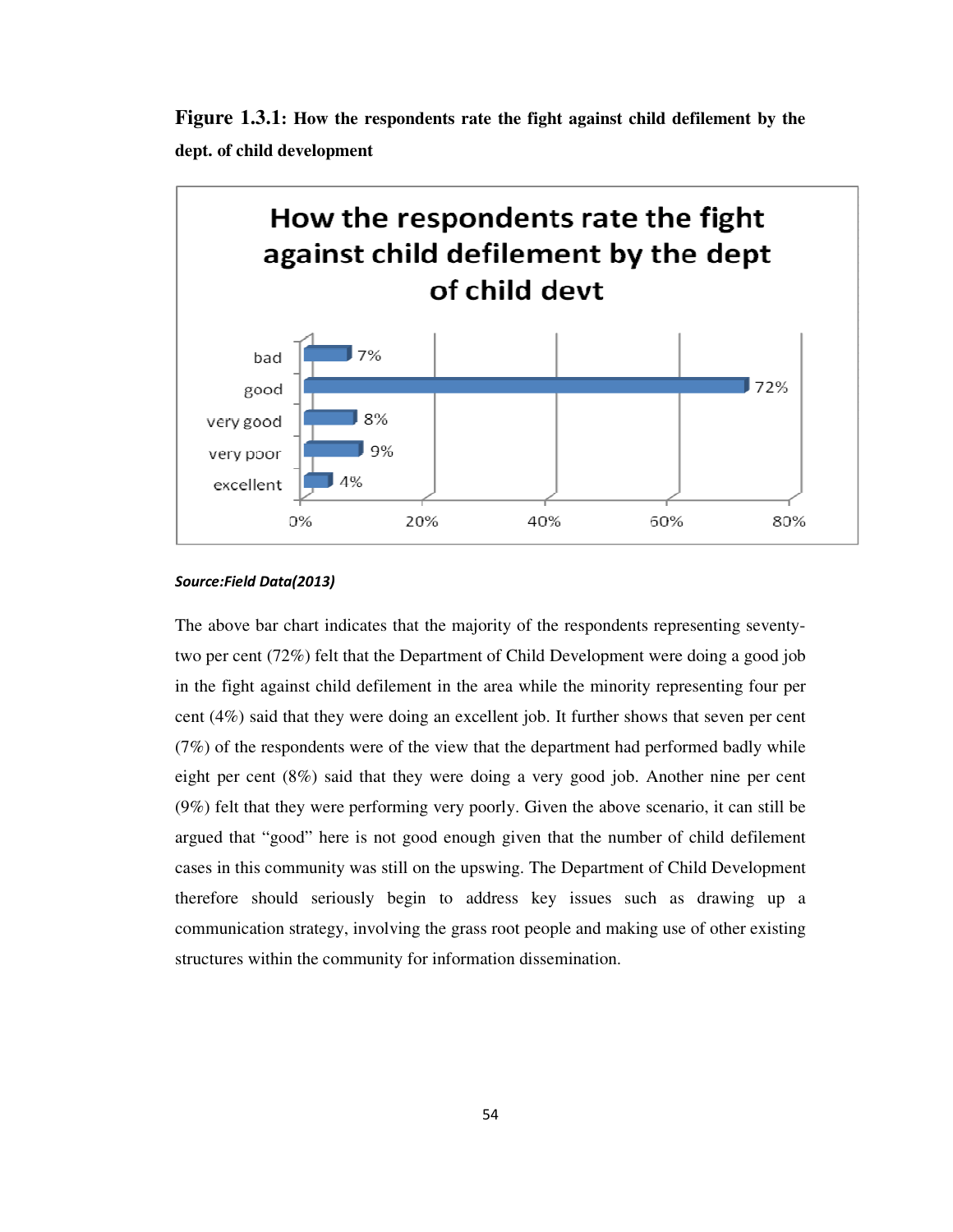



Bar chart 1.3.2 above indicates that the majority of the respondents representing a sixtynine per cent (69%) were opportunistic that child defilement can be stopped while twenty-three per cent (23%) of them were quite pessimistic that it could be stopped. The minority, eight per cent (8%) were not sure of what to say. This clearly indicates that child defilement can be stopped.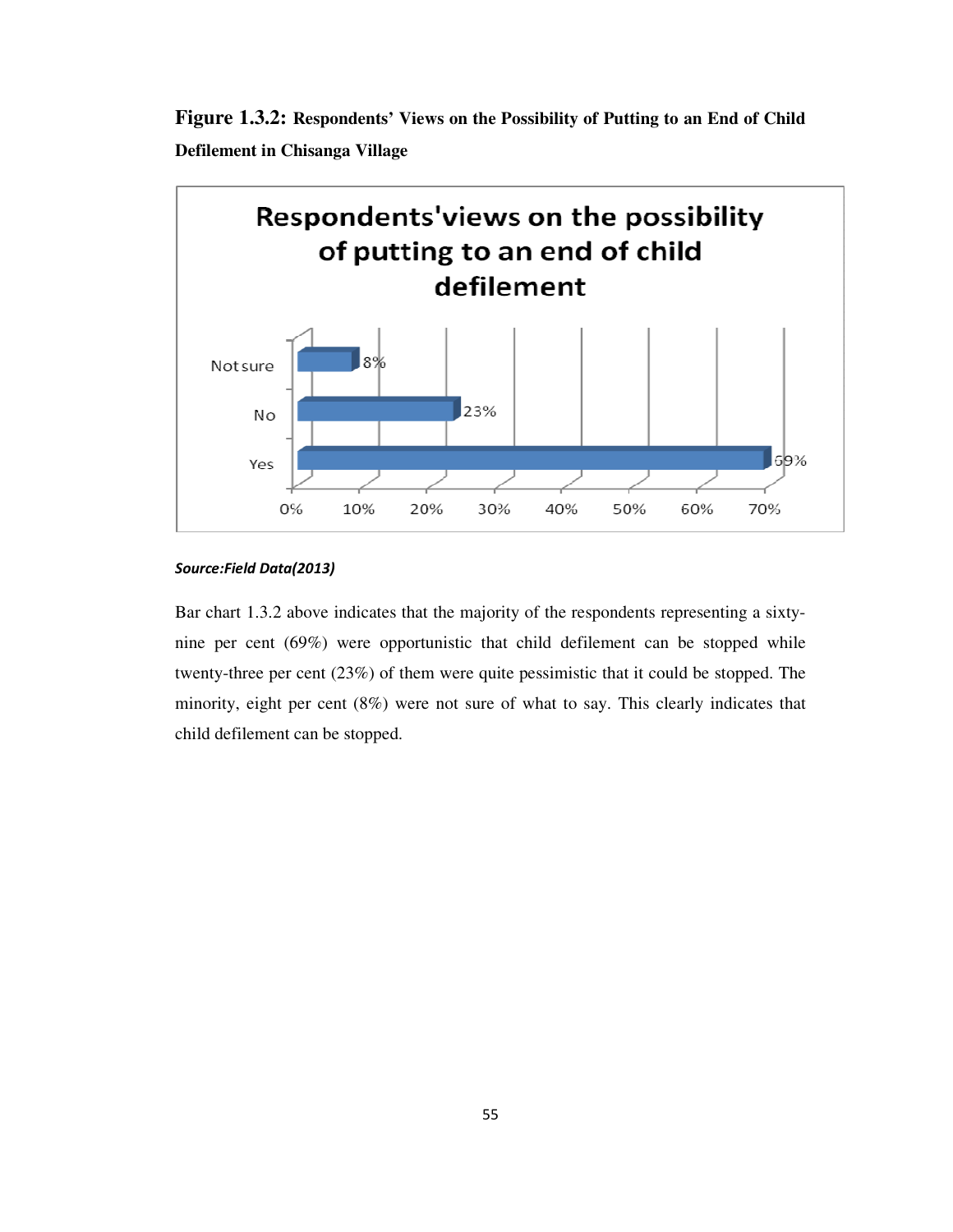**Figure 1.3.3: Respondents' Suggestions towards the Improvements in the Fight against Child Defilement by the Department of Child Development in Chisanga Village** 



Bar chart 1.3.3 above indicates that the majority of the respondents representing fortyeight per cent (48%) were of the view that in order to prevent further incidences of child defilement in the area, there was need for the Department of Child Development to scale up their efforts by making a physical presence in the area through frequent visitations and providing continuous education to the people about child defilement. Thirty per cent (30%) of them stressed the need by the Department of Child Development to develop community partnership with the residents of Chisanga village in dissemination of information on child defilement. Another thirteen per cent (13%) indicated that there was need to stiffen the punishment for convicted child defilers from life sentences to death sentences. This hard line view is similar to the current situation obtaining in Uganda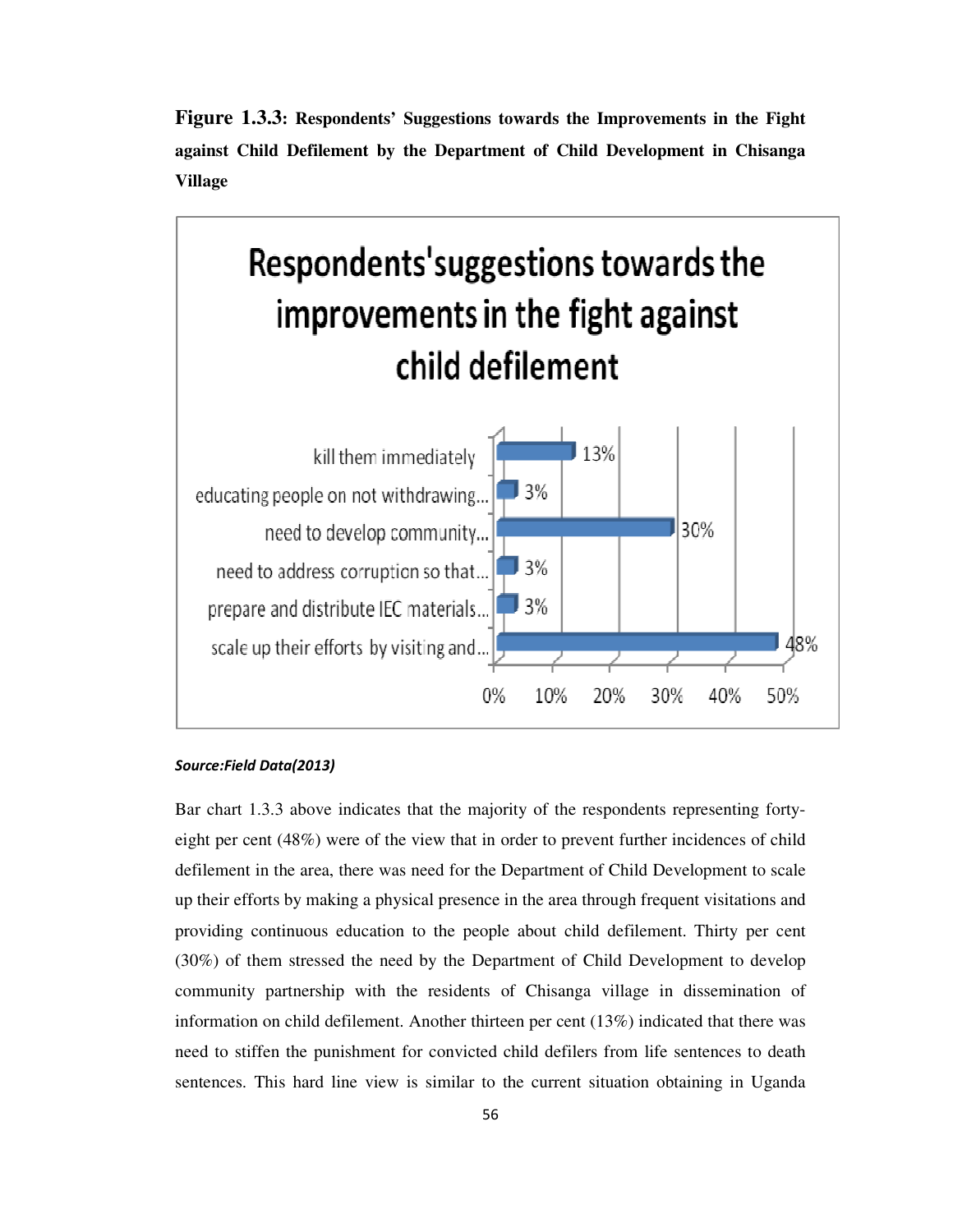where the punishment for convicted defilers is a death sentence**.** Three per cent (3%) of the respondents recommended that there was need by the Department of Child Development to continue educating people on the importance of not withdrawing child defilement cases from courts of law. The bar chart also shows that another three per cent (3%) expressed the need to address the issue of corruption among police officers so that child defilers were brought to book while the other three per cent indicated that there was still need for continuous preparation and distribution of IEC materials on child defilement.

## **5.4 Findings from Focus Group Discussions and In-Depth Interviews**

During Focus Group Discussions (FDGs), most participants did indicate that the problem of child defilement was a big issue in Chisanga village. One male participant at a Focus Group Discussion held at Ministry of Gender and Child Development offices at Compensation House in Kasama on the  $9<sup>th</sup>$  October, 2013, who also happened to be a senior police officer had this to say: "The situation is very bad and we are receiving a number of reports from that area almost on a daily basis. This is just a tip of the ice berg as most cases end up not being reported as most families prefer to settle these cases out of court".

With regards to how serious the issue of child defilement was in Chisanga village, a female participant in another FGD held in the Chisanga Village Traditional Court on the  $23<sup>rd</sup>$  October, 2013, had this to say: These cases happen very much here. About two months ago in the month of August, 2013, a six (6) year old girl who had come from visiting her uncle on her way to her mother's place in the evening was defiled by unidentified man within Chisanga village. The man has since run away. The girl was even infected with a sexually transmitted infection". During the same FGD, the village headman also revealed that recently within this year, 2013 another girl aged 13 years was reported to have been defiled by her biological father. "She was defiled by her own biological father and she has even run mad. He later on turned to another girl within the same neighbourhood. When he was discovered, he ran away into Malawi".

 Muyongo (2003) has argued that the culture of submission and being obedient to whatever adults say could be blamed for these rampant cases of child defilement. He argues that the social environment in which a girl lives has an effect on her perception of defilement. Girls are socialised to adopt their socially-determined position such as being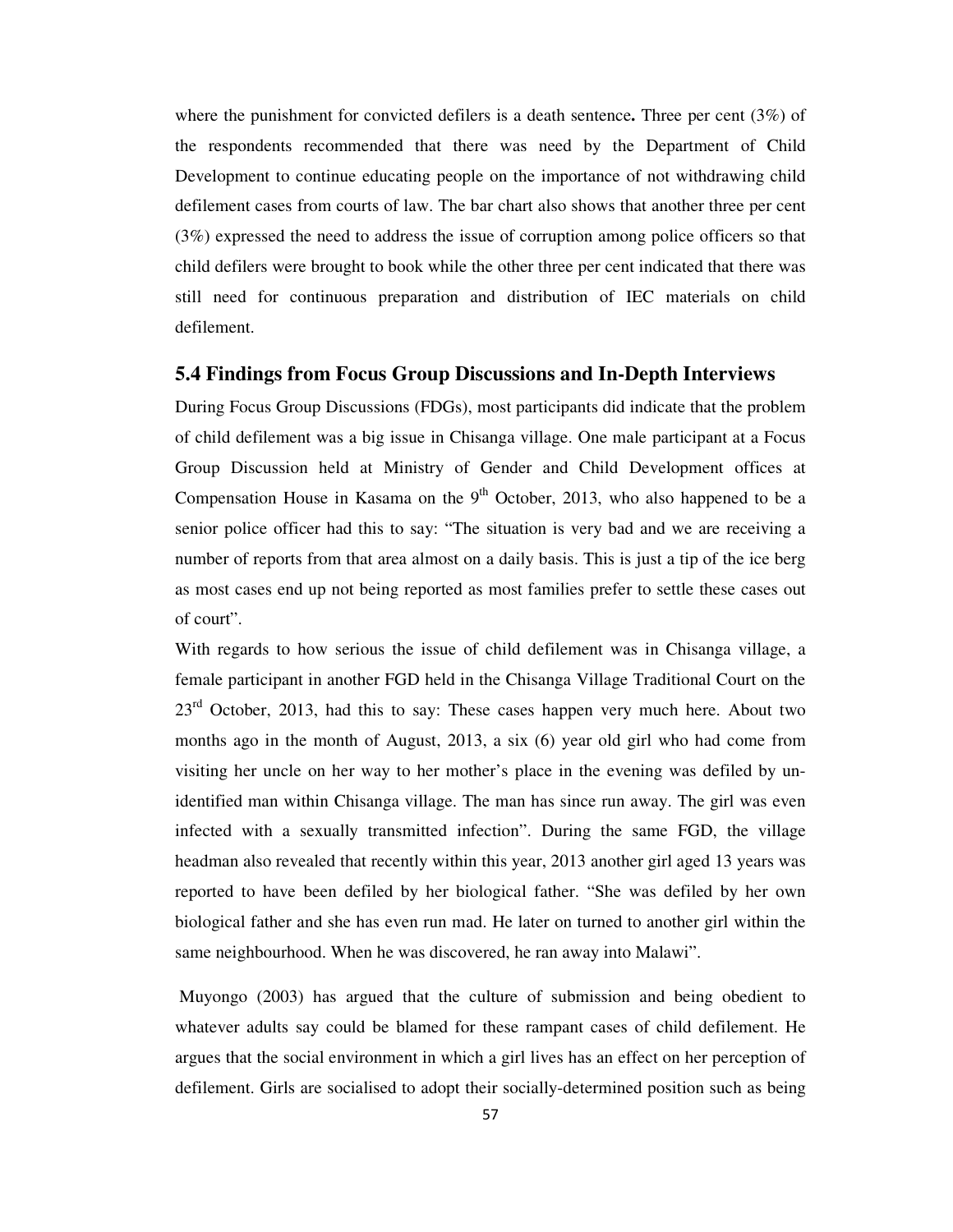submissive and accepting their inferior position without question while boys are socialised to be aggressive and dominant, but it is this obedience and respect which is abused by elders to defile the girl child.

The study also found out that there were a number of reasons why men continued to defile the girl-child despite lengthy jail sentences imposed upon convicted defilers and massive sensitisation campaigns against the vice. During focus group discussions, it was revealed that the desire to become wealthy in the shortest possible time was the major root cause to many defilement cases being experienced around Chisanga community. A male participant at a FGD at Chisanga Traditional Court held on the 23<sup>rd</sup> October, 2013, represented the views of the majority when he said that "they defile children for ritual purposes. They are being deceived by witchdoctors when they go to Nakonde that if they have sex with a child who has not had sex with any man, they would get super rich instantly". He further gave an example of a grade nine (9) school girl who had been lured to go to Chiba Cemetery in Kasama town at night where she was allegedly defiled by a well known local businessman. It is alleged that the man wanted to boost his lack in business. The girl is reported to have died shortly after her ordeal with this businessman.

In a similar vein, other participants in the focus group discussions attributed the rampant cases of child defilement to poverty. A male participant at a FGD held at Compensation House on the  $9<sup>th</sup>$  October, 2013, had this to say: "in Kasama poverty levels are very high, especially in Chisanga village where you find that because of poverty which is a state of lacking in basic needs, you find that these young girls are lured into sexual related activities. These cases we receive from Chisanga reveal that some children are defiled over Chico biscuit where the girl says he told me that he would buy me Chico biscuits. On the other hand because of poverty, a lot of parents leave their children unattended to at home as they leave to go and sell at market places or look for piece works to make ends meet. In this process, a lot of people take advantage of the vulnerability of the little children''.

In the same FGD held at Compensation House, another male participant said: "sometimes parents send their young girls to engage in sex with adult males just for them to get something. Children are now used as Income Generating Activities". The findings of this research are similar to those by Siamwiza and Faveri (1996) who argued that other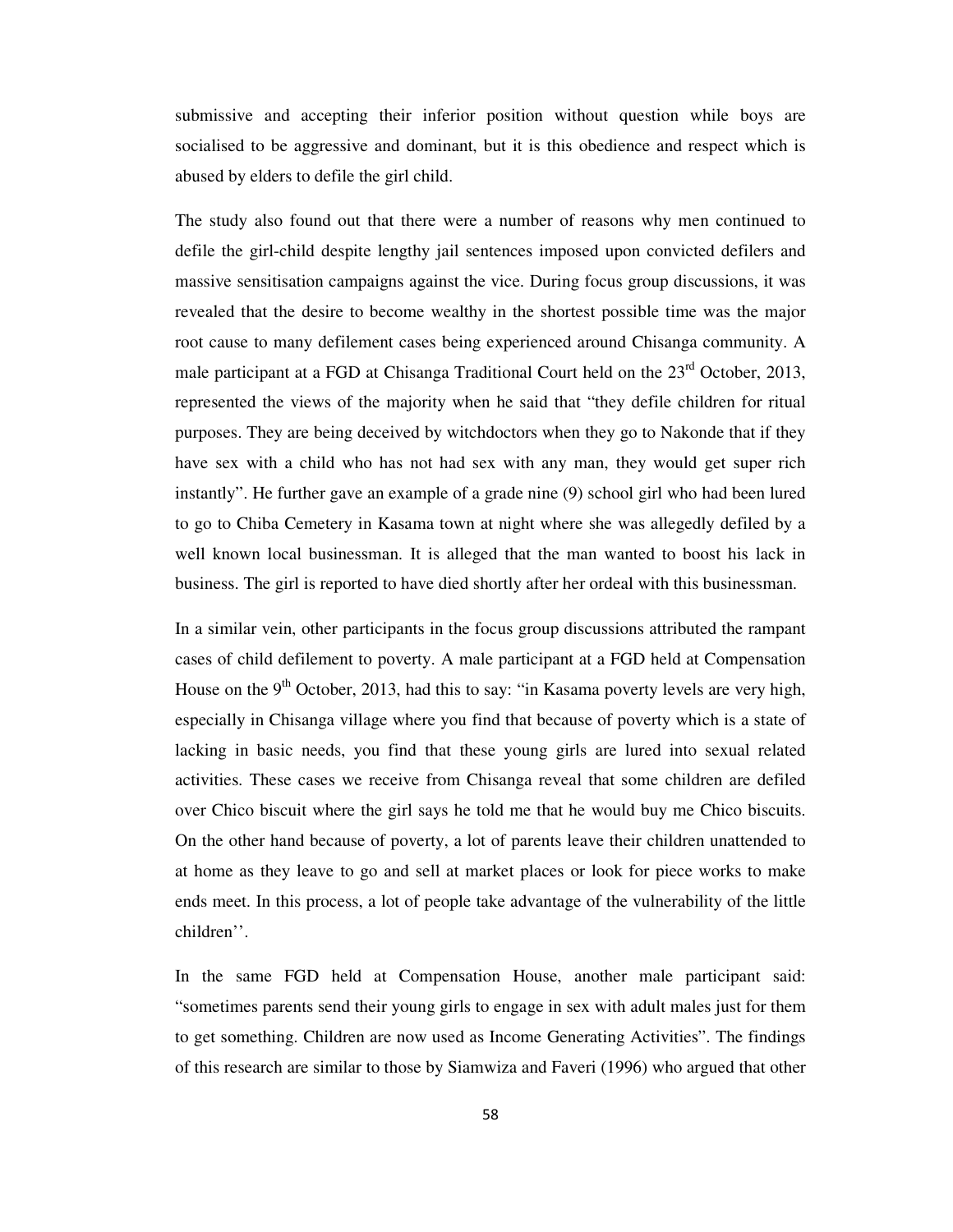factors that put children in a vulnerable position or situation to sexual abuse include social economic pressures on the extended family. They argued that in the past, the extended family was a source of support and care for the children especially orphans. However, due to harsh changes in the social and economic situation in the country, the extended family system has weakened putting children in a vulnerable situation to abuse. This is because children due to the harsh economic situation are being found on the street begging for food and clothes in order to survive.

The study also found that some bad cultural norms and practices were also partly responsible for the continued defilement of the girl child. A female participant in a FGD held at Compensation House on the  $9<sup>th</sup>$  October, 2013, said the following: "then there are also some cultural norms and practices like the saying '*a kamwana ka ng'wena kakulila kwitete'* which simply means that one can marry his/her daughter off as young as 9 or 10 years old, she will start maturing while in her marriage. These are some of the causes of child defilement". From the preceding discussion above, it is immensely clear that the Department of Child Development working with other relevant line ministries like Ministry of Chiefs' Affairs have a huge task of sensitising people against such bad cultural practices.

In terms of the communication strategies used by the Department of Child Development to curb the issue of child defilement, the study found out that the department was mostly using radio programmes to disseminate their information. When the department was well funded, they would have radio discussions at least once per week every month throughout the four quarters of the year. However, due to poor budgetary allocations now, these programmes have been reduced to one in three months and this is not working out very well. In an In-Depth Interview held in her office on Monday the  $14<sup>th</sup>$  October, 2013, the Acting Provincial Child Development Coordinator had this to say: "in the absence of physical structures and manpower at the grassroots, the department heavily depends on radio to disseminate information to members of the public which are conducted at least once per quarter if we are funded. This can sometimes be a challenge as well when the funding does not come. So we fail to buy airtime to air our programmes".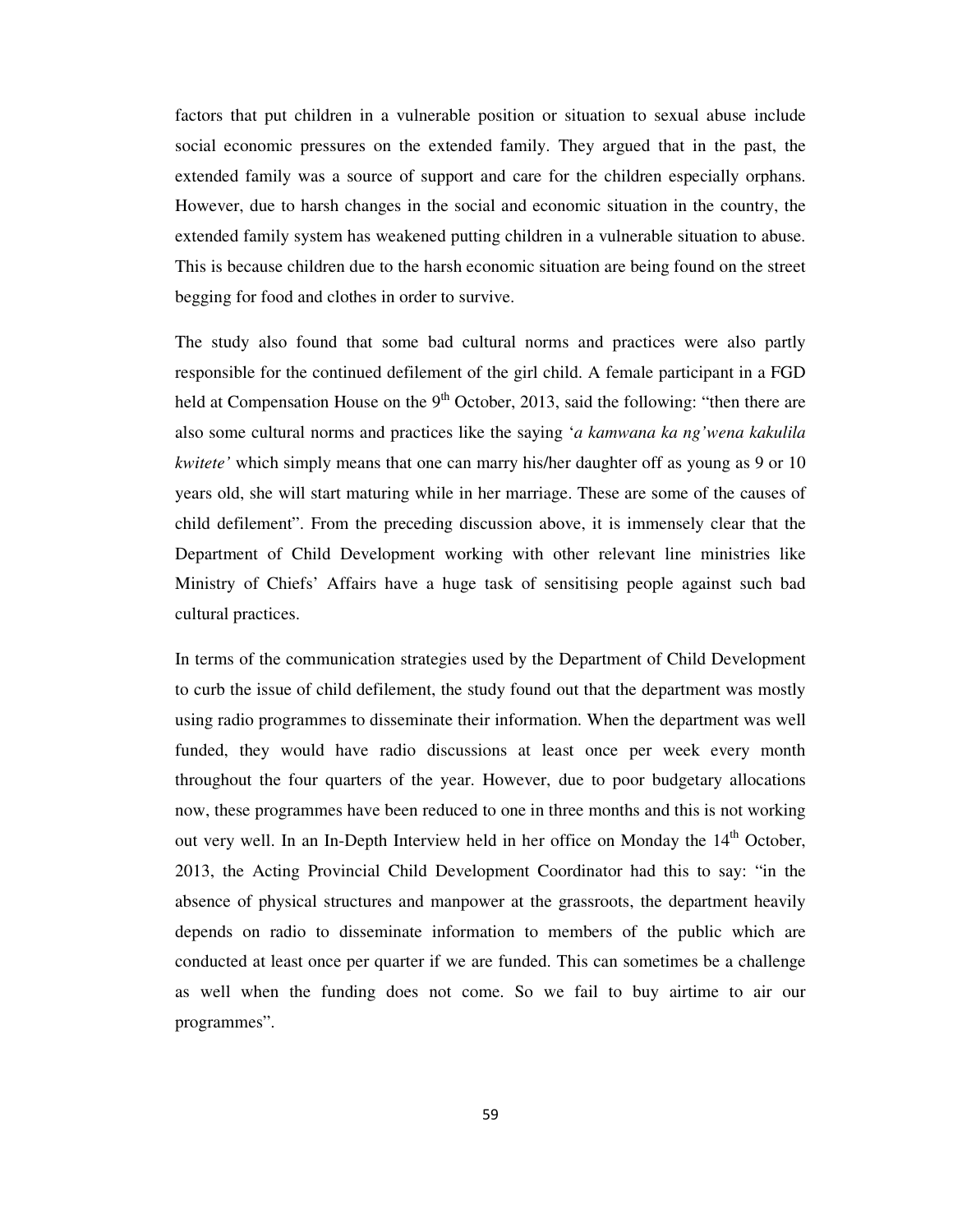The above discussion by the Provincial Coordinator showed glaring inadequacies in the use of radio as a chief tool to disseminate information to members of the public. The fact that the department was now poorly funded also means that it had no capacity to carry out sensitisation campaigns that required funding. If again, the department would have to wait for months before the next funding to be able to conduct another sensitisation campaign, it means that children are not safe.

The other communication strategy which the department used to disseminate information to members of the public was through commemoration of the Child Mark Days. The Acting Provincial Coordinator during an interview indicated that: "currently, the department commemorates three international Child Mark Days namely, the International Children's Day of Broadcasting which falls on the first Sunday of March every year. The second one is the International Day of the African Child which falls on the  $16<sup>th</sup>$  June every year. The third one being the newly introduced International Day of the Girl Child which is celebrated on the  $11<sup>th</sup>$  October every year. These events which are commemorated under different themes each year are punctuated by various activities like match pasts, music, dance, debates, poems, drama and various sporting activities performed by children themselves. The culmination of these events comes on the final day when people gather in one place and formal speeches are made by various representatives from government, stakeholders and children on the state of the Zambian child. On these days, these speakers take advantage of the gatherings to make major pronouncements on various government laws and policies relating to children. Children are also given chance through their representative to make an appeal to government and members of the public on their plight and concerns. In this way, albeit limited, information to the public is made.

The other strategy that the Department of Child Development used to communicate child defilement messages to members of the public was through field visitations. Reports available at the Ministry of Gender and Child Development provincial office show that the department conducted field trips to various communities to sensitise people about child welfare at least once per quarter. In a FGD held at Compensation House on the  $9<sup>th</sup>$ October, 2013, one male participant complained that: "their performance can only be rated as average because the department currently has no structures on the ground. You can only communicate well if you have structures on the ground. So the strategy by the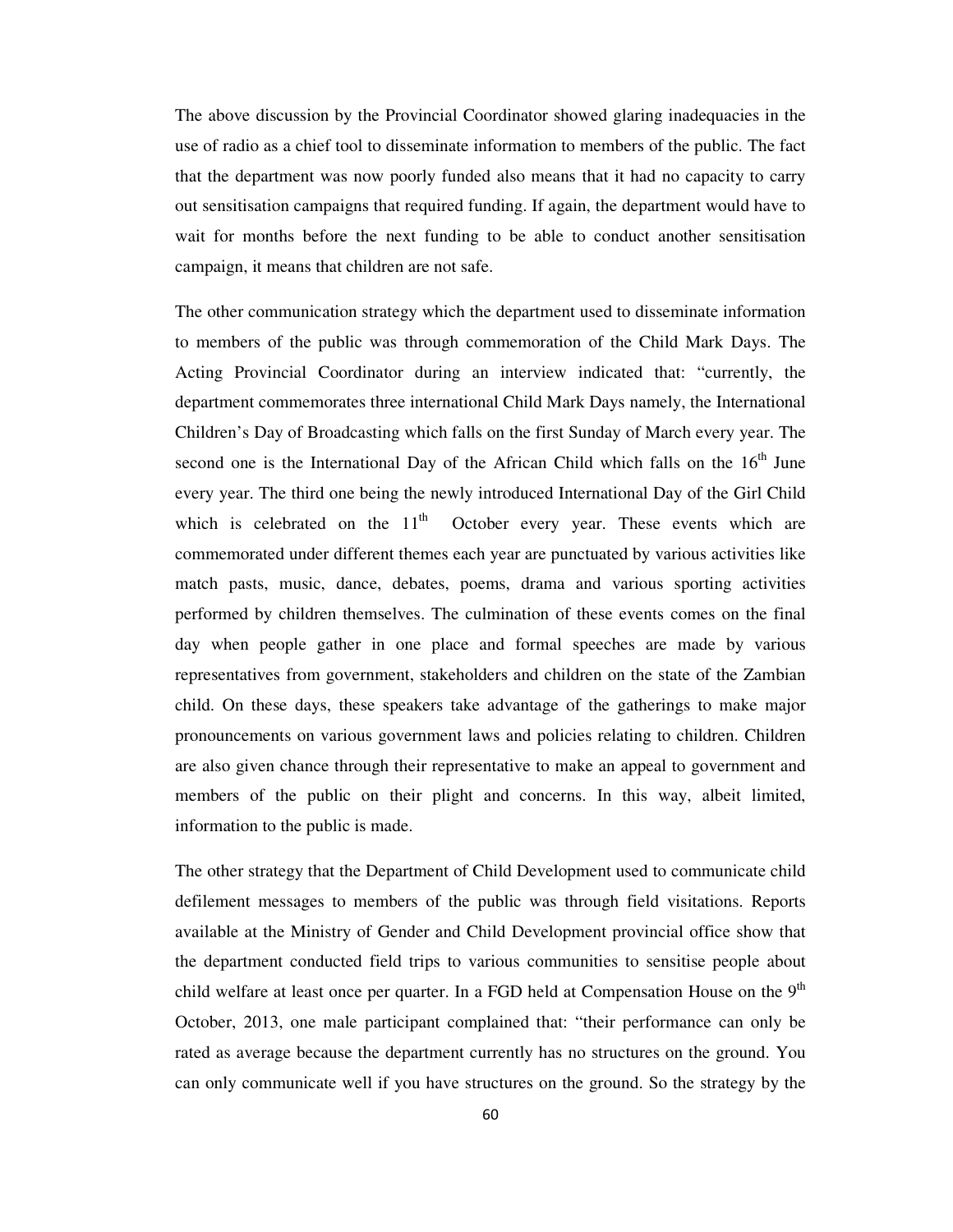department of going round to meet community leaders and members cannot be managed''. He further argued and said: "Moreover, the department is understaffed. Just one person moving from Chisanga village and going round the whole province is not feasible''.

During the same FGD, a female participant, who also happened to be the Acting Provincial Child Development Coordinator for Northern Province, revealed that the performance of the department in the fight against child defilement was not as expected. She said: "our performance is not as expected. At the moment, the structure of the department ends at the provincial level and our interactions are not well spread throughout the province and so our performance has been below average".

This research found out that in terms of their major communication strategy, the Department of Child Development used Radio Mano, a local community radio station to disseminate information on child defilement to Chisanga community. During a FGD held at Compensation House held on the  $9<sup>th</sup>$  October, 2013, a female participant had this to say: "the media we use is the local radio station, Mano. It broadcasts various programmes in icibemba and English language and it is the media we use to disseminate issues related to child sexual abuse. Chisanga village is within its catchment area. It has been very effective and is heavily used to disseminate this information. We have at least begun to notice change of attitude in some of people towards child defilement". Similar findings were made by Balit (1996) who showed that knowledge and information are basic ingredients in facilitating rural development and bringing about social and economical change. These findings were also supported by Sanchez (2000) who indicated that mass communication plays an important role in our society. Its purpose is to inform the public about current and past events through the radio, newspapers, books and television.

This research also found that the Department of Child Development also employed three other techniques in order to disseminate information about child defilement to members of Chisanga community as well as the rest of the province. During a FGD held at Compensation House on the  $9<sup>th</sup>$  October, 2013, the Acting Provincial Child Development Coordinator said: "apart from the use of drama, poetry and sketches, the department additionally uses Community Interactions Fora to discuss and disseminate information on child defilement. We held one in Chisanga village in 2012 where village headpersons,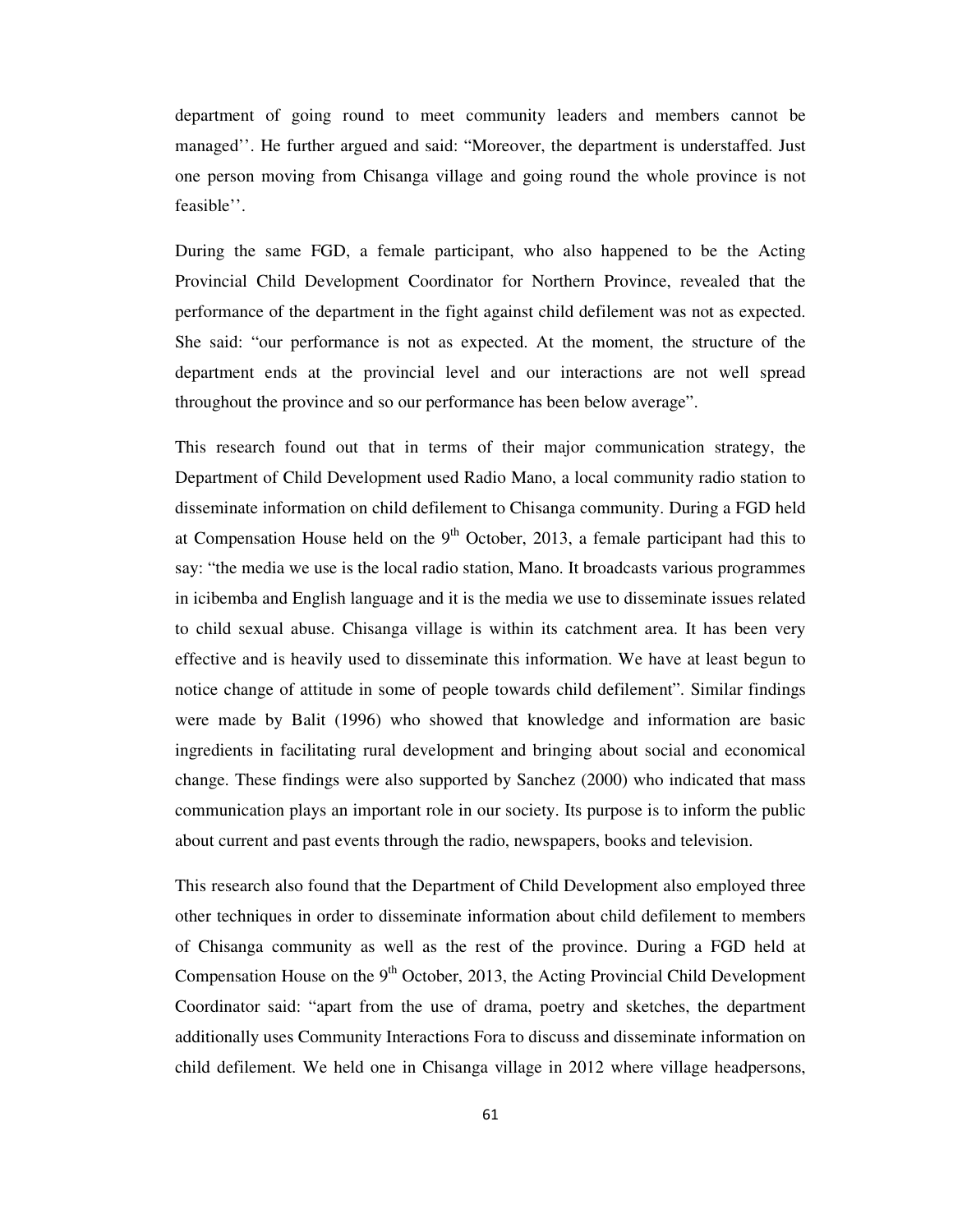religious leaders and other community leaders were invited to discuss the rampant causes of child abuse in the area. The interaction was very successful as a lot of issues came out and were adequately discussed. The other way we do this is through carrying out capacity building meetings of members of the community where we share knowledge on the dangers of child defilement".

The above communication strategies appear to be quite good. The use of edutainment as alluded to above where you employ popular theatre has proved to be quite useful in information dissemination in a lot of situations. However, this needs to be equipped with the right messages which will deliver the required result. It is one thing to pull large crowds of people through the use of drama and the like, but it is quite another to feed them with the right messages that will bring about positive behavioural change. This researcher observed that once drama or dance performances ended that were used to attract people to the arena, they begin to leave without being able to hear the core message. The use of community interactions is also good, but it appears to have only limited effects as only a limited number of people can attend these fora. The capacity by all the attendees to disseminate the knowledge acquired from these interactions can also be brought to question. This researcher therefore, firmly believes that if capacity building meetings of members of the community were scaled up, there would be more positive behavioural change. This is so because these are the same people who live in the community where the problem is. If these are trained to help others to have a change of mind set, things would change for the better. This would happen for two reasons. Firstly, there would be ownership of the problem by the local people and secondly, because you are dealing with a local problem, people would begin to look for local solutions to the problem which are more long lasting than imported solutions to a local problem.

As a panacea to the seemingly poorly developed communication strategies by the Department of Child Development, participants at a FGD held at Compensation House were of the view that the department had to be supported through the provision of the much required human resource so that even districts have officers to coordinate child related activities at district level.

Other participants did also indicate the urgent need to decentralise the operations of the ministry further to the community level through the formation of strong child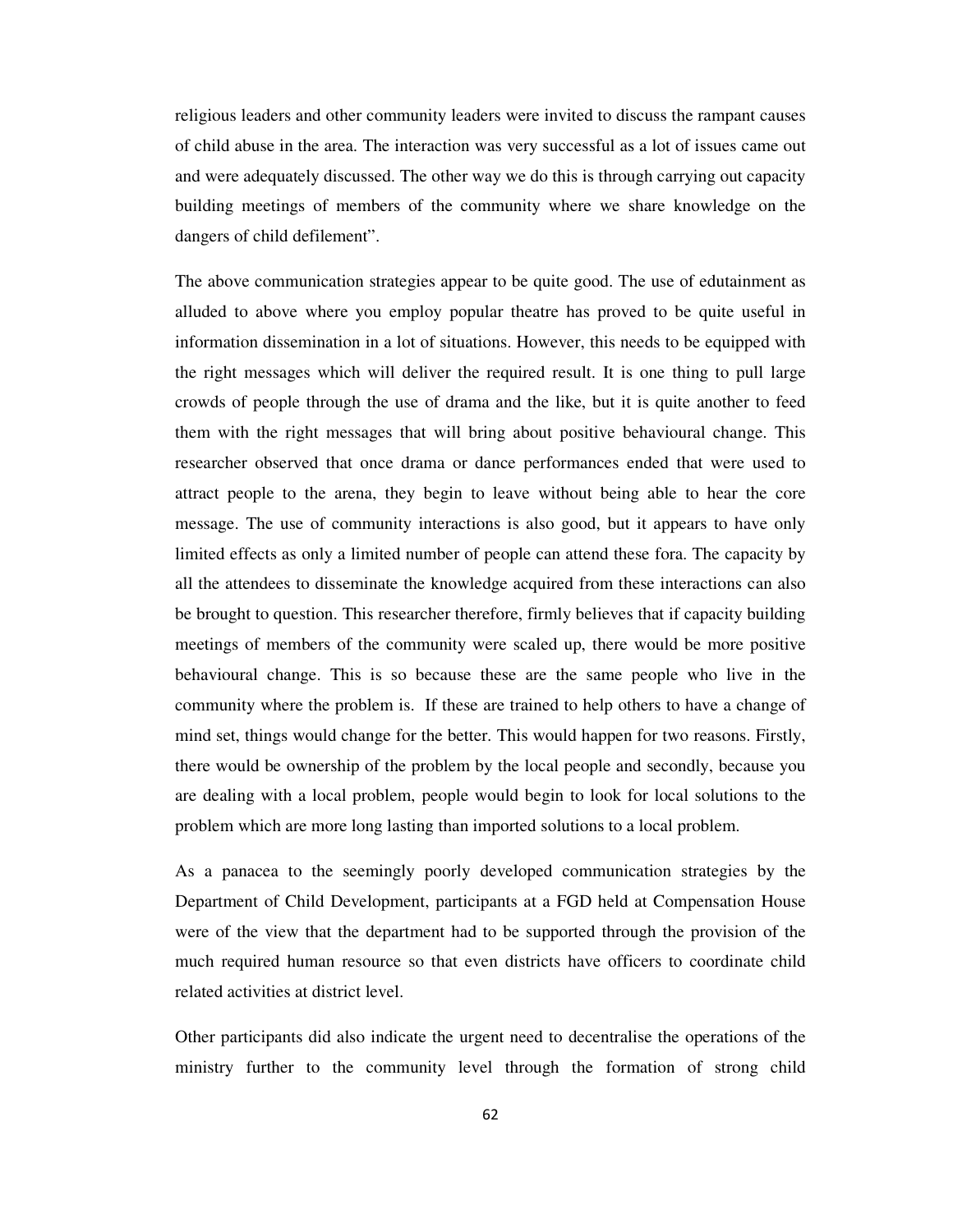coordinating committees that would report on child development related activities as well as being information dissemination centres.

The participants at the FGDs were also unanimously resolved that there was urgent need to harmonise the current existing child laws and policies. They cited the current conflict between the statutory law and the customary law as regards child marriages arguing that the provisions in the customary law undermined the fight against child defilement. Other policies cited by the participants that needed harmonisation were the Juvenile Act, National Child Policy and the Child Labour Act. They argued that if these were harmonised, it would be easy to find a common ground with different stakeholders on how best to tackle child related issues to avoid piece meal interventions. Currently as these different pieces of legislation stand, they communicate conflicting messages on the welfare on the child.

During the Focus Group Discussions, most discussants endorsed the need for the continued intensification of sensitisation campaigns of the members of the general public though radio and other available media. A female participant during a FGD held at Compensation House said: "we should not get tired of sensitising members of the public especially now when we are dealing with issues of HIV and AIDS. We need to inform members of the public about the availability of Post Exposure Prophylaxis (PEP) treatment so that as many children as possible may be saved from HIV infections".

In terms of the actual messages being disseminated to members of Chisanga community by the Department of Child Development, this research found that there were actually no specific messages drawn by the department locally in Northern Province to tackle the issue. During a Focus Group Discussion held at Compensation House on the 9<sup>th</sup> October, 2013, the Acting Provincial Child Development Coordinator had this to say "we distribute IEC materials which we receive from the national office in Lusaka. They depict such messages as 'Stop Defilement' or 'Child Sexual Abuse is a Crime'. There are also pictures depicting scenes of child defilement being distributed in schools, market places, community halls and other public places.

It is clear from the foregoing that the messages being disseminated by the Department of Child Development are inadequate and ineffective. First and foremost, their content is prepared by people who live far away in Lusaka and do not have an idea of the dynamics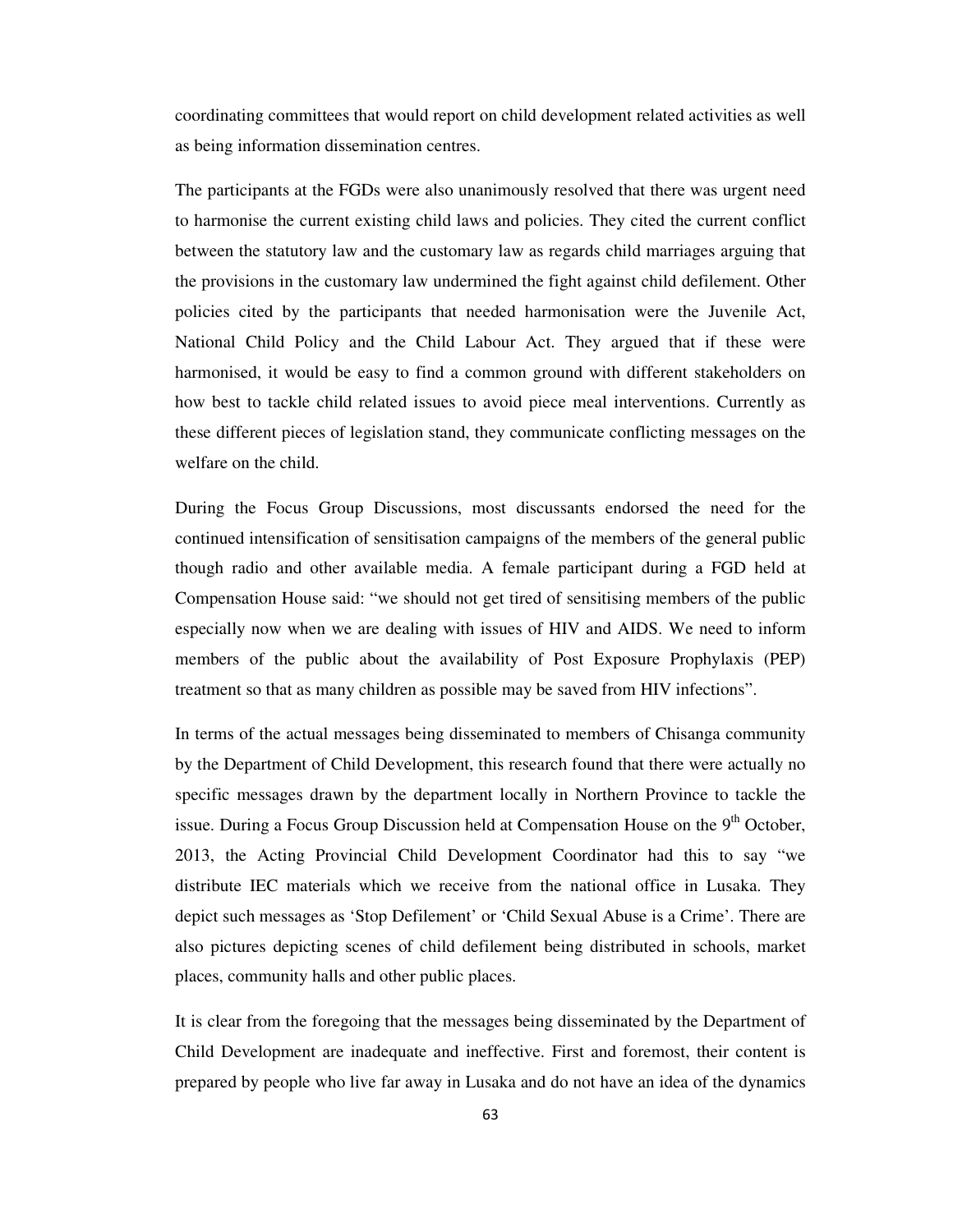of child defilement in Chisanga village. Secondly, they also fail to pin point where exactly the problem of child defilement is coming from. It would have been better if these messages were prepared locally by people who properly understand the socioeconomic dynamics of Chisanga community. Equally comforting would have been a situation where these messages specifically addressed certain issues pertaining to the perpetuated defilement of the girl child.

Take for instance, the fact that some defilement cases are linked to the belief in the myth that having sex with a young virgin can rid somebody of their HIV infection or that having ritual sex with a virgin can make somebody super rich as advised by traditional healers. In this researcher's view, there should have been messages specifically addressed to people living with HIV and AIDS, and businessmen or women, and traditional healers alike that having sex with a child can never cure anybody of their HIV infection or make them rich respectively. These concerns were also raised by the YWCA Provincial Coordinator during an In-Depth Interview held in her office at Compensation House in Kasama on the  $16<sup>th</sup>$  December, 2013 who said: "most messages on child defilement imported from Lusaka have been over-generalised and cannot be fit for all communities. One message cannot be fit for all groups of people and this has to be changed in preference for locally tailored messages that suit their particular circumstances.

The other disheartening fact is that these IEC materials are printed in English language and are not adequately translated into local languages before distribution. So, even when they are distributed they are not quite understood by everybody. This, therefore, works against all efforts to put an end to child defilement. Therefore, the communication strategy of only distributing IEC materials in areas most hit by the scourge of child defilement without a verbal follow up can only bear minimal results.

In order to thoroughly analyse the communication strategies used by the Department of Child Development, other than the media and messages commonly used, respondents were also asked how often the department communicated messages to Chisanga community. During an In-Depth Interview conducted with one key informant, the Child Development Officer at her office in Kasama on the  $6<sup>th</sup>$  November, 2013, revealed that: "the department holds talks, discussions and conducts information exchange programmes with community members only once per year because of the shortage of manpower and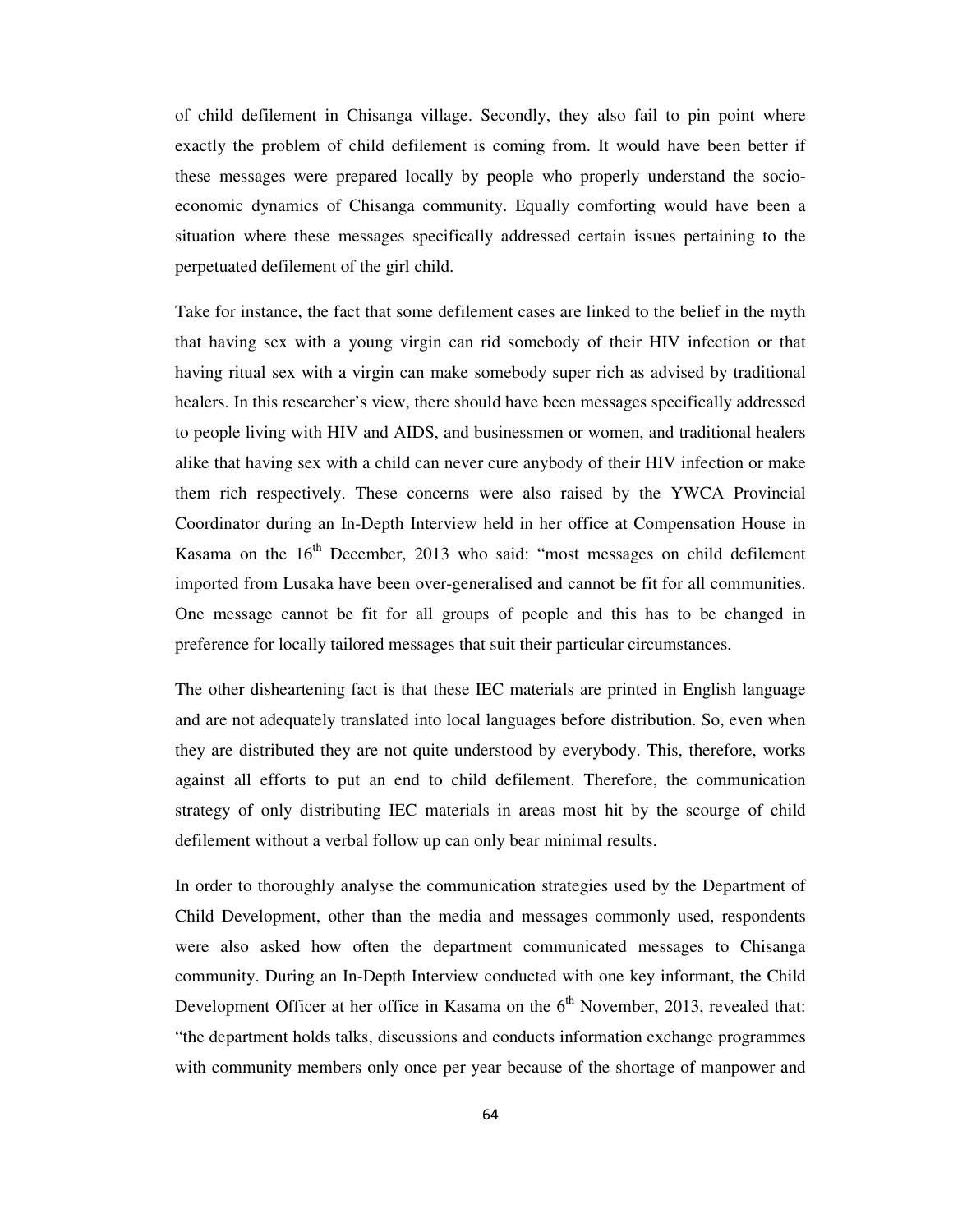operational funds. As you may be aware, Northern Province is still one of the largest provinces in Zambia and we can't afford to be in all places at once".

When asked how effective their communication strategies as a department were, the Child Development Officer reported that: "our strategies have been very effective. This is because there are more cases being reported now than before".

This researcher believes that while the above argument sounds convincing, it is seriously fallacious and myopic. Firstly, her comment is in sharp and direct contrast with her supervisor who admitted earlier during a Focus Group Discussion held at Compensation House that their performance as a department was not satisfactory in information dissemination. Secondly, the fact that more and more people are reporting about child defilement issues now to this office did not mean that they were doing a good job. The above is simply a fallacy in Latin called *non sequitur* (it does not follow that). The marginal increase in the number of reported cases could be attributed to other factors not related to their efforts. It could be that other organisations are actively involved in sensitisation campaigns within the same area or that the residents of Chisanga have other sources of information upon which they are acting. In any case, their interventions are only conducted once per year.

Participants in the FGD held at Compensation House on the  $23<sup>rd</sup>$  October, 2013, suggested that in order to improve information dissemination on child defilement to the area, the department should further look at the possibility of increasing the frequency of sensitising meetings to the area adding that once per year was far from being adequate.

Furthermore, the Ministry of Gender and Child Development should seriously begin to forge partnership with NGOs and other line ministries who have a physical presence in nearly all communities so that their network is strengthened.

Lastly, there was a general concern that the funding levels to the department were currently too low and a mere mockery to enable the ministry to undertake any serious programmes to effectively protect children. Participants to this research suggested that there was urgent need to upscale the funding levels to the department.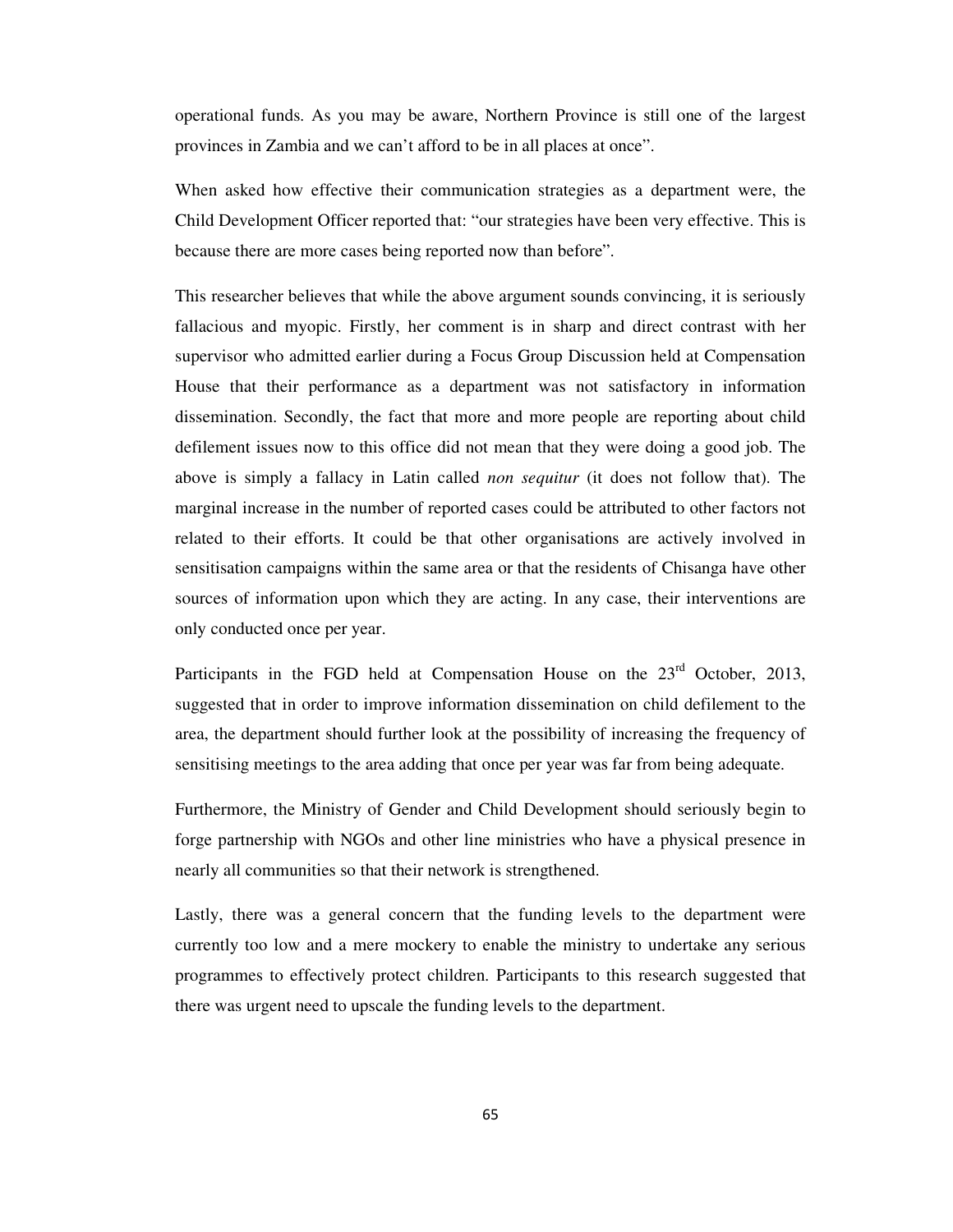# **CHAPTER SIX**

# **6.0 CONCLUSION AND RECOMMENDATIONS**

# 6.**1 Introduction**

This chapter presents the conclusion and recommendations derived from the findings of the study.

# **6.2 Conclusion**

The study aimed at finding out the communication strategies used to address the problem of child defilement: a case study of the operations of the Department of Child Development in Chisanga Village of Kasama District.

The study revealed that although there were rampant cases of child defilement in Chisanga village, the majority of the residents had frequent access to information through the local radio station and demonstrated good knowledge about the issue.

The study found that child defilement was a very big problem in Chisanga village and had been going on for more than ten years.

The study further revealed that most people in Chisanga community felt very strongly about child defilement. This prompted some to demand for a death penalty to be slapped upon convicted child defilers.

The study found that the Department of Child Development used Radio Mano Community Station as a major tool to disseminate information about child defilement to members of Chisanga village.

The study also found that use of radio alone as a communication strategy was not effective enough to adequately sensitise all the Chisanga community members since not everyone had equal access to this source of information.

The study also found that the sensitisation programmes conducted on Radio Mano Community Station were seriously hampered by poor funding levels to the department. The study revealed that instead of the planned weekly sensitisation programmes every month throughout each quarter for example, the department now only broadcast one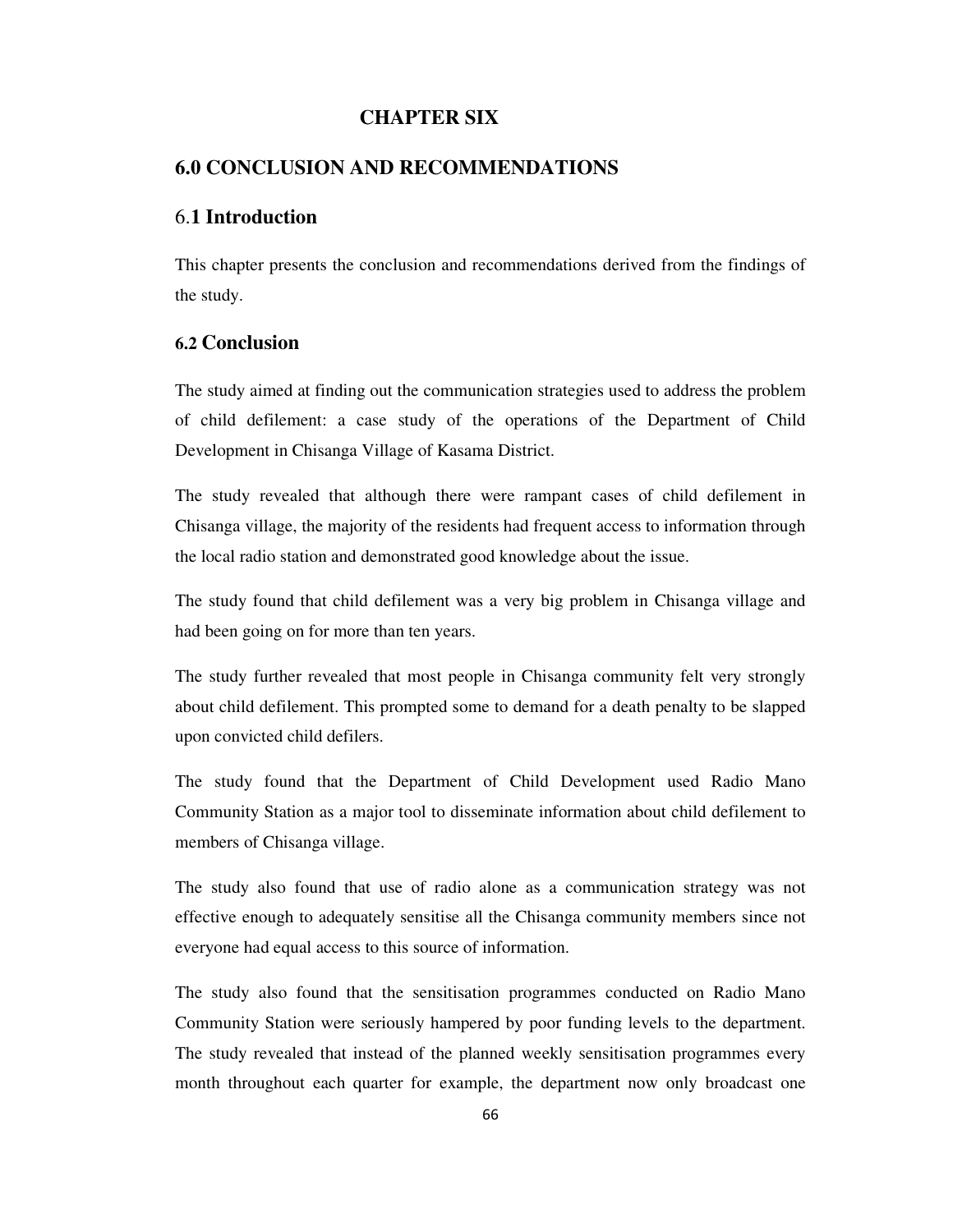programme per quarter. This was far too inadequate to equip people with knowledge and skills to protect children from child defilement.

The study also found that the second strategy that the department used to disseminate information about child defilement to Chisanga village was through holding public meetings and conducting field visitations. However, the study also revealed that because of the poor staffing levels in the department punctuated by the presence of only two members of staff to man the entire province, this made it extremely difficult for them to successfully do their work.

The study also revealed that the third communication strategy used by the department in the fight against child defilement in Chisanga was through use of edutainment or infotainment where various forms of entertainment were used to deliver various messages on child defilement. The study also revealed that although this method was heavily used, it had a few major setbacks. One such setback being that if messages were not well packaged in the edutainment, people had the tendency to di di mau (leaving a place quickly and unceremoniously) before the core message was actually presented. This therefore, reduced these campaign activities to mere amusement packages.

The study also revealed that the other communication strategy used by the department was the commemoration of Child Mark Days. These calendared events which had international recognition were commemorated annually and provided an opportunity for the department to disseminate information about child welfare, including child defilement to members of the public.

The study however, found that this strategy of information dissemination was also riddled with a lot of challenges. The first one being that because these were annual events, there was not much being achieved in terms of information dissemination. Once a particular event was commemorated, there was no action taken to follow up issues raised during the commemoration. The second major setback was that these events were at the moment highly centralised by being celebrated in provincial capitals and a few district centres making it virtually impossible for most children and members of the public to hear the messages being communicated.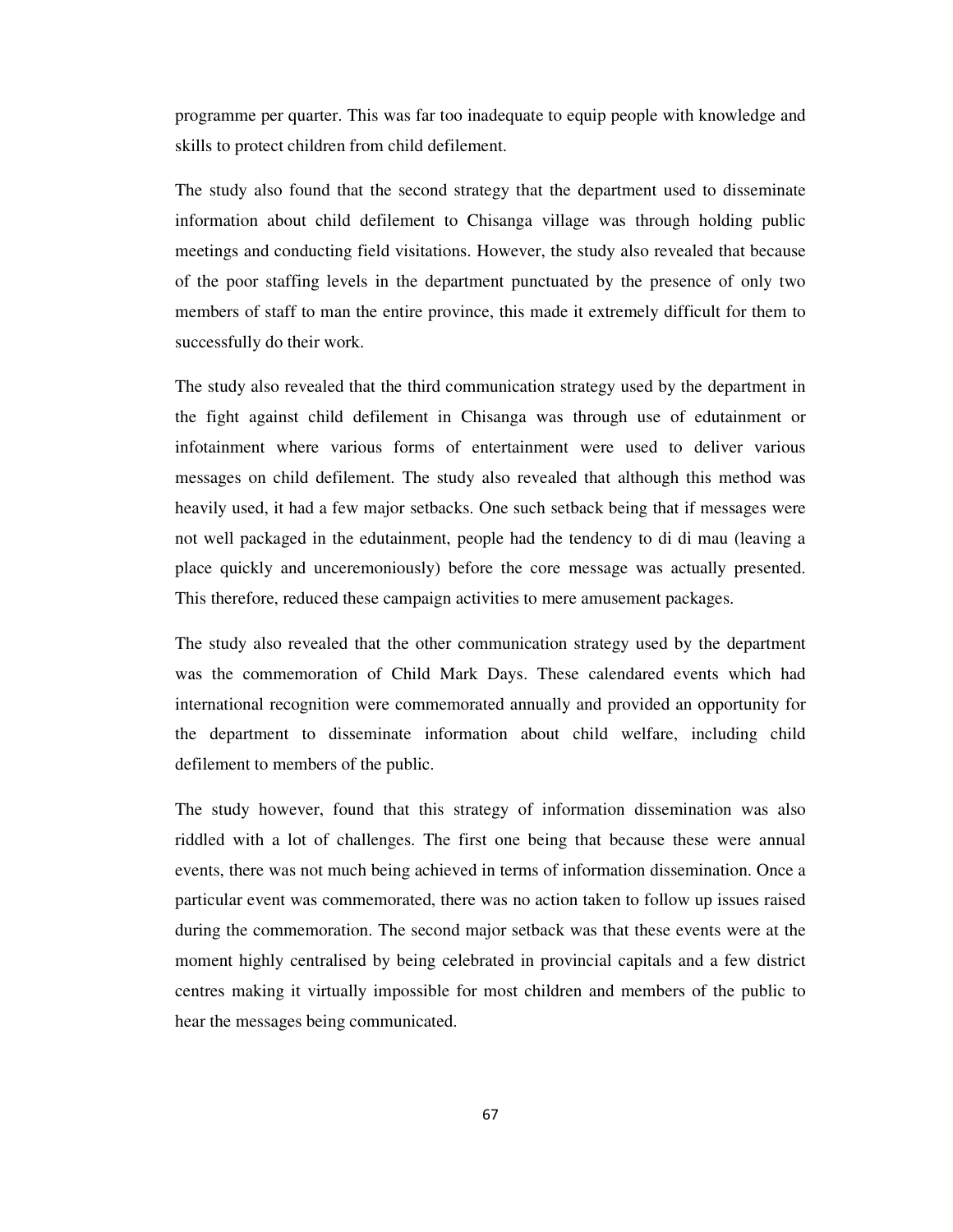The study also found that in terms of the actual messages on child defilement being disseminated, the department did not prepare or draw their own messages that properly suited the circumstances of Chisanga community or indeed any other community in which they were operating. The study revealed that over generalised messages were in use across the length and breadth of all communities. Such hackneyed expressions as 'stop child defilement' or 'child defilement is a crime' were in use regardless of the perceived cause of child defilement.

The study further revealed that child defilement messages and communication strategies currently in use by the department failed to address the right people who were the actual perpetrators or fond of advising their clients to do so. Key categories of people such as traditional healers, businessmen and women and those living with HIVand AIDS did not have specific messages addressed to them such as 'having sex with a child cannot make you rich or get cured of your HIV' respectively. There was also no evidence of any attempt made by the department to directly communicate with traditional healers, business people and those living with HIV and AIDS on the issue at hand.

The study found that the department did not invoke the participation of the affected local people in crafting communication strategies and messages that would help solve the problem of child defilement in Chisanga community. They instead preferred to go the easy way of using already made messages that had little effect on the target community

The study also found that the Department of Child Development rarely disseminated information about child defilement in the area. This fact could be attributed to the fact that the department was under staffed as well as that its levels of funding were too low to accord them to conduct frequent interventions in the area.

# **5.3 Recommendations**

In view of the findings of the study on the communication strategies used to address the problem of child defilement by the Department of Child Development in Chisanga village, the following recommendations are presented: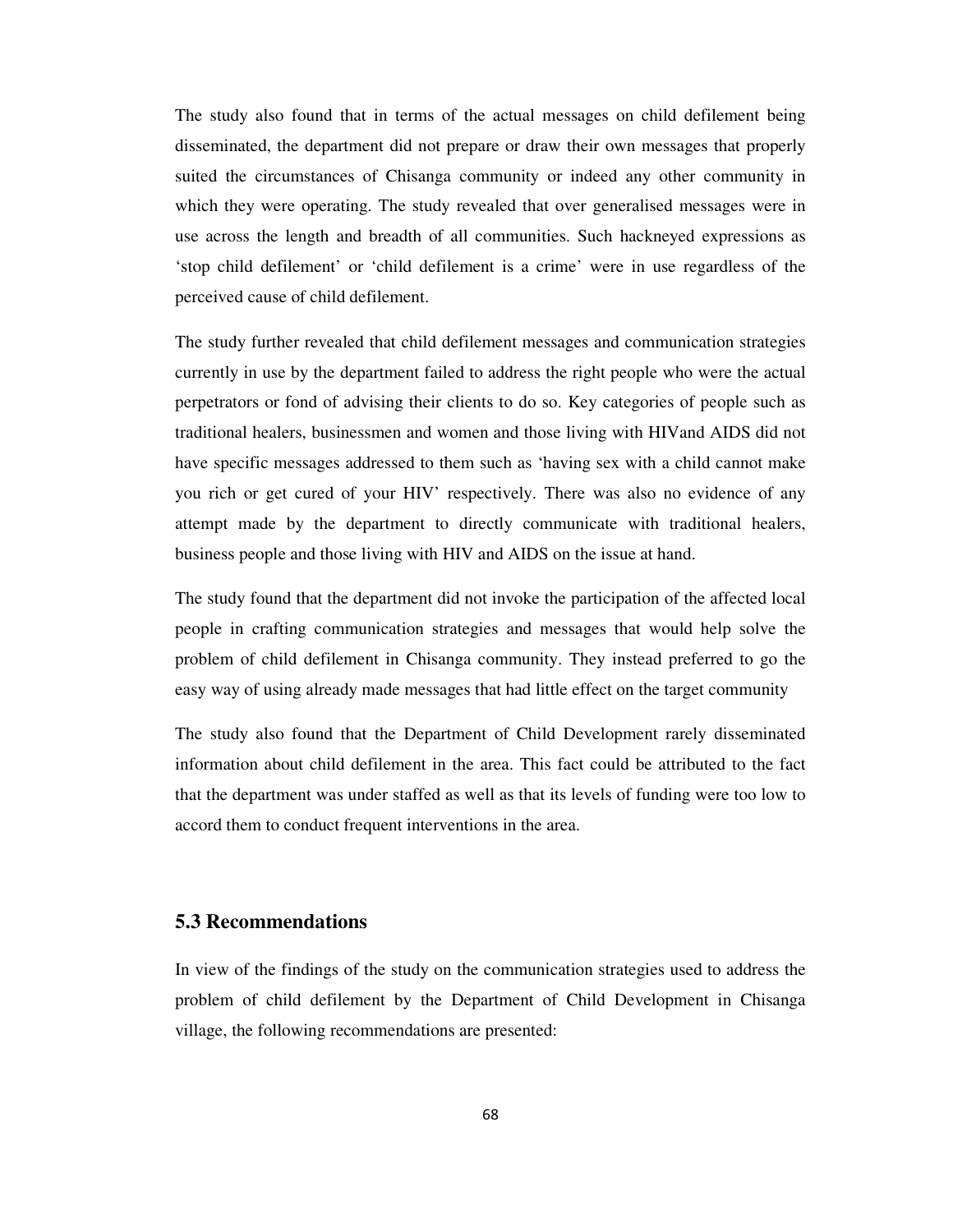The department should continue sensitising members of Chisanga community by aiming at achieving attitude change.

Radio Mano Community Station should continue being used as a channel of communication as it appears to be the most accessible source of information in the area. However, since not everyone has access to radio, the study recommends that this strategy must be augmented by other strategies such as holding of frequent public sensitisation meetings and discussions to ensure continued information flow.

In light of the continued poor funding levels to the department which have negatively affected sensitisation campaigns on child defilement, the department should consider forging working partnership and networks with NGOs and other line ministries

The Ministry of Gender and Child Development should urgently consider broadening the departmental structure to pave way for the creation of District offices that would coordinate child related activities at the grass root level.

The department should also ensure that the edutainment or infotainment they use in sensitisation campaigns is well packaged in such a way that their intended messages keep flowing to the target audiences.

There is also need for the department to further decentralise its operations to the community level through the involvement of local leadership such as village headmen and women, the clergy and other already working committees to communicate child related matters.

The department should also consider working with the affected communities in drafting their own communication messages that would suit their particular circumstances at every given point without having to rely on over generalised and hackneyed messages distributed from the national office.

The Department of Child Development should seriously begin to engage with traditional healers and dissuade them from the practice of ill-advising their clients to have sex with children as a panacea to their problems.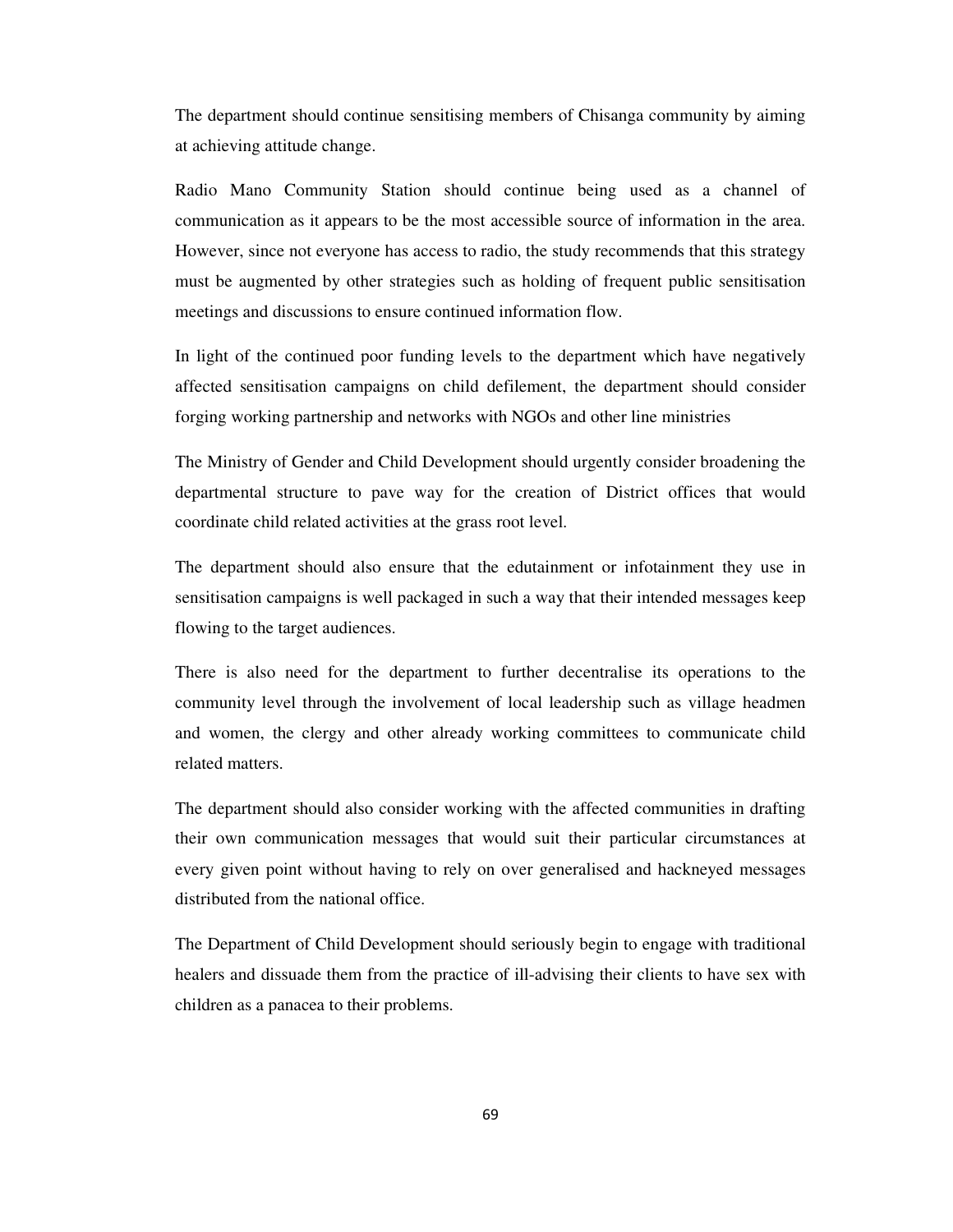The department should also consider crafting specific messages aimed at addressing issues that trigger child defilement such the myths related to cure from HIV and AIDS infections and those related to boosting one's business opportunities.

Last but not the least, the department should also consider increasing the frequency and number of communication campaigns to Chisanga community or indeed any other if their efforts were to be appreciated. The current scenario where the department only communicated messages on child defilement to Chisanga community once per quarter was not only worrying but also very unhealthy.

Lastly, in order to efficiently carry out an effective communication strategy on child defilement in Chisanga area, there is need for the Department of Child Development to lobby for an increased funding allocation from the office of the Provincial Permanent Secretary or the Ministry of Gender and Child Development as the mother ministry. Otherwise child protection without good funding is mere rhetoric.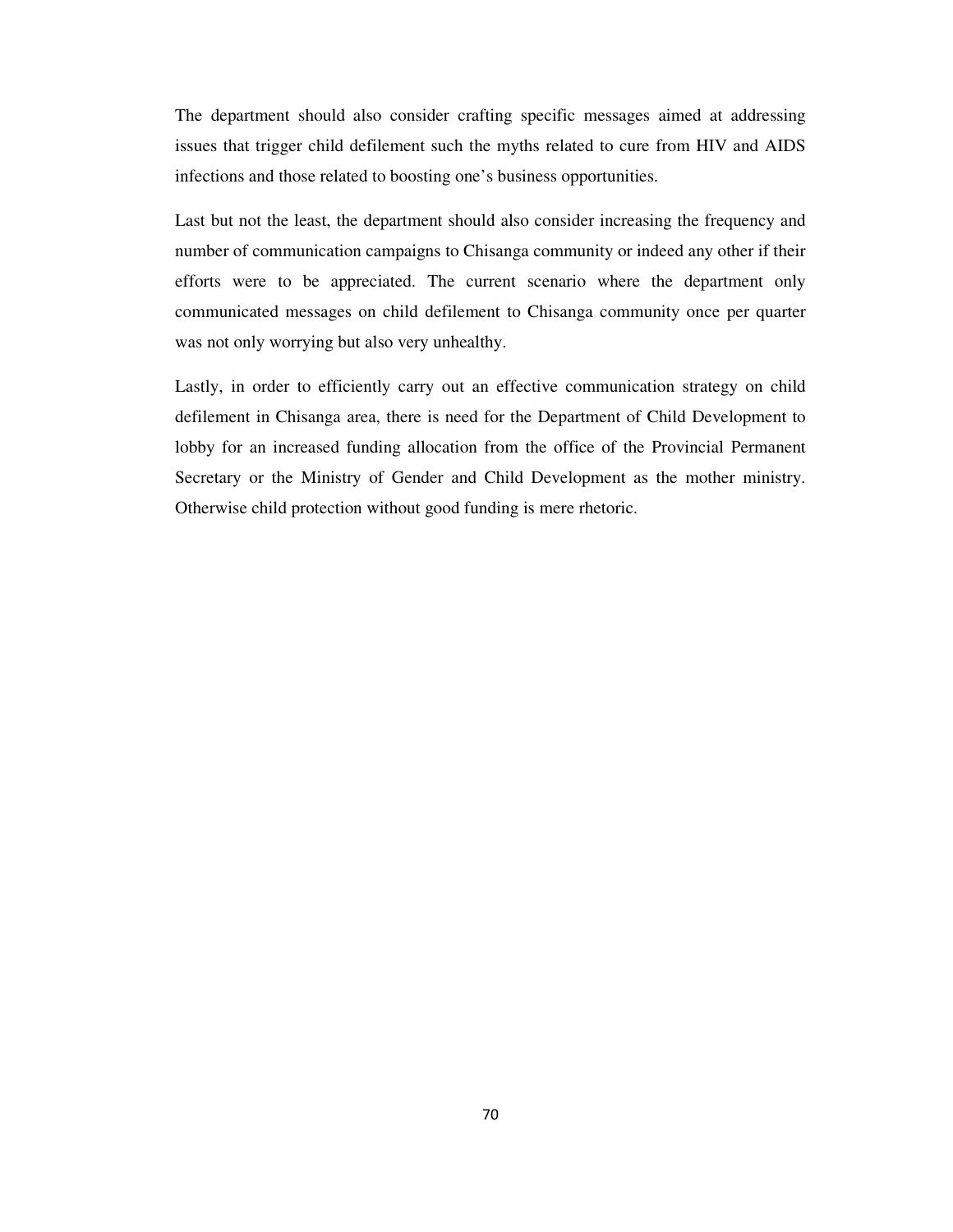#### **REFERENCES**

Ajzen, I. (1985) From Intentions to Actions: A Theory of Planned Behaviour. In J. Kuhl and Beckman (eds.), Action-Control: From Cognition to Behaviour. Heidelberg, Germany: Springer.

Allyn and Bacon (1999) Small Group Communication, http://www.abacon.com/commstudies/groups/definition.html, Moorhead State University

American Academy of Pediatrics (1991) Committee on Child Abuse and Neglect Policy Statement. Guidelines for the Evaluation of Sexual Abuse of Children (re 9202) Pediatrics 87: 254-260.

Balit, S.; Calvelo Rios, M. and Masias, L. (1996) Communication for Development for Latin America: a regional experience. FAO, Rome, Italy.

Becker-Lausen, E. and Mallon-Kraft, S. (1997) Pandemic outcomes: the intimacy variable. In Out of Darkness : Current Perspectives on Family Violence, edited by G. K. Kantor and J.S. Jasinski, Newbury Park, CA: Sage.

Briere, J. N., and Elliot, D. M. (1994) Immediate and Long-term Impacts of Child Sexual Abuse: the future of children 4: 31-53.

Central Statistical Office (2012) Census of Population and Housing Summary Report, GRZ, Lusaka.

Chuulu, B.M. et al. (1999) Women and Justice in Zambia: Myths of reality? WLSA Trust Zambia, Lusaka.

Denscombe, M. (2004) The good research guide for small-scale social research,  $2<sup>nd</sup>$  ed. Open University Press, London.

ECOFF (2000): www.who.int/iris/bitstream (Accessed on 17/03/14).

Elkamel, F. (1986) Developing Communication Strategies and programmes; A Systematic Approach, UNICEF.

Finkelhor, D. (1994) Current Information on the Scope and Nature of Child Sexual Abuse: the future for children 4:54-69.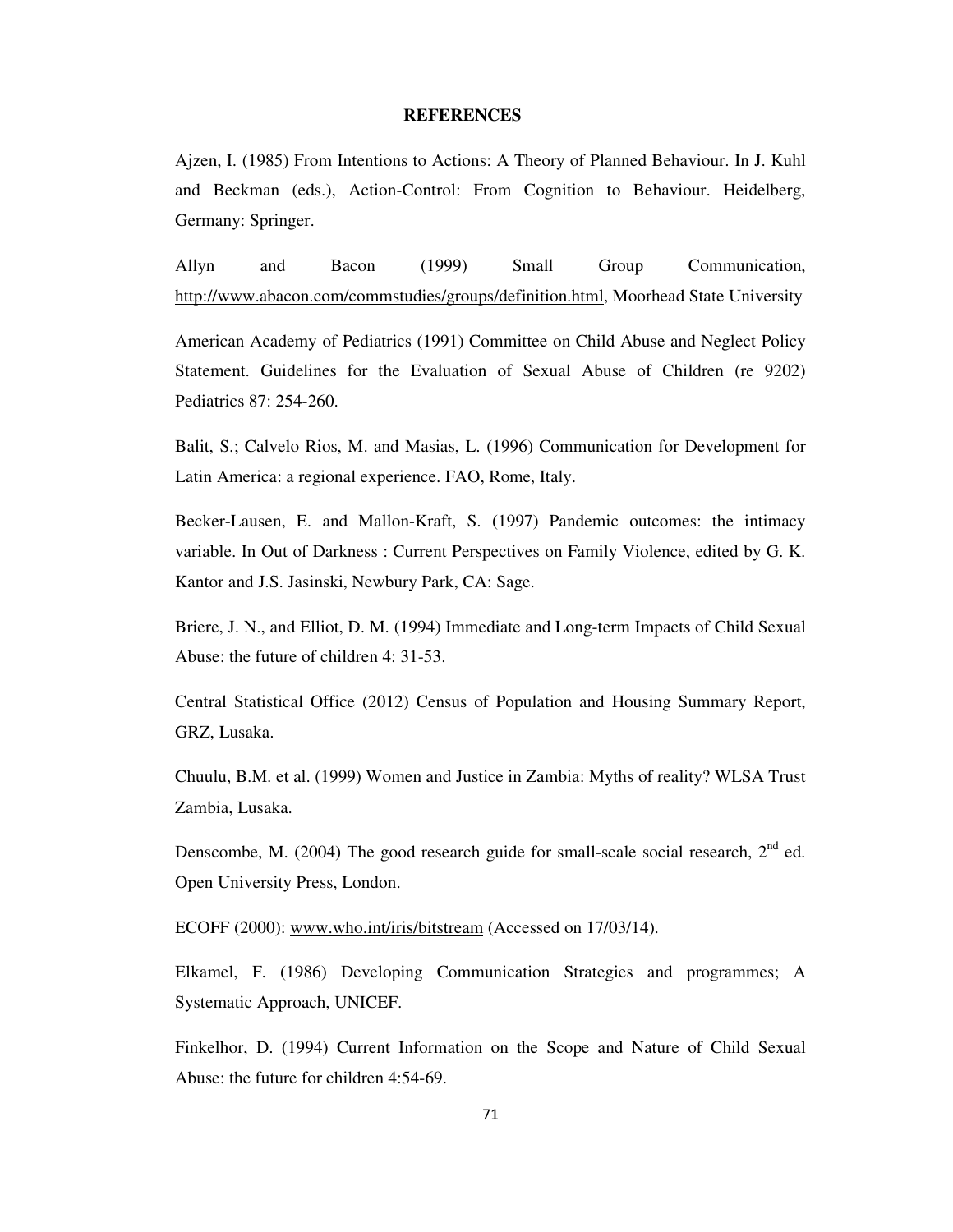Fishbein, M. and Ajzen, J. (1985) Understanding Attitudes and Predicting Social Behaviour, New Jersey: Prentice-Hall.

GRZ, (2002) Zambia's Initial and First Report on the Implementation of the United Nations Convention on the Rights of the Child, Lusaka: GRZ.

Herbert, M. (2003) Typical and Atypical Development: From Conception to Adolescence. London, BPS Blackwell.

http://www.allafrica.com/stories/200309925062.html (Accessed on 6/03/2014)

http:/www.lusakatimes.com/2012/03/05/child-defilement-cases-zambia-rising/why? (Accessed on 10/08/12).

http://www.greenstone.org/greenstone (Accessed on 06/03/14).

http://www. hdl.handle.net (Accessed on 06/03/14).

http://www.news.bbc.co.uk/2/hi/60421112.stm (Accessed on 06/03/14).

http://www.rohan.sdu.edu (Accessed on 02/09/14).

http://www.state.gov(Accessed on 02/09/14).

http://www.times.co.zm (Accessed on17/03/14).

http:/www.toonaripost.com/2012/05/word-news/victims-without-a-voice-3/child defilement cases (Accessed on 21/09/12).

Human Rights Violations in Zambia Part III: child rights situation shadow report, UN Human Rights Committee, Lusaka and Geneva, 2007.

Hyman, Herbert H., and Paul B. Sheatsley (1974) Some Reasons Why Information Campaigns Fail. *Public Opinion Quarterly* 11: 412-423.

Infante, D. et al. (1997): Building Communication Theory, Waveland Press. Inc, Illinois, USA.

Jalasi, M.M., Report Submitted in Partial Fulfilment of the Requirements for the Degree of Master of Communication for Development, University of Zambia, 2006.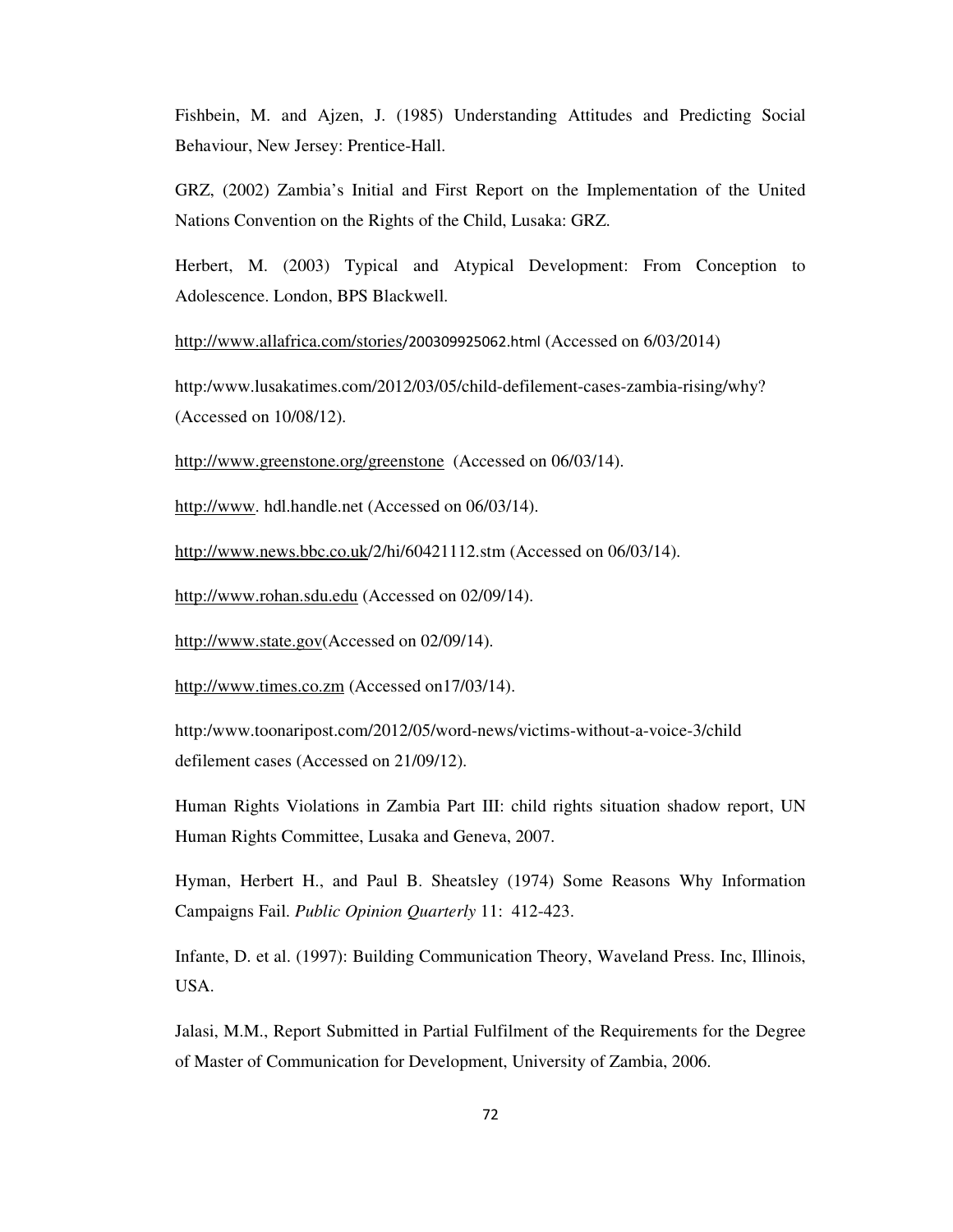Katz and Lazerfield (1955) www.cultsock.ndirect.co.uk

Kendall-Tackett, K. A. (2000) the Long-term Health Effects of Victimisation. Joining Forces 5(1): 1- 4.

Kendall-Tackett, K. A., and Marshall, R. (1998) Sexual Victimisation of Children: Incest and Child Sexual Abuse: in issues in Intimate Violence, edited by R. K. Bergen. Newbury Park, CA: Sage.

Kendall-Tackett, K. A.; Williams, I. M.; and Finkelhor. D. (1993) the Effects of Sexual Abuse on Children: a review and synthesis of recent empirical studies. Psychological bulletin 113: 164-180.

Kotler and Roberto (1989) Effecting Social Change: www.atkinson.yorku.ca Ripley/pgresearch.html.

Law Development Association Annual Report (2005), Negative Attitudes Toward Child Rights Held by Parents, Society, Government and Law Enforcement Agents.

Littlejohn, S. W. (1991); Theories of Human Communication,  $4<sup>th</sup>$  ed. Wadsworth Publishing Company, California.

Mcquail, D. (2005) Mcquails Mass Communication Theory. London: Sage Publishers.

Mefalopulos, P. and C. Kamlongera (2004) Participatory Communication Strategy Design. 2<sup>nd</sup> ed. Rome: FAO/SADC.

Mennen, F. E. (1995) the Relationship of Race/Ethnicity to Symptoms of Childhood Sexual Abuse. Childhood Abuse and Neglect19: 115-124.

Milton, K. (1996) Environmentalism and Cultural Theory: Exploring the Role of Anthropology in Environmental Discourse. New York: Routledge.

Ministry of Community Development and Social Services (2006) Report on Survey and Analysis of Street Children in Zambia; Lusaka: MCDSS.

Muyongo, Paul, Dissertation Submitted in Partial Fulfilment for Masters degree in Women's Law, Southern and Eastern Africa Regional Centre for Women's Law, University of Zimbabwe, 2004.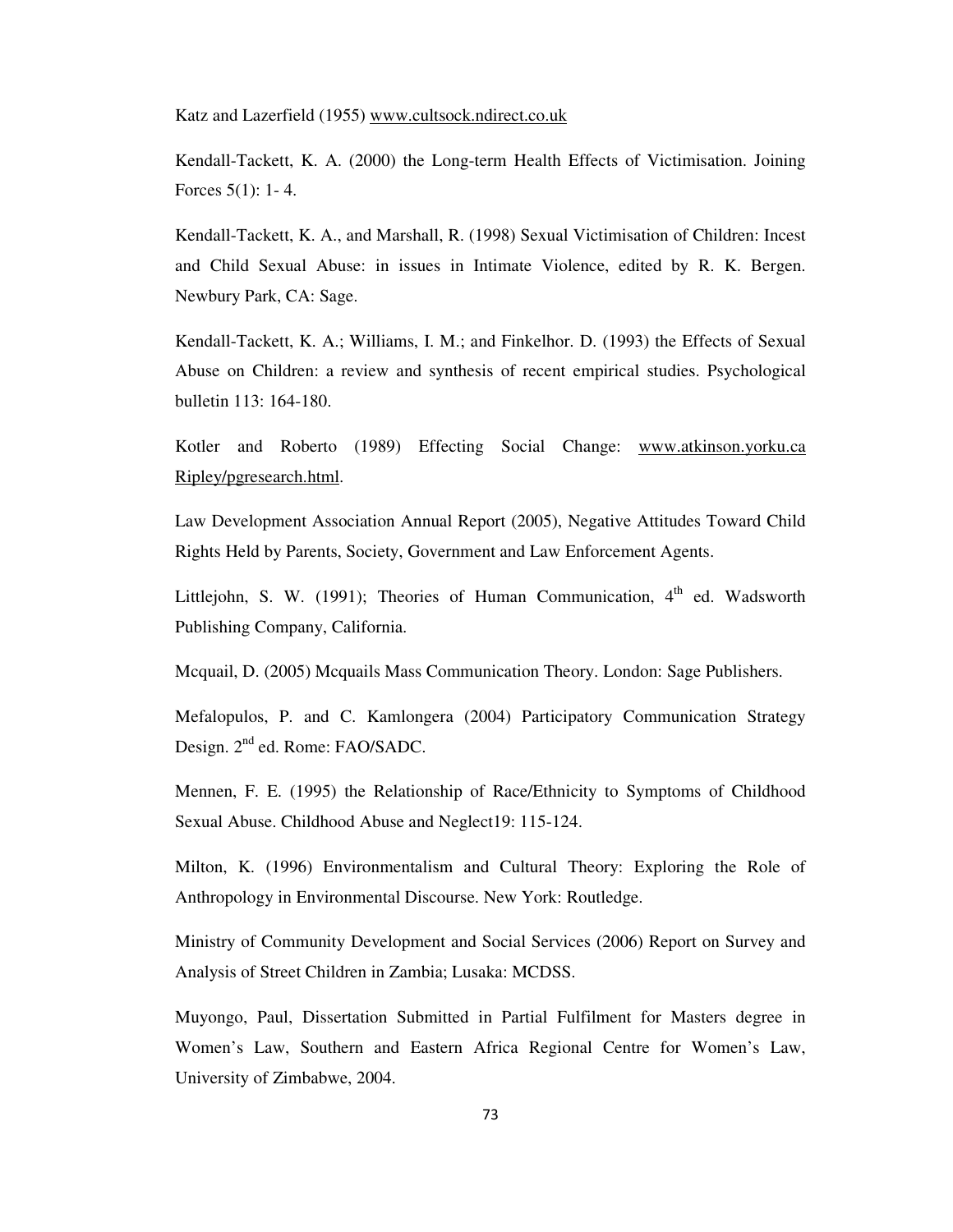Mwanja Phiri Nundwe, Report Submitted in Partial Fulfilment of the Requirements for the Degree of Law (LL.B) of the University of Zambia, 2003.

National Child Policy (2006) Ministry of Sport, Youth and Child Development, Zambia, Lusaka.

Nkandela, A. (2001) Rapid Incidences of Child Abuse in Zambia, Lusaka: CHIN.

Perry, B. D. (2001) the Neuroarcheology of Childhood Maltreatment: the Neurodevelopmental Costs of Adverse Childhood Events. In the cost of child maltreatment: who pays? We all do, edited by K. Franey, R. Geffner, and R. Falconer, San Diego, CA: Family Violence and Sexual Assault Institute.

Reardon, K. R. et al; Interpersonal versus Mass Media Communication; A False Dichotomy, Human Communication Research, 1988, vol.15, No.2.

Reece, R.M. (2000) Treatment of Child Abuse: Common Ground for Mental Health, Medical, and Legal Practitioners. Baltimore. MD: the Johns Hopkins University.

Rogers, E. V. (1973); Strategies for Family Planning, Free Press, New York.

Sanchez, Y. (2000) Workplace Communication: http://www.google.co.zm. ( Accessed on 14/03/14).

Schwartz-Kennery, B.M., Mc Cauley, M.; and Epstein, M. (2001) Child Abuse: a Global View. Wesport, CT: Greenwood.

Shinkanga, M.G. (1996) Child Sexual Abuse in Zambia, Lusaka: YWCA.

Siamwiza, R. and Faveri, C. (1996) Child Abuse in Zambia, Lusaka: UNICEF.

Times of Zambia, August, 30.2003.

The World Health Report, World Health Organisation: http://www.who.int/whr/1999 (Retrieved 2010/10/24).

UNICEF, (2005) The State of the World's Children, New York: UNICEF.

Urquiza, A. J., and Goodlin- Jones, B.I. (1994) Child Sexual Abuse and Adult Revictimisation with Women of Colour. Violence and Victims 9: 223-232.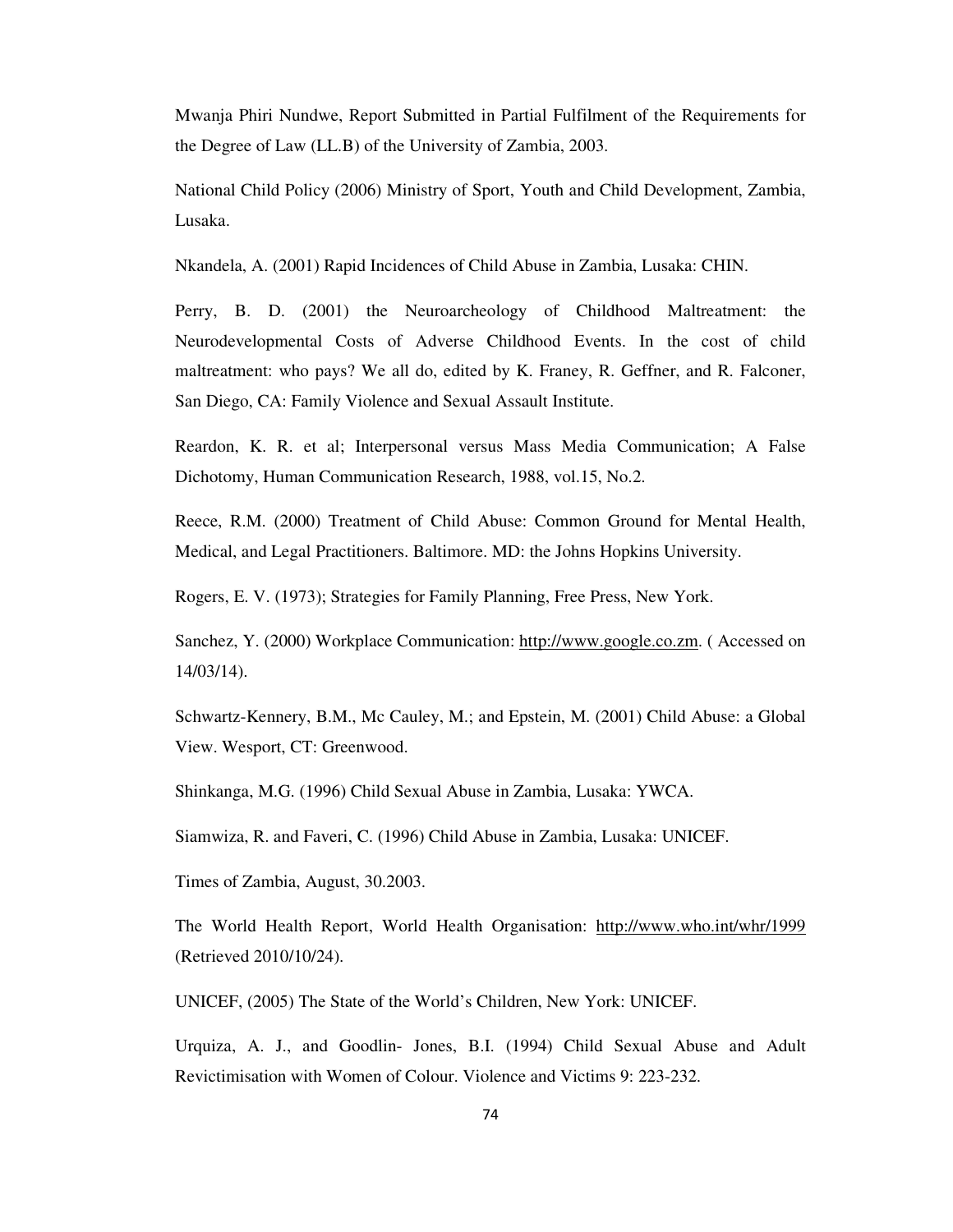Williamson, B. (2000) Developing IP Multicast Networks, Volume 1. Indianapolis, Cisco Systems, Inc.

Zambia Daily Mail Newspaper, 8.2013.

Zulu, J. (2006) Sexual Abuse and Education in Zambia: www.eent.org.uk/newsletters/news.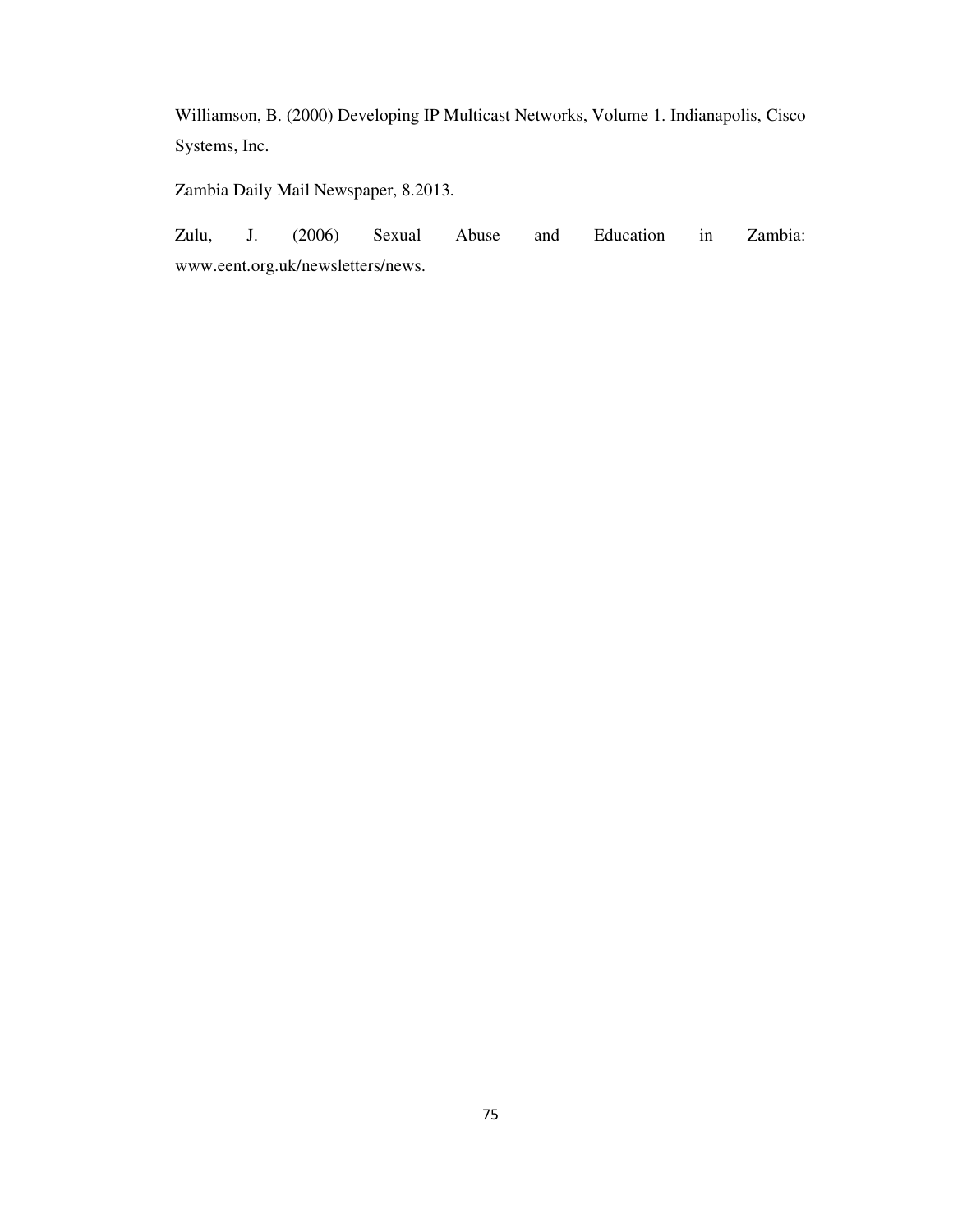## **Appendix A**

### RESEARCH QUESTIONNAIRE FOR INDIVIDUAL RESPONDANTS

Kindly answer the following questions by ticking where appropriate and by filling in the blank spaces where provided.

ALL THE ANSWERS PROVIDED WILL ONLY BE USED FOR ACADEMIC PURPOSES.

| 1.<br>Sex     | (a) Male               | [            | 1            |
|---------------|------------------------|--------------|--------------|
|               | (b) Female             | Ĺ            | 1            |
| 2. Age        |                        |              |              |
|               | (a) 20 years and below | L            | $\mathbf{I}$ |
|               | $(b)$ 21-39 years      | [            | 1            |
|               | $(c)$ 40-49 years      | ſ            | ]            |
|               | $(d)$ 50-59 years      | ſ            | $\mathbf{I}$ |
|               | $(e)$ 60-69 years      | ſ            | 1            |
|               | $(f)$ 70-79 years      | [            | ]            |
|               | (e) 80 and above       | [            | 1            |
| 3. Education  |                        |              |              |
|               | (a) None               | [            | 1            |
|               | (b) Primary            | [            | $\mathbf{I}$ |
|               | (c) Junior Secondary   | <sub>[</sub> | 1            |
|               | (d) Senior Secondary   | ſ            | $\mathbf{I}$ |
|               | (e) Tertiary           | [            | 1            |
| 4. Occupation |                        |              |              |
|               | Self employed<br>(a)   | ſ            | $\mathbf{I}$ |
|               | In school<br>(b)       | ſ            | 1            |
|               | (c) Unemployed         | ſ            | 1            |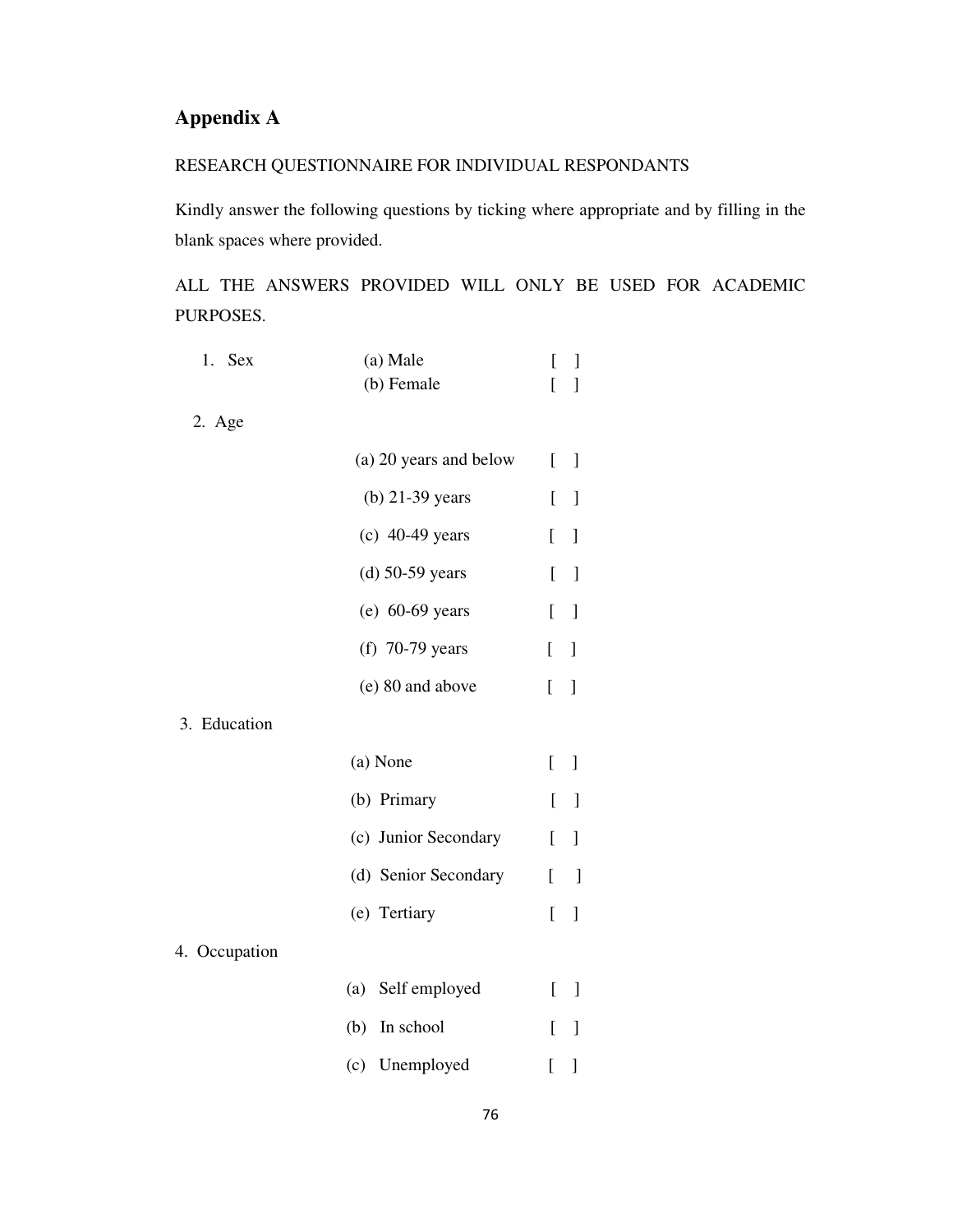| (d) Employed<br>$[\ ]$                                                        |                               |        |
|-------------------------------------------------------------------------------|-------------------------------|--------|
| 5. How often do you listen to radio, watch television or read a newspaper?    |                               |        |
| (a) Almost every day<br>$\begin{bmatrix} 1 \end{bmatrix}$                     |                               |        |
| (b) At least once per week<br>$[\ ]$                                          |                               |        |
| (c) Less than once per week<br>$[\ ]$                                         |                               |        |
| (d) Not at all<br>$[ \ ]$                                                     |                               |        |
| 6. What do you know about child defilement?                                   |                               |        |
| (a) It is a crime of abusing children                                         | $\Gamma$                      | $\Box$ |
| (b) It is a crime of having sex with a girl under 16 years [                  |                               | -1     |
| (c) It is a crime of having sex with children                                 | $\Gamma$                      | -1     |
| 7. Do you think that child defilement is a big problem in this community?     |                               |        |
| (a) Yes<br>$[\ ]$                                                             |                               |        |
| $(b)$ No<br>$[\ ]$                                                            |                               |        |
| (c) Not sure $[ ]$                                                            |                               |        |
| 8. For how long has child defilement has been a problem in this community?    |                               |        |
| (a) Less than a year<br>$\begin{bmatrix} 1 \end{bmatrix}$                     |                               |        |
| (b) More than 2 years<br>$\blacksquare$                                       |                               |        |
| (c) Less than 5 years<br>$\Gamma$<br>$\Box$                                   |                               |        |
| (d) More than 5 years                                                         |                               |        |
| (e) More than 10 years<br>$\left[ \right]$<br>$\mathbf{I}$                    |                               |        |
| Not sure<br>(f)<br>$\Gamma$<br>$\mathbf{1}$                                   |                               |        |
| 9. How do you get to hear about issues on child defilement in this community? |                               |        |
| (a) Through radio                                                             | L<br>$\overline{\phantom{a}}$ |        |
| (b) Through television                                                        | L<br>J                        |        |
| (c) Through reading newspaper                                                 | L<br>J                        |        |

(d) Any other, specify.......................................................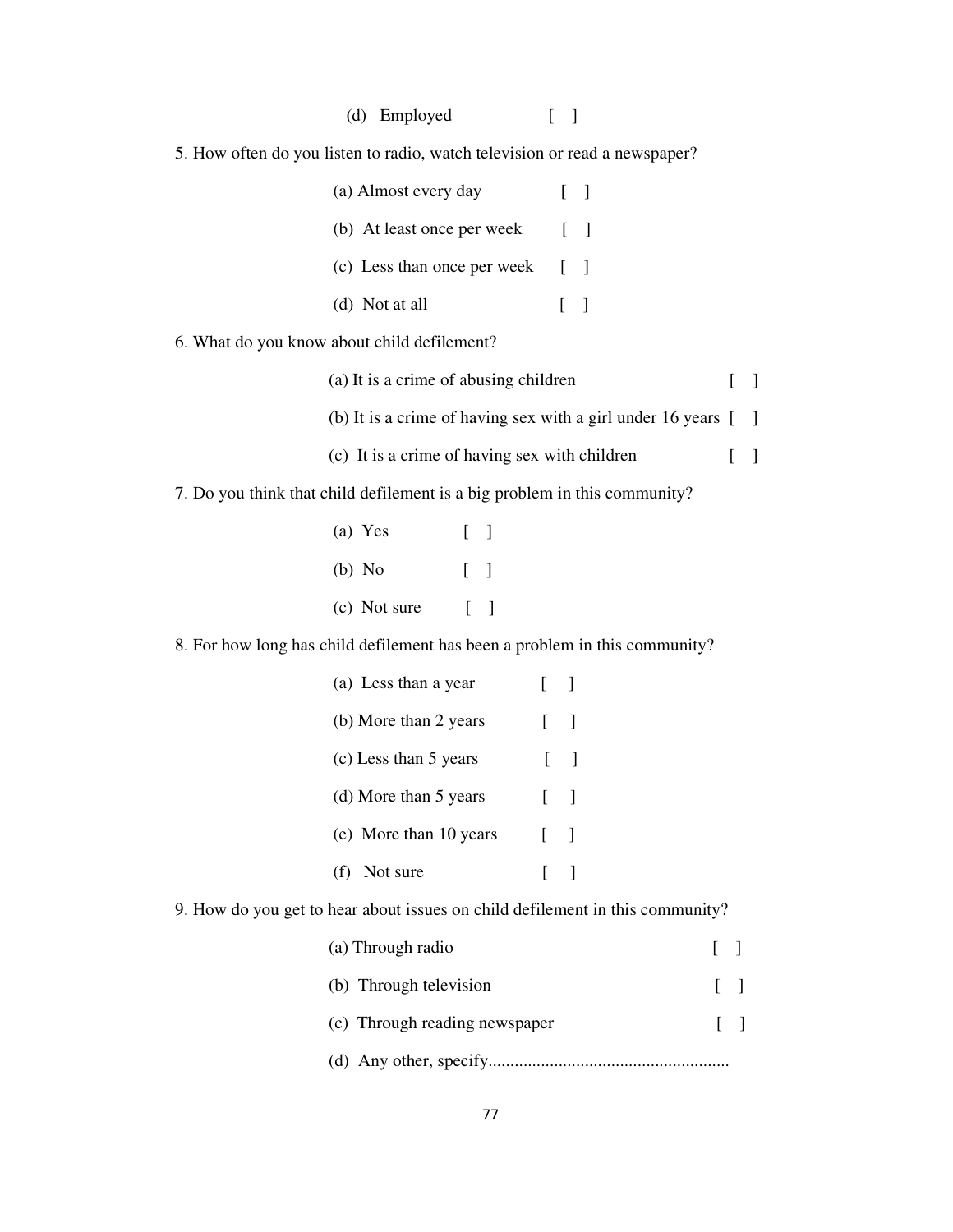10. What messages on child defilement do you hear being disseminated?

............................................................................................................................................... ............................................................................................................................................... ...............................................................................................................................................

11. Do the people who disseminate messages about child defilement officers from the Department of Child Development in Kasama?

> (a) Yes [ ] (b) No [ ]  $(c)$  Not sure  $\begin{bmatrix} 1 \end{bmatrix}$

12. How often are messages on child defilement disseminated by the officers from the Department of Child Development from Kasama?

| (a) Never               | $\Box$            |  |
|-------------------------|-------------------|--|
| (b) Rarely              | $\sim$ 1 $\sim$ 1 |  |
| (c) Always              | - 120 - 1         |  |
| (e) Very rarely $[ \ ]$ |                   |  |

13. How are the messages on child defilement (if any) disseminated to the people of Chisanga village?

| (a) Through radio                                  |        |
|----------------------------------------------------|--------|
| (b) Through television                             | $\Box$ |
| (c) Through news papers                            | $\Box$ |
| (d) Through people trained in child protection [ ] |        |
|                                                    |        |

14. In the last 6 months, have you seen any literature, brochure, flyer or poster talking about child defilement distributed by the Department of Child Development in your area?

> (a) Yes [ ] (b) No [ ]

15. Do you think the methods of information dissemination on child defilement being used currently (if any) are effective to protect the children?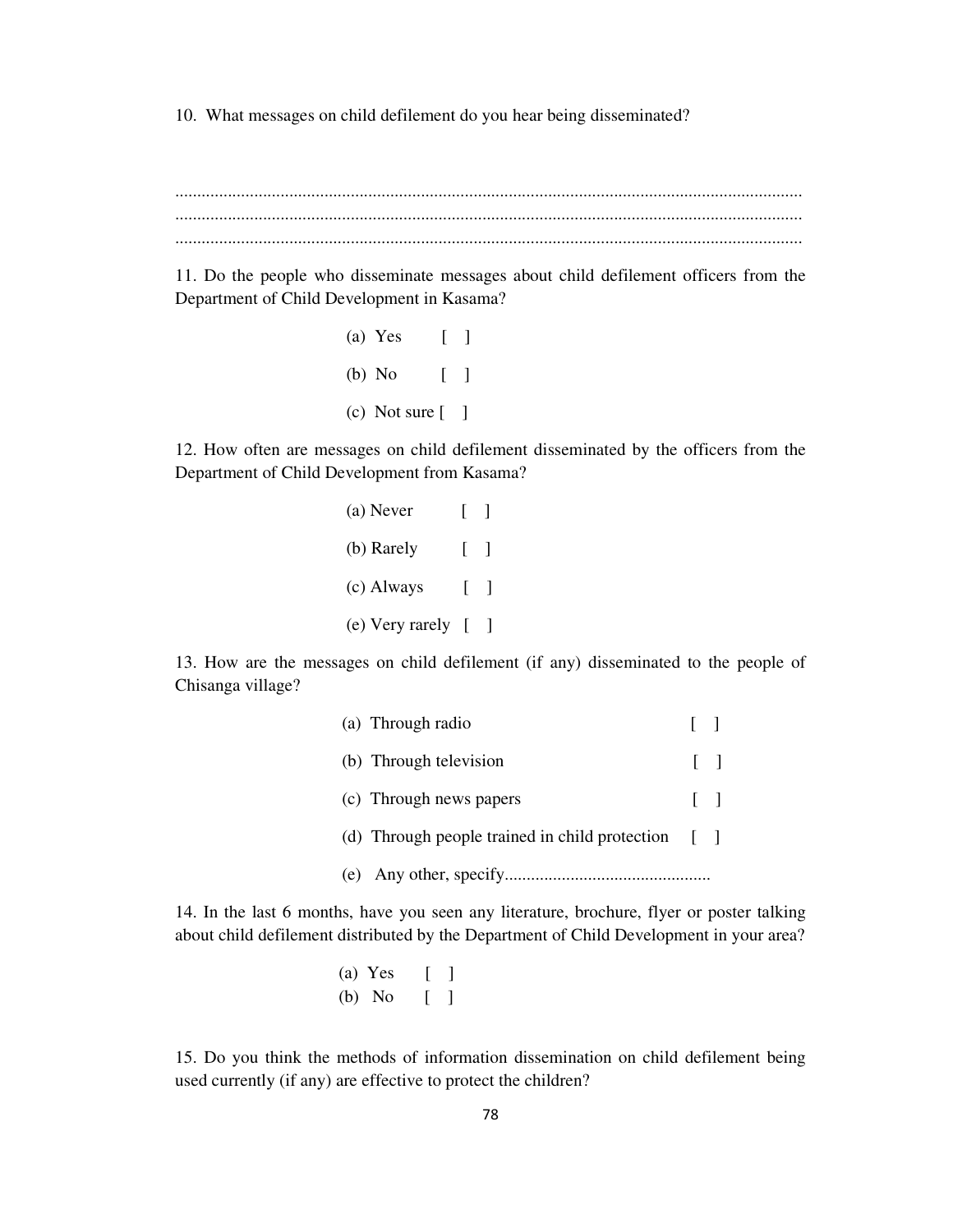| $(a)$ Yes | $\begin{bmatrix} 1 \end{bmatrix}$ |  |
|-----------|-----------------------------------|--|
| $(b)$ No  | $\begin{bmatrix} 1 \end{bmatrix}$ |  |
| $(c)$ Not | $\begin{bmatrix} 1 \end{bmatrix}$ |  |

16. In your opinion, do you think that people in this village know that child defilement is a criminal offence?

| $(a)$ Yes | $[\ ]$                            |
|-----------|-----------------------------------|
| $(b)$ No  | $\begin{bmatrix} 1 \end{bmatrix}$ |

17. Why do you think men continue to defile children despite the stiff Punishment of 15 years and above given to convicted defilers?

............................................................................................................................................... ............................................................................................................................................... ............................................................................................................................................... 18. Explain, how does this community feel about child defilers? ............................................................................................................................................... ............................................................................................................................................... 19. Are there any individuals or groups of people in this village trained to Disseminate information about child protection? (a) Yes [ ] (b) No [ ] 20. If "YES" explain exactly how they do this. ............................................................................................................................................... ............................................................................................................................................... 21. If the answer to question 16 is "NO" explain how messages on child protection in this community are passed on. ............................................................................................................................................... ............................................................................................................................................... 22. What challenges are you faced with in the fight against child defilement in this area? (a) Inadequate information [ ] (b) Apathy from community members [ ] (c) Lack of interest [ ]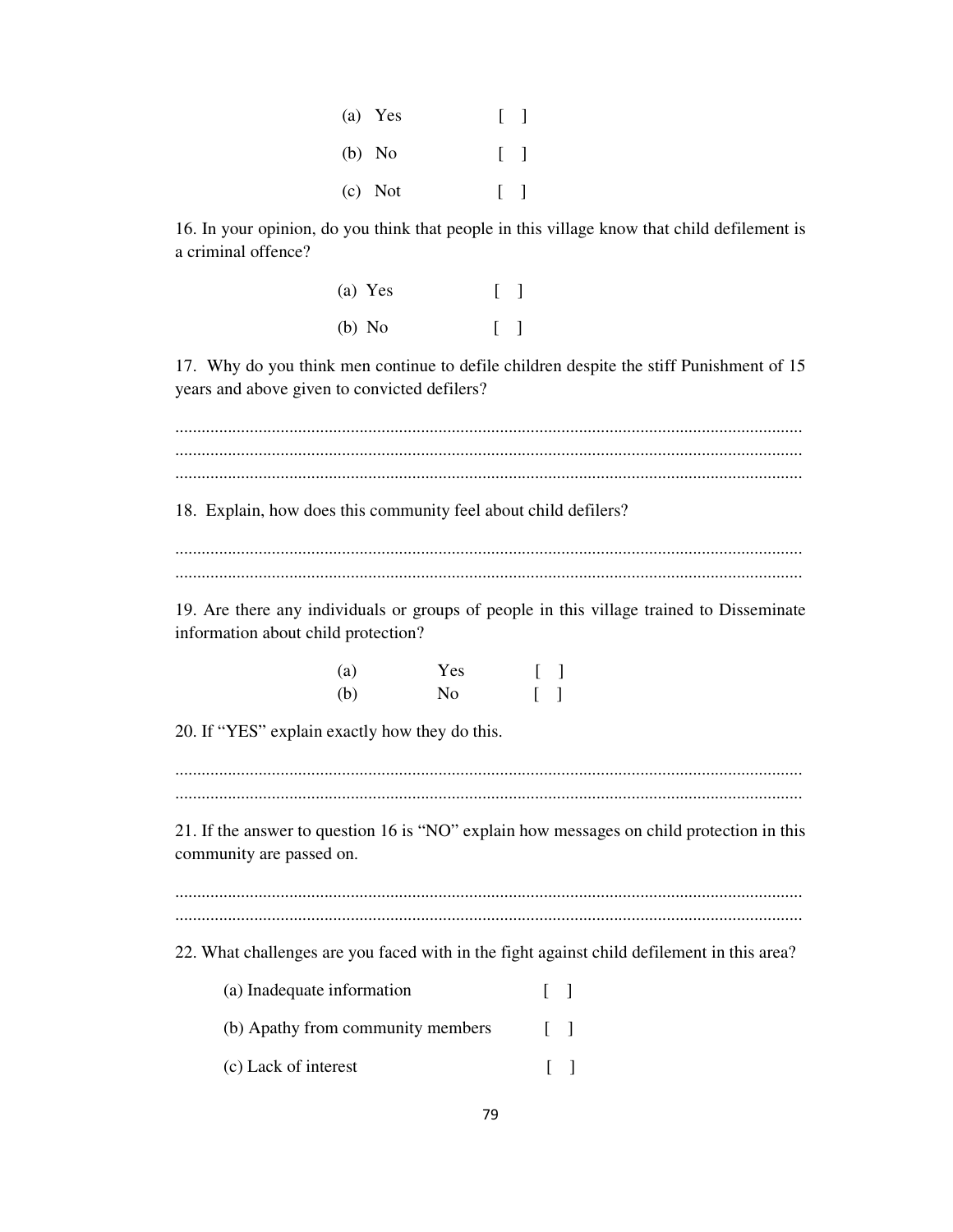(d) Poor attitude change [ ] (e) Any other, specify.................................................................................. ................................................................................................................................

23. In your opinion, how would you rate the efforts by the Department of Child Development in the fight against child defilement in this community?

| (a) Excellent |   |  |
|---------------|---|--|
| (b) Very poor |   |  |
| (c) Very good | L |  |
| $(d)$ Good    |   |  |
| $(e)$ Bad     |   |  |

24. Do you think that child defilement can be stopped in this community?

 (a) Yes [ ] (b) No [ ]  $(c)$  Not sure  $[$  ]

25. What do you think should be done by the Department of Child Development to prevent incidences of child defilement from happening in this community?

............................................................................................................................................... ............................................................................................................................................... ............................................................................................................................................... ...............................................................................................................................................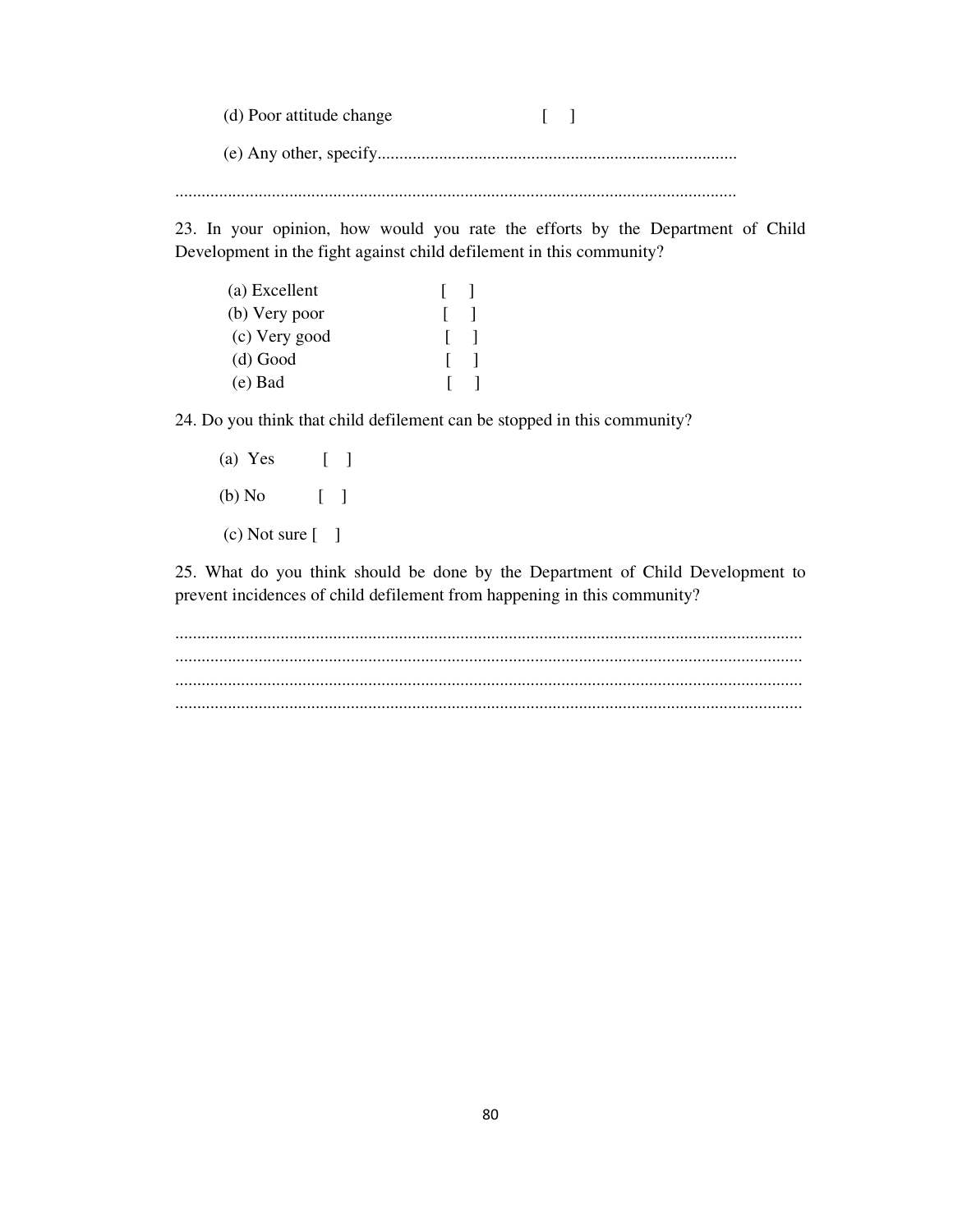#### **Appendix B**

INTERVIEW GUIDE FOR OFFICERS IN THE DEPARTMENT OF CHILD DEVELOPMENT IN KASAMA.

#### INTRODUCTION AND CONSENT

Hello. My name is Milambo, Motion. I am a student from the University of Zambia pursuing a Masters degree in Communication for Development in the department of Mass Communication, School of Humanities and Social Sciences. I am conducting a survey in relationship to the communication strategies used by the Department of Child Development in the fight against child defilement in Chisanga village. The information I am collecting will hopefully help to find a lasting solution to the problem of child defilements being experienced in this community. You have purposely been selected to help inform this survey. The questions will take between 30 to 60 minutes. All the answers you give will be confidential and will not be shared with any unauthorised persons. I hope you will agree to answer these questions as truthfully and to the best of your knowledge as possible. I thank you for being a part of this survey.

| 1. As a Department of Child Development, what is your main mandate?                           |
|-----------------------------------------------------------------------------------------------|
|                                                                                               |
| 2. For how long have you been involved in this kind of work?                                  |
| 3. How do you as a department communicate messages among yourselves within the<br>department? |
|                                                                                               |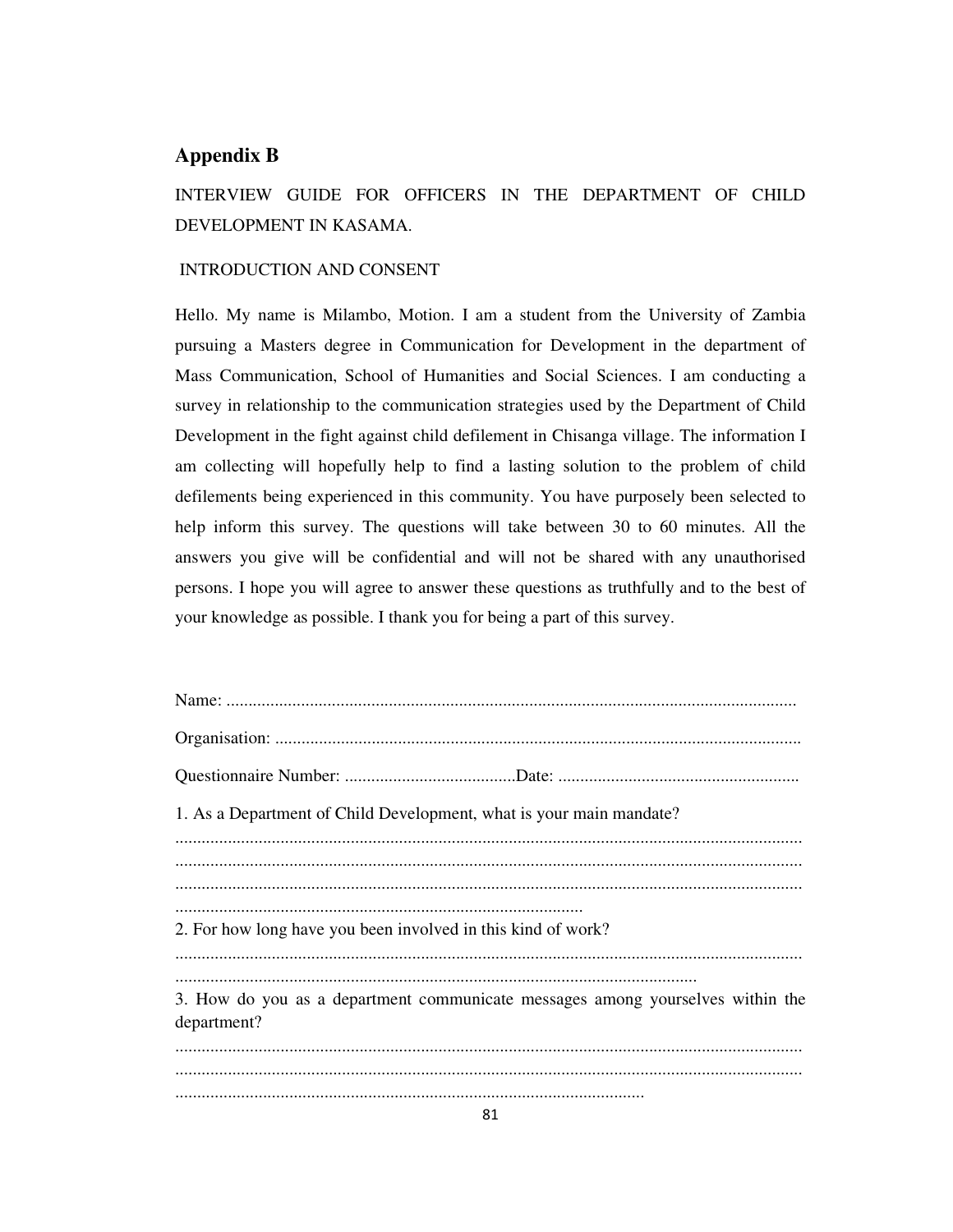4. Which methods do you use to communicate messages to members of the general public?

5. As a department in charge of child affairs, how do you define child defilement? 6. How serious is this problem of child defilement in Chisanga village? 7. For how long have you as a department known about the problem of child defilement in Chisanga village? 8. What have you done as a department to stop this problem? 9. What communication strategies has the department been using in Chisanga village to stop child defilement? 10. What specific messages on child defilement has your department been disseminating in Chisanga village? 11. How often are these messages, in terms of time sequence, been disseminated to

82

Chisanga village?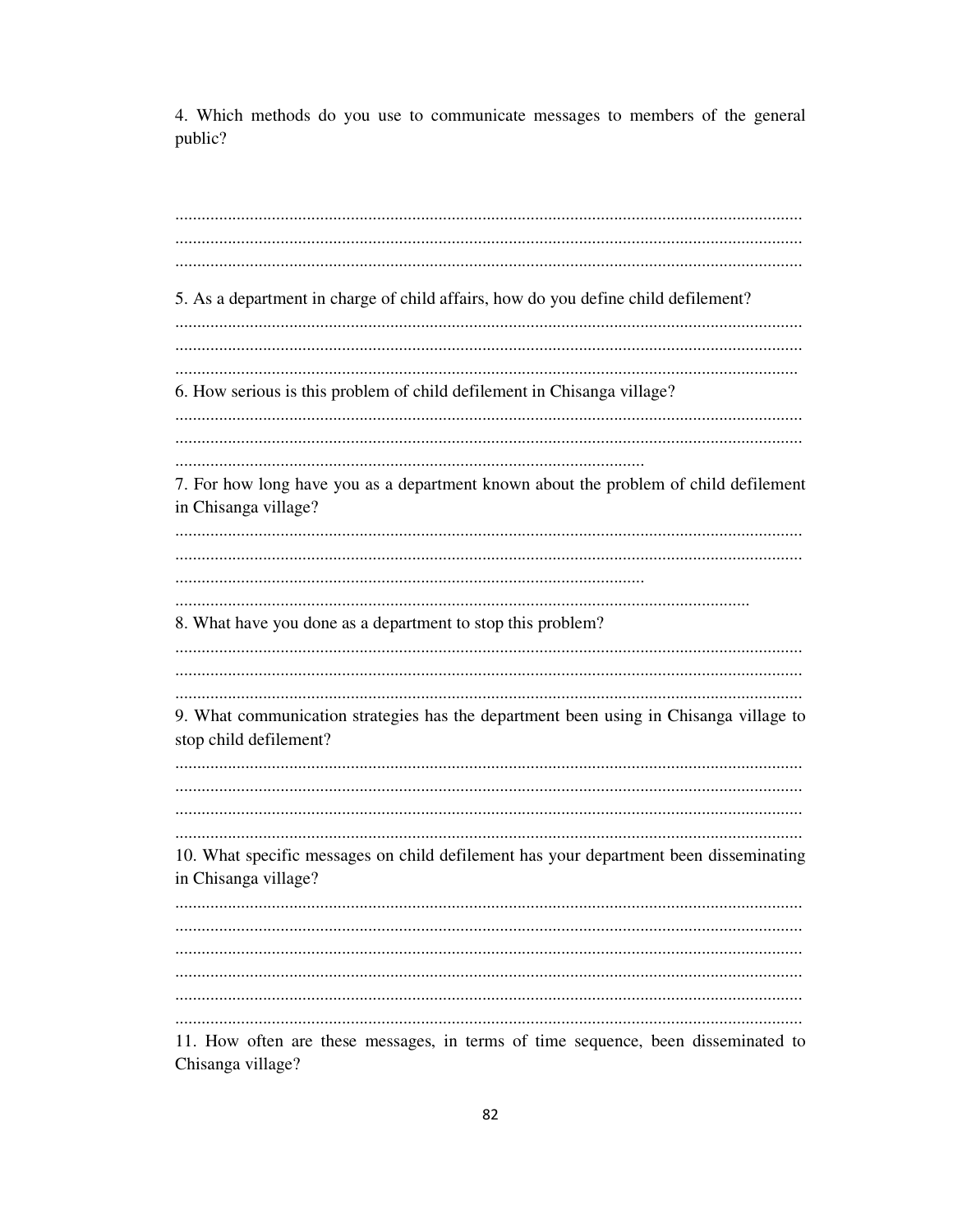12. How effective have these messages been in curbing child defilement in Chisanga village? 13. What has been the response of the people of Chisanga village to these messages? 14. From your interventions as a department, do you think that the people of Chisanga village are fully aware that child defilement is a crime? 15. Despite the harsh punishment of up to 35 years of imprisonment mated on convicted defilers, what do you think could be the reason for the continued cases of child defilement been reported? 16. Can you suggest further ways in which information dissemination on child defilement to Chisanga village may be improved upon? 

Thank you so much!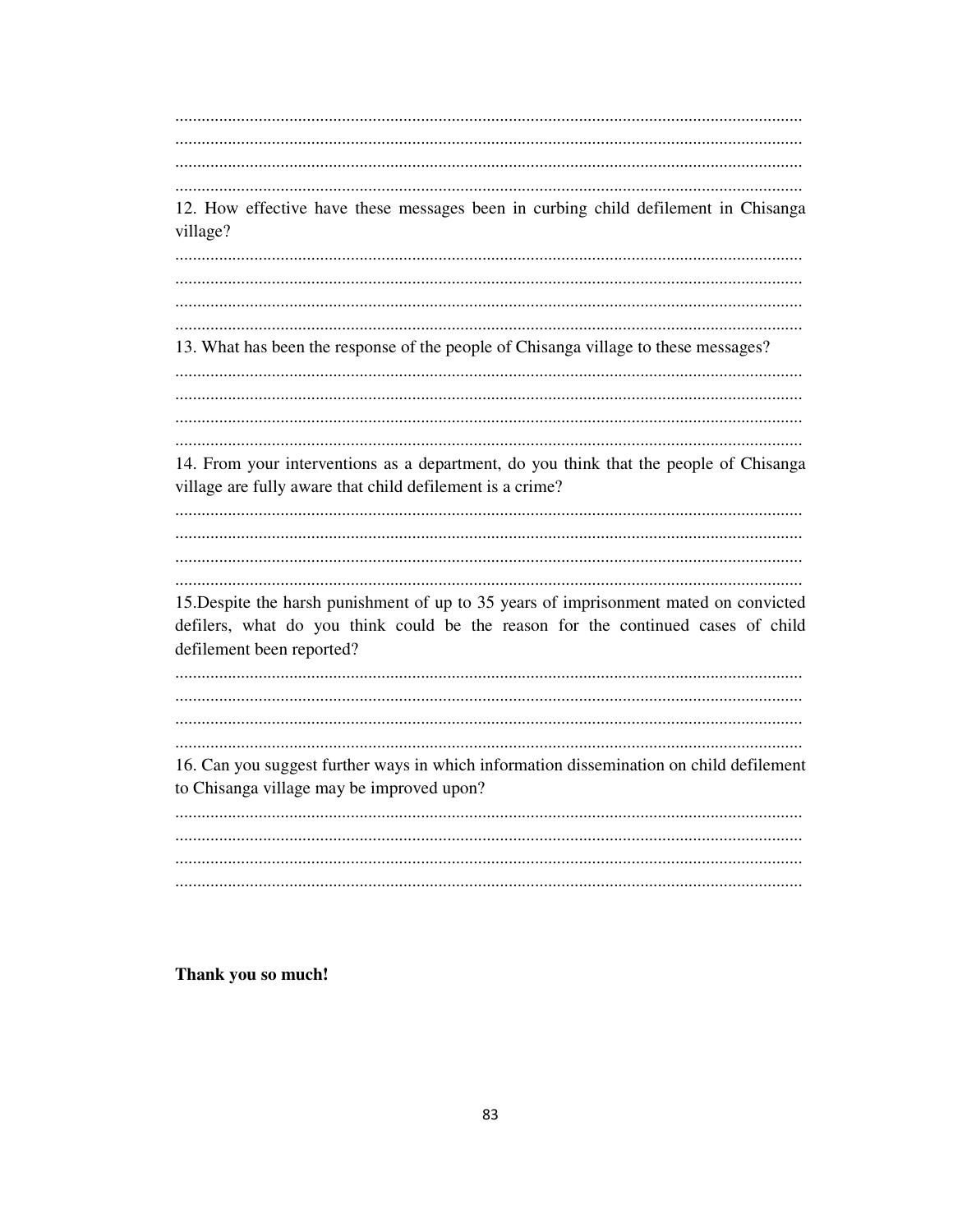#### **Appendix C**

# QUESTIONS FOR IN-DEPTH INTERVIEWS FOR STAKE HOLDERS DEALING IN CHILD PROTECTION

#### INTRODUCTION AND CONSENT

Hello. My name is Milambo, Motion. I am a student from the University of Zambia pursuing a Masters degree in Communication for Development in the department of Mass Communication, School of Humanities and Social Sciences. I am conducting a survey in relationship to the communication strategies used by the Department of Child Development in the fight against child defilement in Chisanga village. The information I am collecting will hopefully help to find a lasting solution to the problem of child defilements being experienced in this community. You have purposely been selected to help inform this survey. The questions will take between 30 to 60 minutes. All the answers you give will be confidential and will not be shared with any unauthorised persons. I hope you will agree to answer these questions as truthfully and to the best of your knowledge as possible. I thank you for being a part of this survey.

| 1. How long have you worked for this organisation?                |
|-------------------------------------------------------------------|
| 2. What is the mandate of this organisation?                      |
|                                                                   |
| 3. For how long has this organisation been involved in this work? |
| 4. What kind of cases do you usually deal with?                   |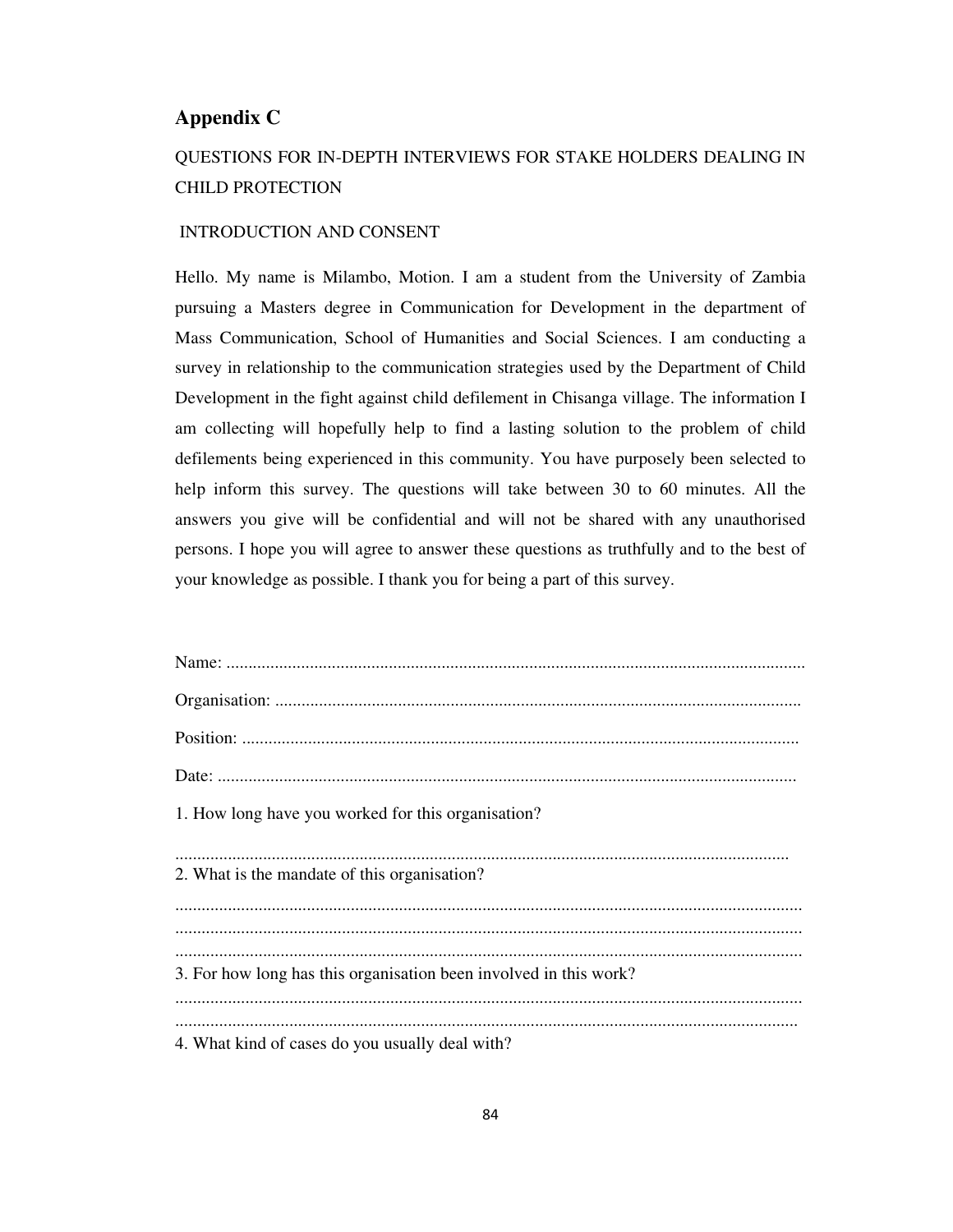............................................................................................................................................... ............................................................................................................................................... ................................................................................................................................

5. How many child defilement cases have been reported to your office since January 2013?

.........................................................................................................................................

6. How many of these cases of child defilement are from Chisanga village?

7. What are the ages of children involved?

8. Have there been any convictions?

9. How long does it take for you to get a conviction through the courts?

10. From the year 2000, what have the numbers of reported child defilement cases been like?

11. In your view, how do you interpret this marginal increase or decrease?

12. What factors do you think cause child defilements?

13. Are you also involved in dissemination of messages against child defilement?

14. If so, what messages do you disseminate to the people?

15. What forms of media are used?

16. What do you think can be done by the department of child development to end child defilement in Chisanga village?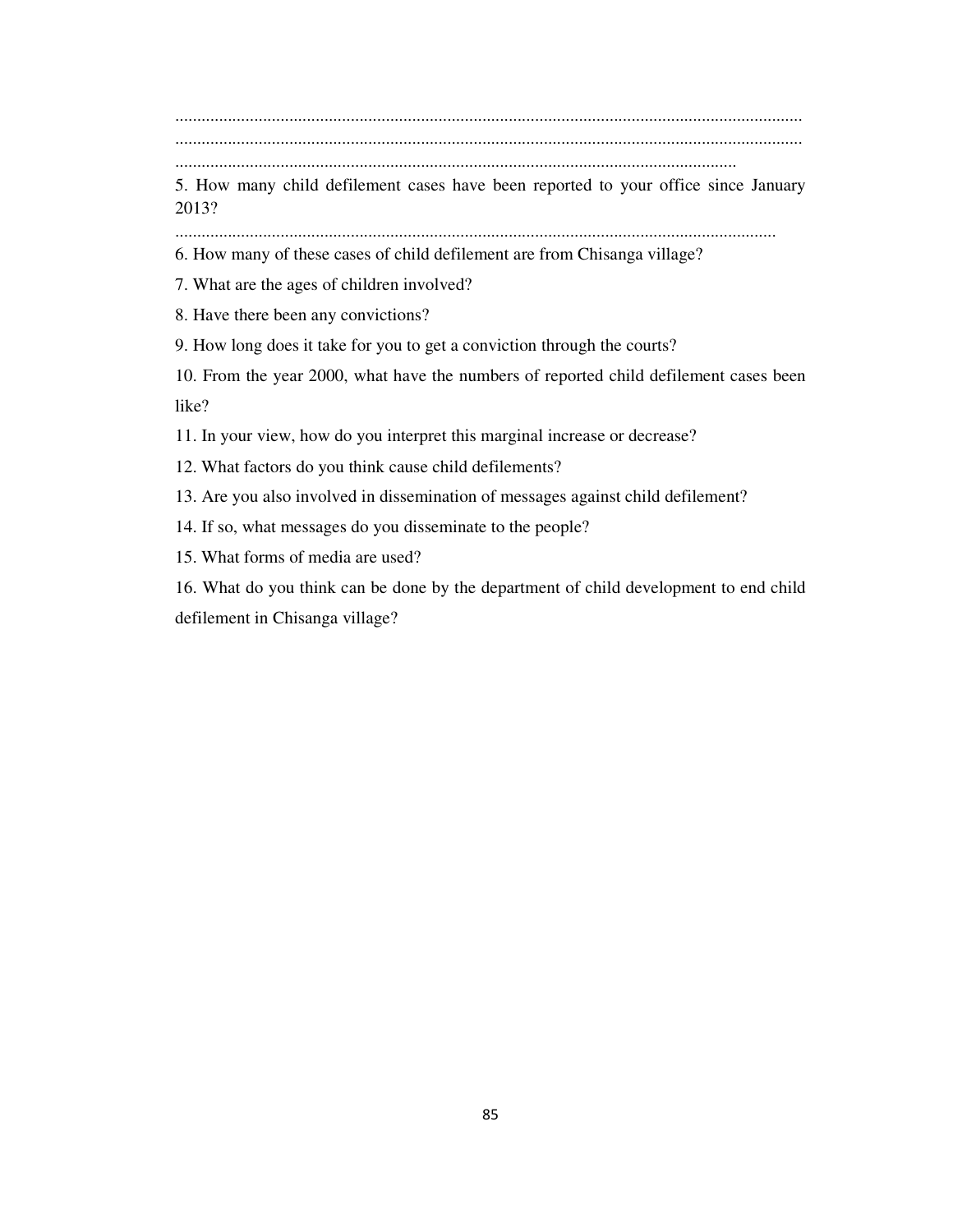#### **Appendix D**

# PROMPT LIST FOR FOCUS GROUP DISCUSSIONS FOR RESIDENTS OF CHISANGA VILLAGE. INTRODUCTION AND CONSENT

Hello. My name is Milambo, Motion. I am a student from the University of Zambia pursuing a Masters degree in Communication for Development in the department of Mass Communication, School of Humanities and Social Sciences. I am conducting a survey in relationship to the communication strategies used by the Department of Child Development to fight against child defilement in Chisanga village. The information I am collecting will hopefully help to find a lasting solution to the problem of child defilement being experienced in this community. You have purposely been selected to help inform this survey. The questions will take between 60 to 90 minutes. All the answers you give will be confidential and will not be shared with any unauthorised persons. I hope you will agree to answer these questions as truthfully and to the best of your knowledge as possible. I thank you for being a part of this survey.

1. What do you know about child defilement?

2. Do cases of child defilement also happen in this community?

3. For how long have these cases of child defilement been happening in your community?

4. How do you feel as a community each time a child is reported to have been defiled?

5. How do you handle cases of child defilement when they happen in this community?

6. In which way have you been learning about child defilement in this community?

7. What messages have been disseminated about child defilement in your community?

8. Do you think that residents of this village have enough knowledge about child defilement being a criminal offence?

9. What do you think then causes men to continue defiling children despite this knowledge and the harsh sentences imposed upon convicted child defilers of between 15 years to life imprisonment?

10. What measures do you think this community should put in place to prevent further child defilement?